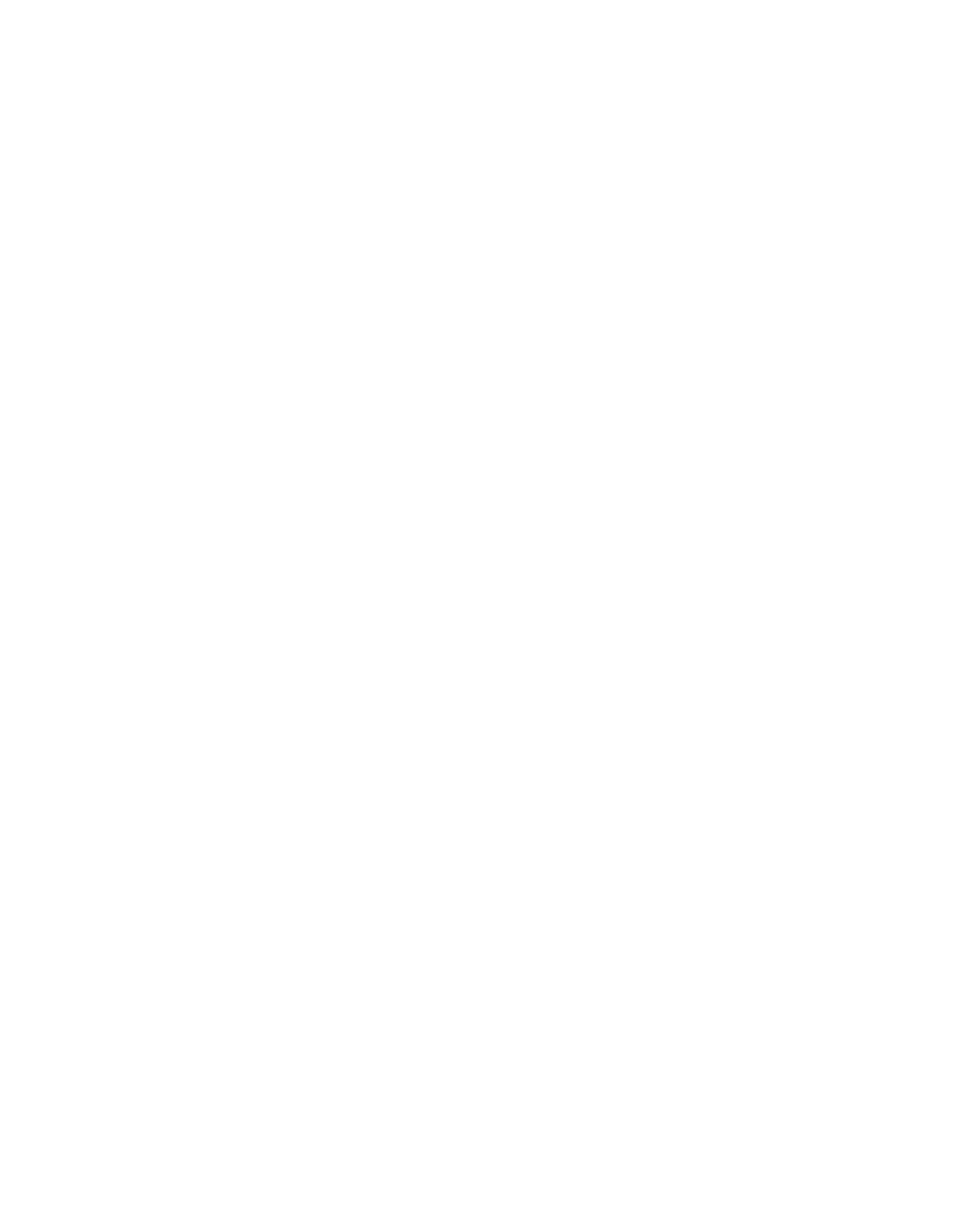# **Preliminary Statement**

The primary purpose of the Bounds of Advocacy: Goals for Family Lawyers<sup>1</sup> (Goals) is to guide family lawyers confronting professional and ethical dilemmas. Existing codes often do not provide adequate guidance to the family lawyer. The Florida Bar Rules of Professional Conduct (FRPC) are addressed to all lawyers, regardless of the nature of their practices. This generally means that, with rare exceptions, issues relevant only to a specific area of practice cannot be dealt with in detail or addressed at all. Many family lawyers have encountered situations when the FRPC provided insufficient guidance.

Most attorneys are able to distinguish between unethical or illegal conduct and ethical and proper practice. These Goals, therefore, are directed primarily to those areas in between, in which even experienced, knowledgeable family lawyers might have concerns, and are an effort to provide clear, specific guidelines in areas most important to family lawyers.

Conduct permitted by the FRPC cannot form the basis for discipline by The Florida Bar or Florida Supreme Court. Hence, the Goals established here for family lawyers generally use the terms "should" and "should not," rather than "must," "shall," "must not", and "shall not." Because the Goals aspire to a level of practice above the minimum established in the FRPC, it is inappropriate to use them to define the level of conduct required of lawyers for purposes of malpractice liability or discipline.

Some Goals elaborate on FRPC rules or relate those rules to issues confronting family lawyers. Each Goal is followed by a Comment. The Comments are intended to provide further explanation and examples of conduct addressed and in some instances, to suggest limitations of the application of the goal.

Few human problems are as emotional and complicated, or seem so important, as those people bring to family lawyers. The break-up of a family will be felt not only by the couple but also by other family members and often by friends and others with personal or business relationships with the parties. The problems and expense of the family law system can be daunting. $2^{2}$ 

<sup>&</sup>lt;sup>1</sup> "Family lawyer" is defined to mean any lawyer handling a family law matter.

<sup>2</sup> *In re Report of Family Court Steering Comm.e*, 794 So. 2d 518, 527 (Fla. 2001) (approximately 65% of initial filings in domestic relations cases involve self-represented litigants in Dade County and by the time of final judgment, 85% of cases involve at least one self-represented litigant); *See also* Williams and Buckingham, *Family Court Assessment: Dissolution of Marriage in Florida-Preliminary Assessment Findings*, 39 Fam. Ct. Rev. 170 (2001) (A review of cases in six Florida circuits found petitioners were represented by attorneys in 52% of divorce cases at time of filing, but only 19% of respondents were represented in the initial stages of their cases. The income level of represented litigants was significantly higher than of those representing themselves. Judges and attorneys agreed that delays and lack of available court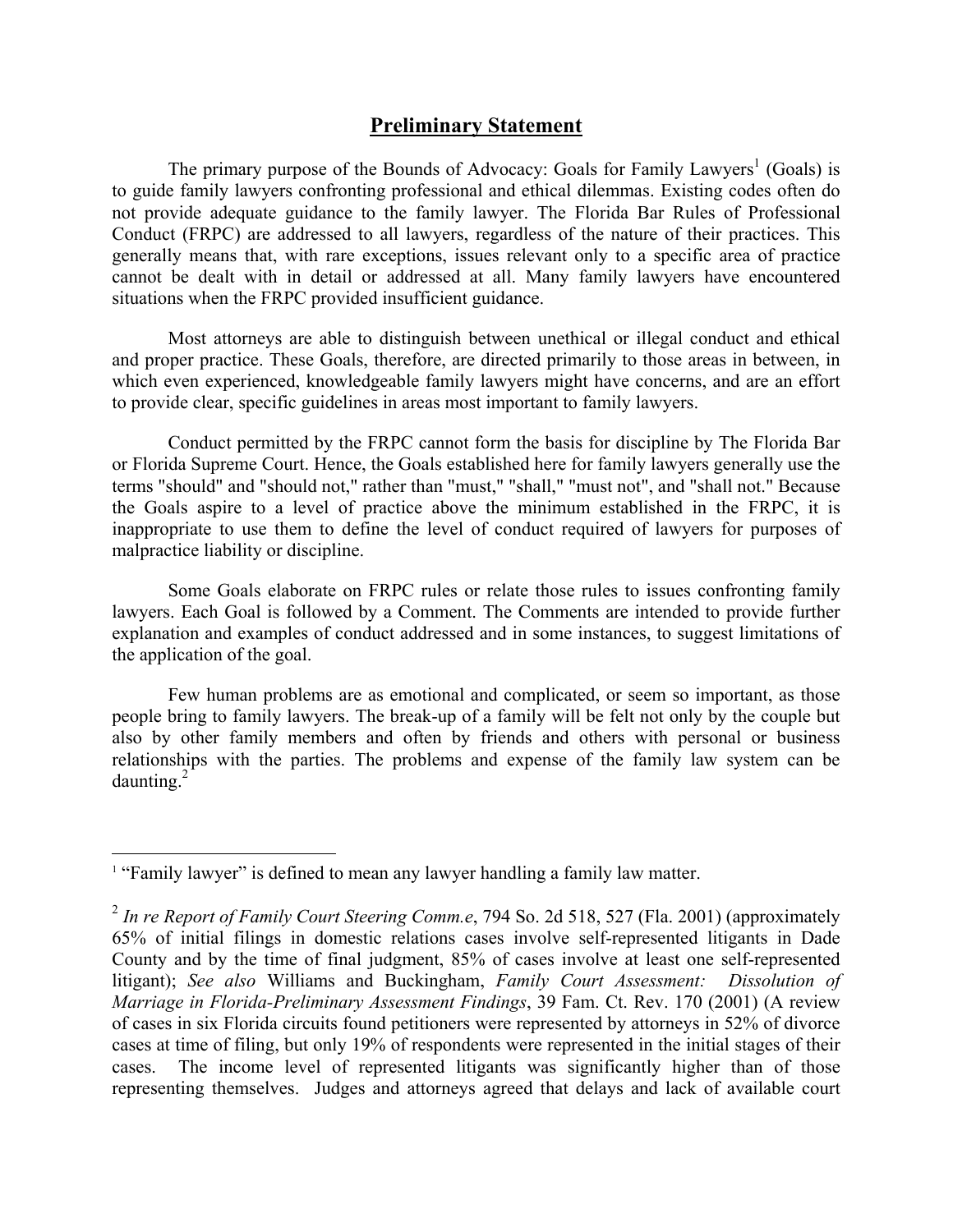Family law disputes occur in a volatile and emotional atmosphere. It is difficult for family lawyers to represent the interests of their clients without addressing the interests of other family members. Unlike most other concluded disputes, in which the parties may harbor substantial animosity without practical effect, the parties in family disputes may interact for years to come. In addition, family lawyers are obligated to consider the best interests of children, regardless of which family member they represent.

The family lawyer serves many functions. The Goals reflect a broad range of skills and methodologies to resolve disputes. When litigation is employed, the family lawyer should conduct it constructively because of the continued relationship of the parties after conclusion of the case. Advocacy skills may also be used to the client's advantage in arbitration or mediation. An effective advocate's stock in trade is the power to persuade.

One traditional view of the family lawyer (a view still held by many practitioners) is that of the "zealous advocate," whose only job is to win.<sup>3</sup> However, the emphasis on zealous representation of individual clients used in criminal and some civil cases is seldom appropriate in family law matters. Public opinion increasingly supports other models of practice and methods of conflict resolution.

A counseling, problem-solving approach for people in need of help in resolving difficult issues and conflicts within the family is another model. This is sometimes referred to as "constructive advocacy." "Constructive advocacy" must be the goal of all family law attorneys. This approach must include a consideration of all available means of settling disputes. Family lawyers should recognize the effect that their words and actions have on their clients' attitudes about the justice system, not just on the "legal outcome" of their cases. As a counselor, the lawyer encourages problem solving by the client.

Effective advocacy for a client means considering with the client what is in the client's best interests and determining the most effective means to achieve that result. The client's best interests include the well being of children, family peace, and economic stability. Clients look to

time were frustrating to litigants. Attorneys added that the cost of litigation and the emotional nature of the issues were most frustrating to litigants.

 $\overline{a}$ 

 $3$  Under ABA Code of Professional Responsibility (CPR) DR 7-101 (originally enacted in 1969), an attorney was instructed to represent a client "zealously." Although Canon 7 of the CPR required zealous representation to be "within the bounds of the law," commentators, supported by disciplinary cases, noted that some attorneys appeared to equate "zealousness" with "overzealousness." Also noted was the "lack of fit between 'zealousness' and the proper quality of the representation in non-adversarial situations, such as office counseling or transactional work." Hazard & Hodes, THE LAW OF LAWYERING  $\S$  6-4 (3<sup>rd</sup> ed. 2001). The ABA Model Rules of Professional Conduct (*RPC*) (1983) eliminated the term "zealously," referring instead to "competence" (*RPC* 1.1) and "reasonable diligence and promptness" (*RPC* 1.3).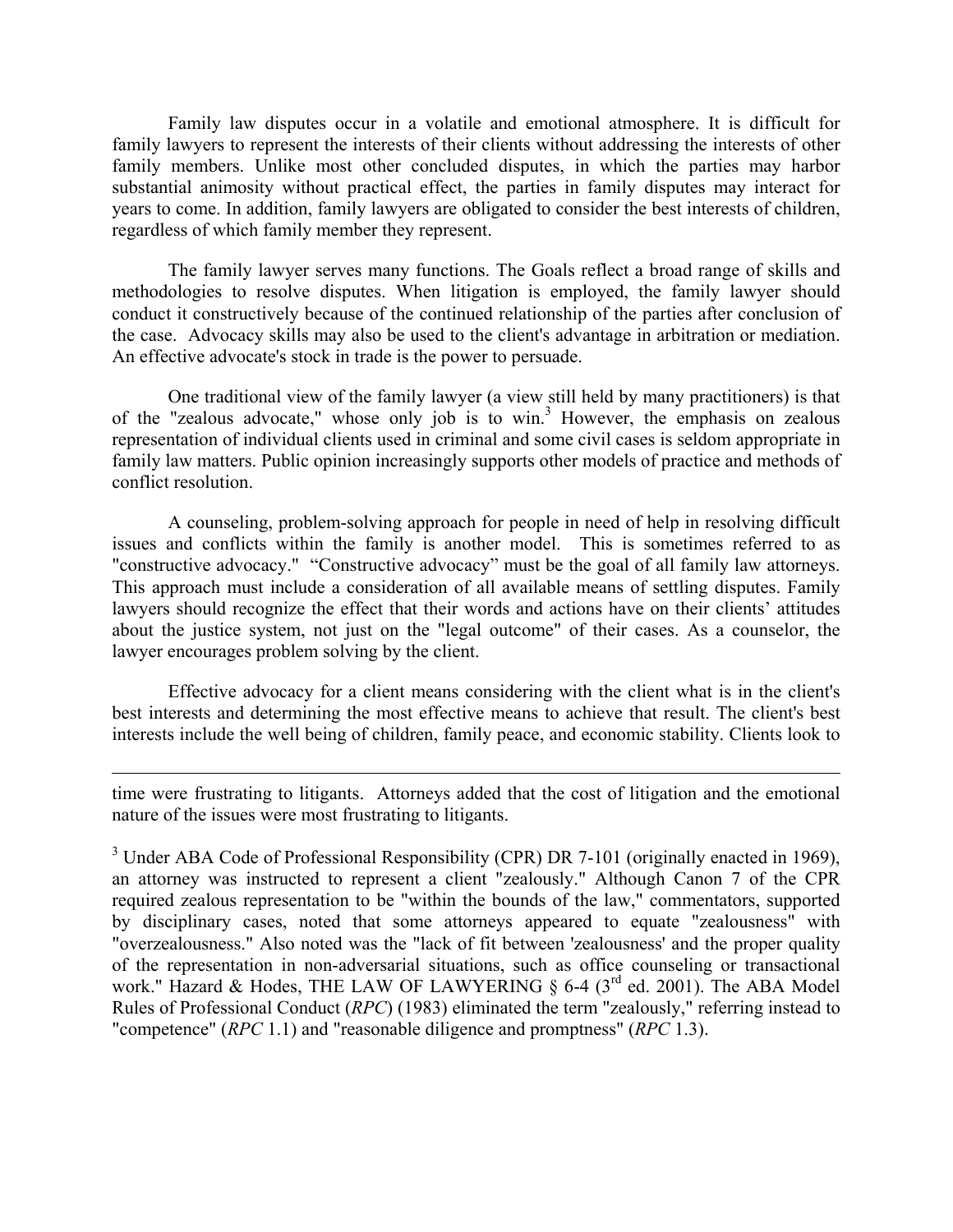attorneys' words and deeds to model how they should behave while involved with the legal system. Even when involved in a highly contested matter, family attorneys should strive to promote civility and good behavior by the client towards the parties, lawyers, and court.

The minimum level of ethical conduct mandated by the FRPC is often insufficient in family law matters. All attorneys should aspire to a higher level of ethical behavior and professionalism. The FRPC themselves do not exhaust the moral and ethical considerations that characterize the practice of law at the highest level to which family lawyers should aspire.<sup>4</sup> Local and state bar associations, along with a number of state and federal courts, have adopted codes of professional conduct attempting to raise the level of practice above the ethical minimum necessary to avoid discipline.

The Goals reaffirm the attorney's obligation to competently represent individual clients. They also promote a problem-solving approach that also considers the client's children and family as well. In addition, they encourage efforts to reduce cost, delay, and emotional trauma and urge interaction between parties and attorneys on a more reasoned, cooperative level.

In drafting the Goals, the committee observed a number of conventions:

(1) Whenever the Goals or Comments refer to "family law," the Committee considered that this area of practice encompasses all actions that may arise, separately or in combination. They include such actions as dissolution of marriage, paternity, parental responsibility and nonparent custody, child support, domestic violence, adoption, juvenile dependency and delinquency.<sup>5</sup>

(2) The conduct of attorneys, in general, is covered in the FRPC. Therefore, an effort was made to avoid repetition of rules and principles already addressed in the RPC and FRPC. For example, the CPR and FRPC address the basic conflict of interest requirements. The Goals address only those conflicts in which additional guidance was deemed desirable, or when the FRPC do not adequately address the unique requirements of family law practice. For that reason the Goals do not address the family lawyer's obligation of honesty and candor in dealing with the court, because that obligation is adequately covered by existing regulations.

(3) Citation to legal authority has been kept to a minimum. However, to indicate the basis

 $4$  *FRPC*, Ch. 4, Preamble ("...A lawyer should use the law's procedures only for legitimate purposes and not to harass or intimidate others…. A lawyer is also guided by personal conscience and the approbation of professional peers…. The rules do not, however, exhaust the moral and ethical considerations that should inform a lawyer, for no worthwhile human activity can be completely defined by legal rules. The rules simply provide a framework for the ethical practice of law… Furthermore, the purposes of the rules can be subverted when they are invoked by opposing parties as procedural weapons.")

<sup>&</sup>lt;sup>5</sup> This is consistent with the Florida Supreme Court's direction to state trial courts to create a fully integrated comprehensive approach to handling cases involving families and children. See *In Re Report of Family Court Steering committee*, 794 So. 2d 518 (Fla. 2001).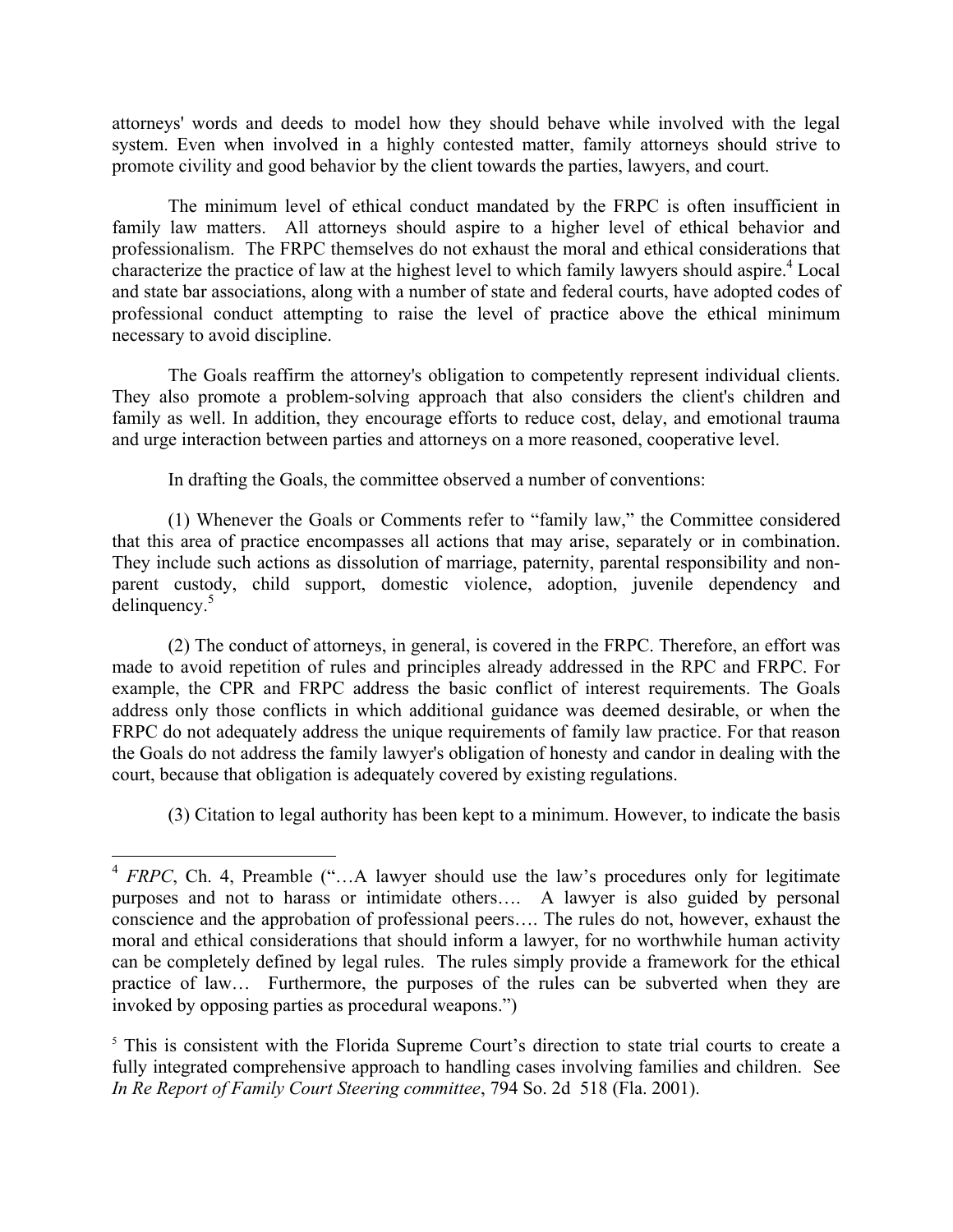and provide some support for the Goals and Comments, some footnotes have been added. When it is appropriate to cite an official code, references are to the Florida Rules of Professional Conduct (FRPC) or the ABA Model Rules of Professional Conduct (RPC).

 (4) References to gender have been eliminated when possible. In those instances in which elimination of gender-specific pronouns would be unduly awkward, the masculine and the feminine are used interchangeably.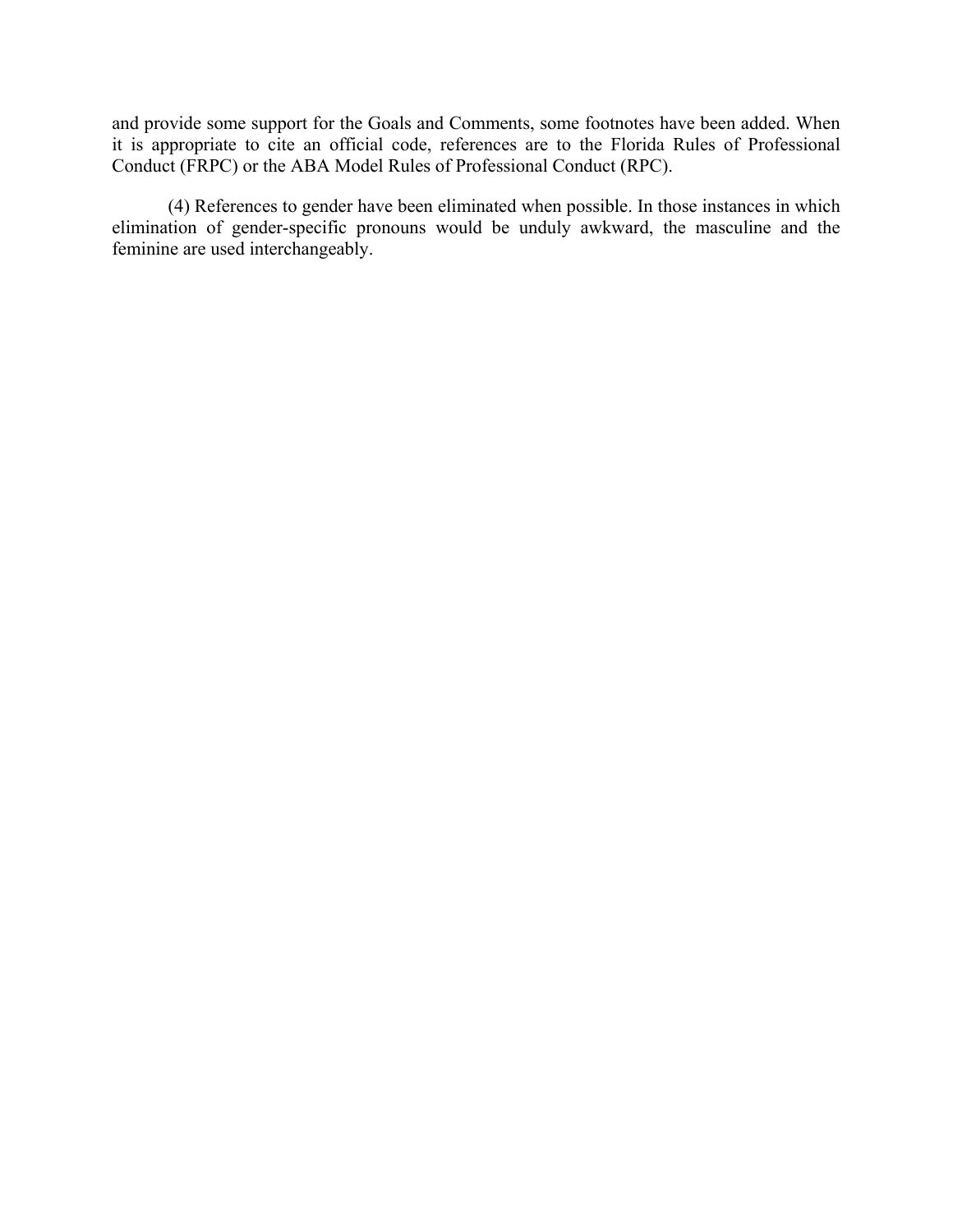# **Table of Contents**

|      | <b>ATTORNEY AS COUNSELOR AND ADVOCATE</b>                                                                                                                                                       | 5              |
|------|-------------------------------------------------------------------------------------------------------------------------------------------------------------------------------------------------|----------------|
| 1.   | <b>Professional Cooperation and the Administration of Justice</b>                                                                                                                               | 5 <sup>5</sup> |
| 1.1  | An attorney should strive to lower the emotional level of family<br>disputes by treating counsel and the parties with respect.                                                                  | 5              |
| 1.2  | An attorney should stipulate to undisputed relevant matters.                                                                                                                                    | 6              |
| 1.3  | An attorney should not deceive or intentionally mislead other counsel.                                                                                                                          | 6              |
| 1.4  | An attorney should neither overstate the authority to settle nor represent<br>that the attorney has authority that the client has not granted.                                                  | $\overline{7}$ |
| 1.5  | An attorney should not induce or rely on a mistake by other counsel<br>as to agreed on matters to obtain an unfair benefit for the client.                                                      | $\tau$         |
| 1.6  | An attorney who receives materials that appear to be confidential<br>should refrain from reviewing the materials and return them to the sender.                                                 | 8              |
| 1.7  | An attorney may use materials intentionally sent from an unknown or<br>unauthorized source unless the materials appear to be privileged, confidential,<br>or improperly obtained.               | 9              |
| 1.8  | An attorney should cooperate in the exchange of information and<br>documents. An attorney should not use the discovery process for delay or<br>harassment or engage in obstructionist tactics.  | 10             |
| 1.9  | An attorney should grant to other counsel reasonable extensions of time<br>that will not have a material, adverse effect on the legitimate interest of the client. 12                           |                |
| 1.10 | An attorney should clear times with other counsel and cooperate in<br>scheduling hearings and depositions.                                                                                      | 12             |
| 1.11 | An attorney should provide notice of cancellation of depositions<br>and hearings at the earliest possible time.                                                                                 | 12             |
| 1.12 | An attorney should promptly submit proposed orders to other counsel<br>before submitting them to the court. When received, other counsel should<br>promptly communicate approval or objections. | 13             |
| 1.13 | An attorney should not seek an ex parte order without prior notice to<br>other counsel, except in exigent circumstances.                                                                        | 13             |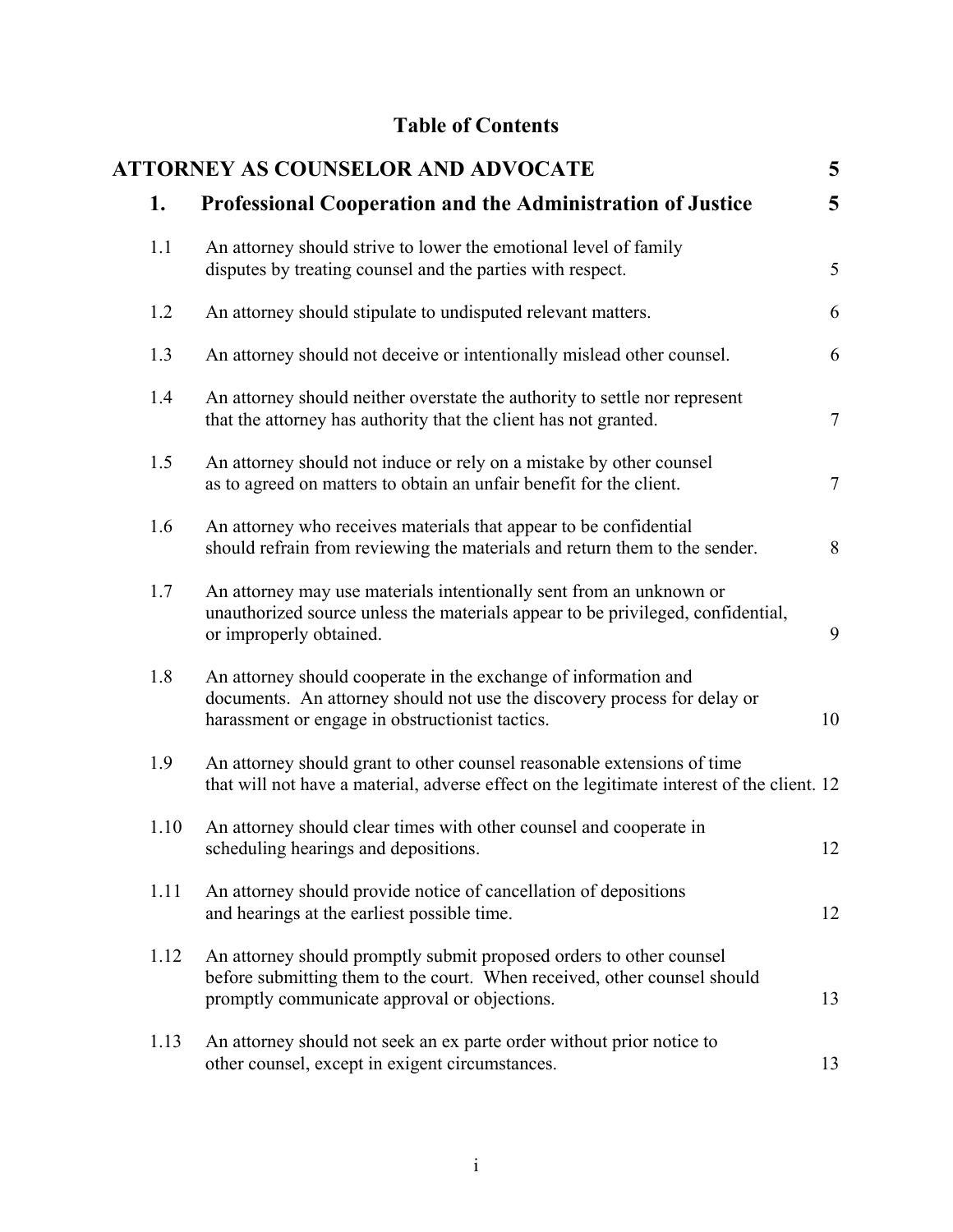| 1.14 | An attorney should not attempt to gain advantage by delay in the service<br>of filed pleadings or correspondence on other counsel.                                                                                                                                                                | 13 |
|------|---------------------------------------------------------------------------------------------------------------------------------------------------------------------------------------------------------------------------------------------------------------------------------------------------|----|
| 2.   | <b>Competence And Advice</b>                                                                                                                                                                                                                                                                      | 14 |
| 2.1  | An attorney is responsible for the competent handling of all aspects of a<br>representation, no matter how complex.                                                                                                                                                                               | 14 |
| 2.2  | An attorney should advise the client of the emotional and economic<br>impact of restructuring family relationships and explore the possibility of<br>reconciliation.                                                                                                                              | 14 |
| 2.3  | An attorney should refuse to participate in vindictive conduct and should<br>strive to lower the emotional level of a family dispute by treating all other<br>participants with respect.                                                                                                          | 15 |
| 2.4  | An attorney should be familiar with different methods of dispute resolution.                                                                                                                                                                                                                      | 15 |
| 2.5  | An attorney should attempt to resolve family disputes by agreement and<br>should consider all appropriate means of achieving resolution.                                                                                                                                                          | 15 |
| 3.   | <b>Communication And Decision Making Responsibility</b>                                                                                                                                                                                                                                           | 17 |
| 3.1  | An attorney should accord clients respect.                                                                                                                                                                                                                                                        | 17 |
| 3.2  | An attorney must provide sufficient information to permit the client<br>to make informed decisions.                                                                                                                                                                                               | 17 |
| 3.3  | An attorney should keep the client informed of developments in the<br>representation and respond promptly to communications from the client.                                                                                                                                                      | 19 |
| 3.4  | An attorney should share decision making responsibility with the client,<br>but should not abdicate responsibility for the propriety of the objectives sought<br>or the means employed to achieve them.                                                                                           | 20 |
| 3.5  | When the client's decision making ability appears to be impaired,<br>the attorney should try to protect the client from the harmful effects of the<br>impairment.                                                                                                                                 | 22 |
| 3.6  | An attorney should not permit a client's relatives, friends, employers,<br>or other third persons to interfere with the representation, affect the attorney's<br>independent professional judgment, or, except with the client's express consent,<br>make decisions affecting the representation. | 22 |
| 3.7  | An attorney should not allow personal, moral, or religious beliefs to<br>diminish loyalty to the client or usurp the client's right to make decisions<br>concerning the objectives of representation.                                                                                             | 23 |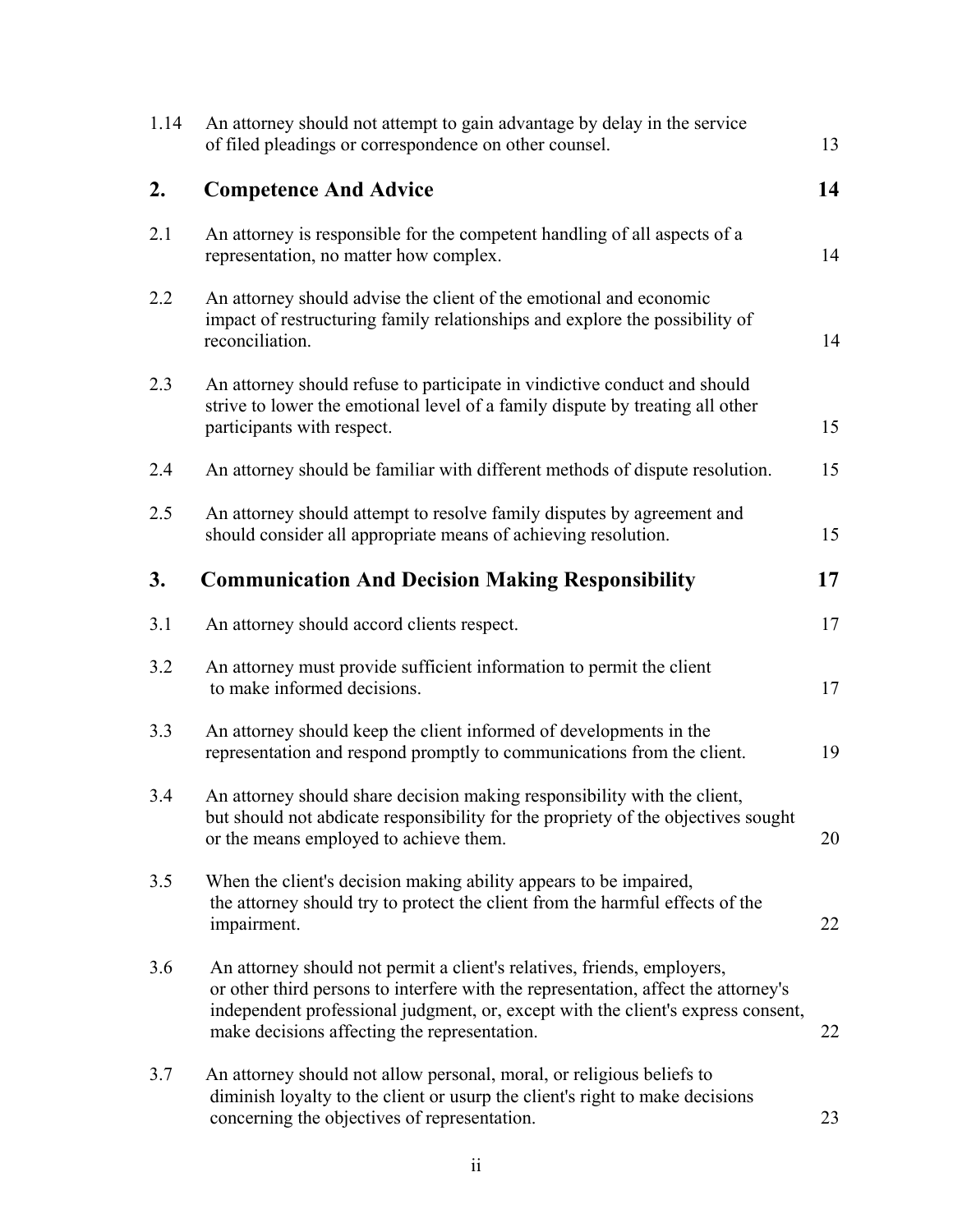| 3.8 | An attorney should discourage the client from interfering in the other party's<br>effort to obtain counsel of choice.                                                      | 24  |
|-----|----------------------------------------------------------------------------------------------------------------------------------------------------------------------------|-----|
| 3.9 | As a general rule, an attorney should not communicate with the<br>media about a family law case.                                                                           | 24  |
| 4.  | <b>Conflict Of Interest</b>                                                                                                                                                | 25  |
| 4.1 | An attorney may not represent both parties in a family law matter, even if<br>the parties do not wish to obtain independent representation.                                | 26  |
| 4.2 | An attorney should not advise an unrepresented party                                                                                                                       | 26  |
| 4.3 | An attorney should not simultaneously represent both a client and<br>another person with whom the client is sexually involved.                                             | 27  |
| 4.4 | An attorney should not have a sexual relationship with a client,<br>opposing counsel, or a judicial officer assigned to the case during the time of the<br>representation. | 27  |
| 5.  | <b>Fees</b>                                                                                                                                                                | 28  |
| 5.1 | Fee agreements should be in writing.                                                                                                                                       | 28  |
| 5.2 | An attorney should provide periodic statements of fees and costs.                                                                                                          | 29  |
| 5.3 | All transactions that provide security for payment of attorney's fees<br>should be in writing.                                                                             | 29  |
| 5.4 | An attorney's fee should be reasonable and based on appropriate factors,<br>including those listed in R. Reg. Fla. Bar 4-1.5.                                              | 30  |
| 5.5 | An attorney may move to withdraw from a case when the client fails to<br>honor the fee agreement.                                                                          | 31  |
| 5.6 | An attorney may take all appropriate steps to collect fees, including<br>mediation, arbitration, or suit, from a client who fails to honor the fee agreement. 31           |     |
| 6.  | <b>Pre-Litigation Advice</b>                                                                                                                                               | 31  |
| 6.1 | An attorney should not condone, assist, or encourage a client to<br>transfer, hide, dissipate, or move income or assets to improperly defeat another<br>party's claim.     | 31  |
| 6.2 | An attorney should advise the client of the potential effect of the client's<br>conduct in disputes involving children.                                                    | 323 |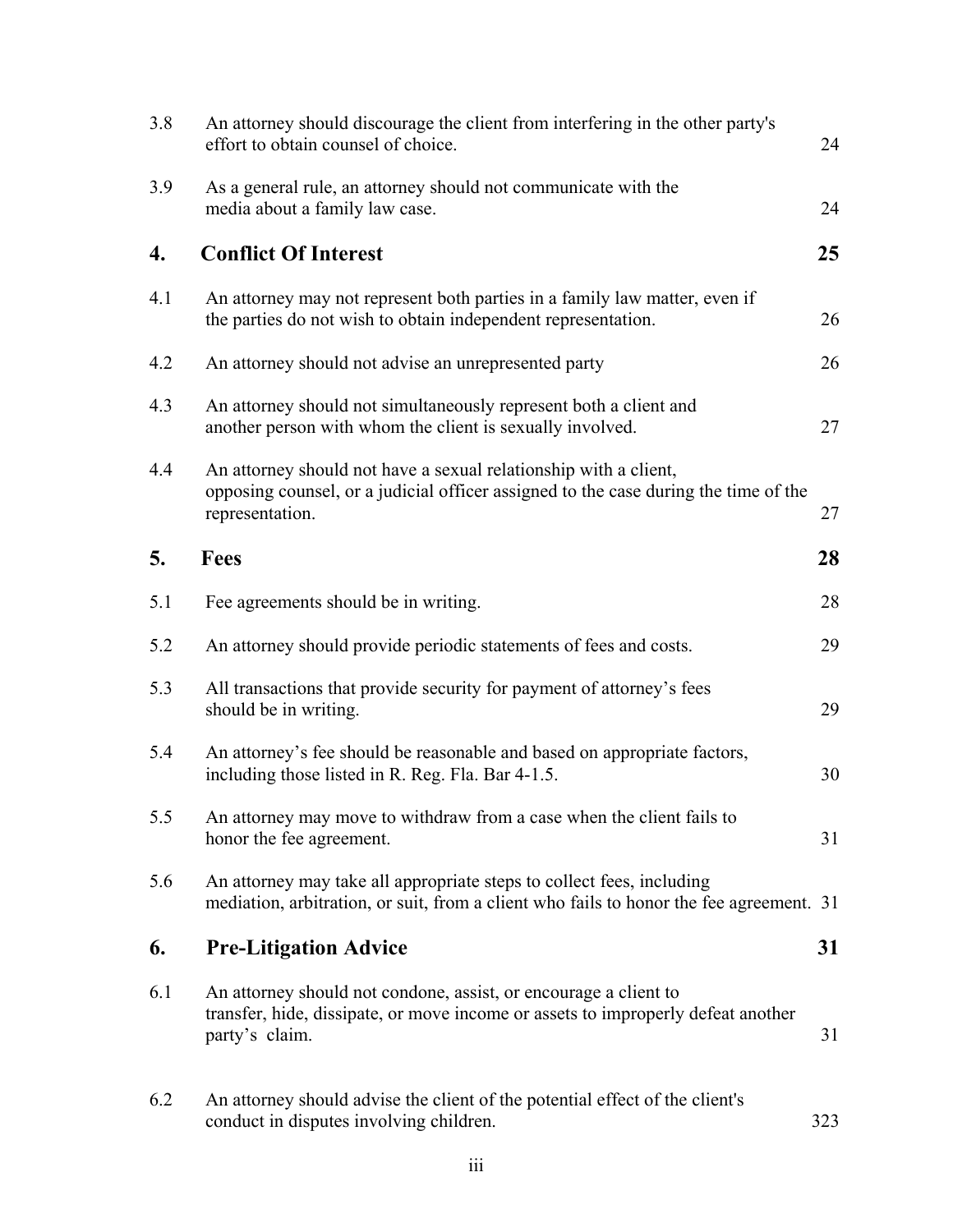| 7.  | <b>The Children</b>                                                                                                                                                                              | 33 |
|-----|--------------------------------------------------------------------------------------------------------------------------------------------------------------------------------------------------|----|
| 7.1 | An attorney representing a parent should consider the welfare of the<br>minor children and seek to minimize the adverse impact of the family law<br>litigation on them.                          | 33 |
| 7.2 | An attorney should not permit a client to contest parental responsibility<br>or contact and access for either financial leverage or vindictiveness.                                              | 35 |
| 7.3 | An attorney should not communicate with a minor child of the parties,<br>except with court permission or in the presence of the child's lawyer or<br>guardian ad litem.                          | 36 |
| 7.4 | An attorney should not seek to bring a child to court without a full<br>discussion with the client and a reasonable belief that it is in the best interests<br>of the child.                     | 36 |
| 7.5 | An attorney should disclose information relating to a client or former<br>client to the extent the lawyer reasonably believes it is necessary to prevent<br>physical or sexual abuse of a child. | 37 |

7.6 An attorney should not make or assist a client in making an allegation of child abuse unless there is a reasonable basis and evidence to believe it is true. 38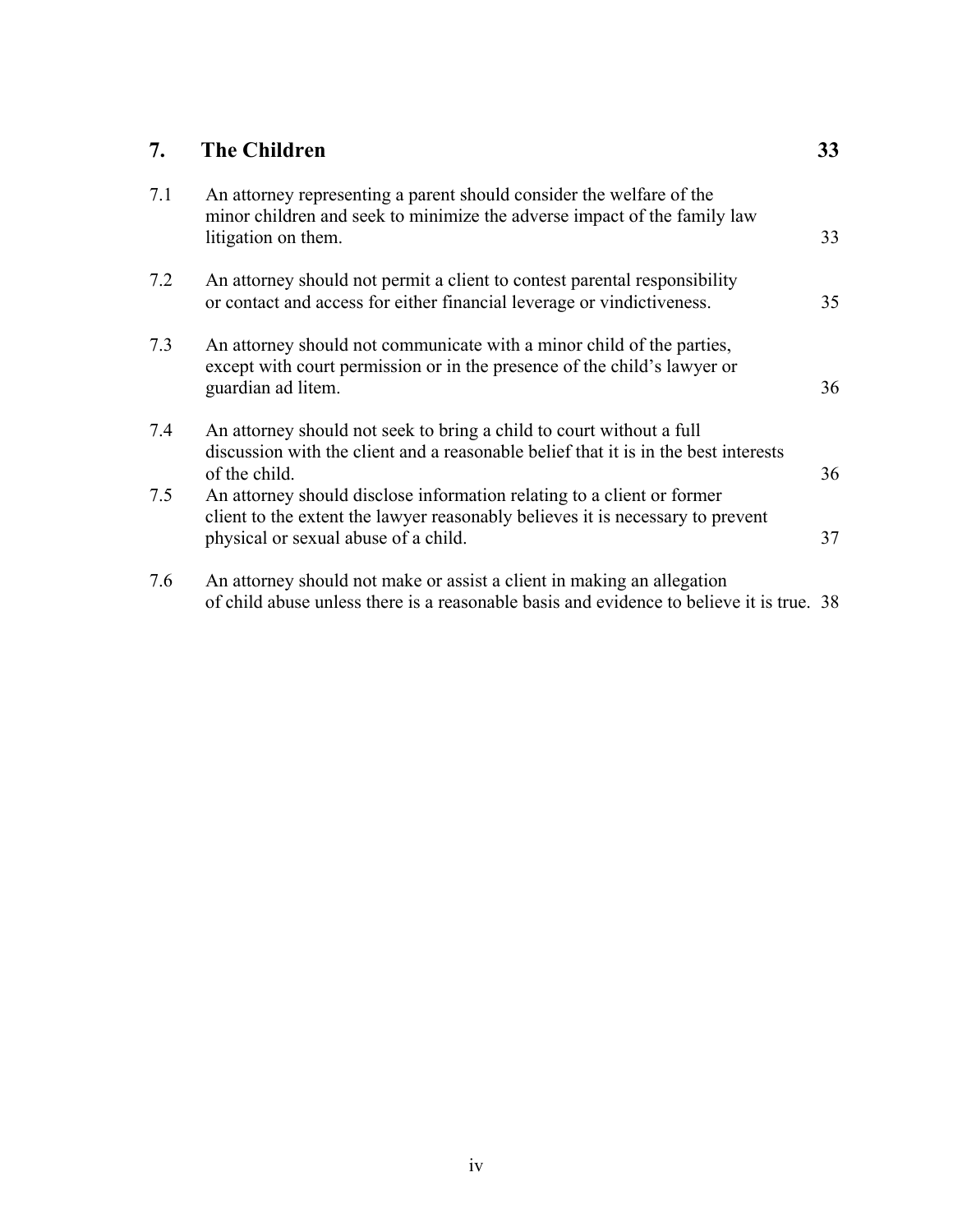### **Attorney as Counselor and Advocate**

A person comes to a family lawyer with human problems that have legal aspects. Problems arising within a family are exceptionally emotional and transform the family. The family lawyer's duties encompass many roles, from counseling to litigation. Methods for resolving conflicts include mediation, arbitration, and other problem-solving methods. The family lawyer's approach to resolving problems is crucial to the future health of the family. The family lawyer has a critical and demanding counseling role in addressing these problems. The family lawyer serves a role similar to a physician who diagnoses the causes of the patient's pain and counsels the patient about a variety of treatments before undertaking treatment.

The Goals reflects a shift toward the role of constructive advocacy, a counseling, problem-solving approach for a client in need of assistance to resolve difficult issues and conflicts within the family.

### **1. Professional Cooperation and the Administration of Justice**

 Candor, courtesy, and cooperation are especially important in family matters in which strong emotions can engulf the attorneys, the court, and the parties. Allowing the adverse emotional climate to infect the relations between the attorneys and parties inevitably harms everyone, including the clients, their children, and other family members. Although lawyers cannot ensure that justice is achieved, they can help facilitate the administration of justice.

 Combative, discourteous, abrasive, "hard ball" conduct by family lawyers is inconsistent with both their obligation to effectively represent their clients and their role as problem-solvers. Good family lawyers can be cordial and friendly without diminishing effective advocacy on behalf of their clients. In fact, candor, courtesy and cooperation facilitate faster, less costly and mutually-acceptable resolution of disputes, reduce stress for lawyers, staff and clients, reduce waste of judicial resources, and generate respect for the court system, the individual attorney and the profession as a whole.

# **1.1 An attorney should strive to lower the emotional level of family disputes by treating counsel and the parties with respect.**

#### **Comment**

Some clients expect and want the family lawyer to reflect the highly emotional, vengeful relationship between the parties. The attorney must decline to do so and must explain to the client that discourteous or uncivil conduct is inappropriate and counterproductive, that measures of respect are consistent with competent and ethical representation of the client and that it is unprofessional for the attorney to act otherwise.

Pleadings, motions, and correspondence should contain only necessary facts, allegations, and conclusions. Unnecessary and scurrilous language and allegations are inappropriate.

Ideally, the relationship between counsel is that of colleagues using constructive problem-solving techniques to settle their clients' disputes consistent with the realistic objectives of each client. Examples of appropriate measures of respect include; cooperating with mediation, meeting with opposing counsel to reduce issues and facilitate settlement, promptly answering phone calls and correspondence, advising opposing counsel at the earliest possible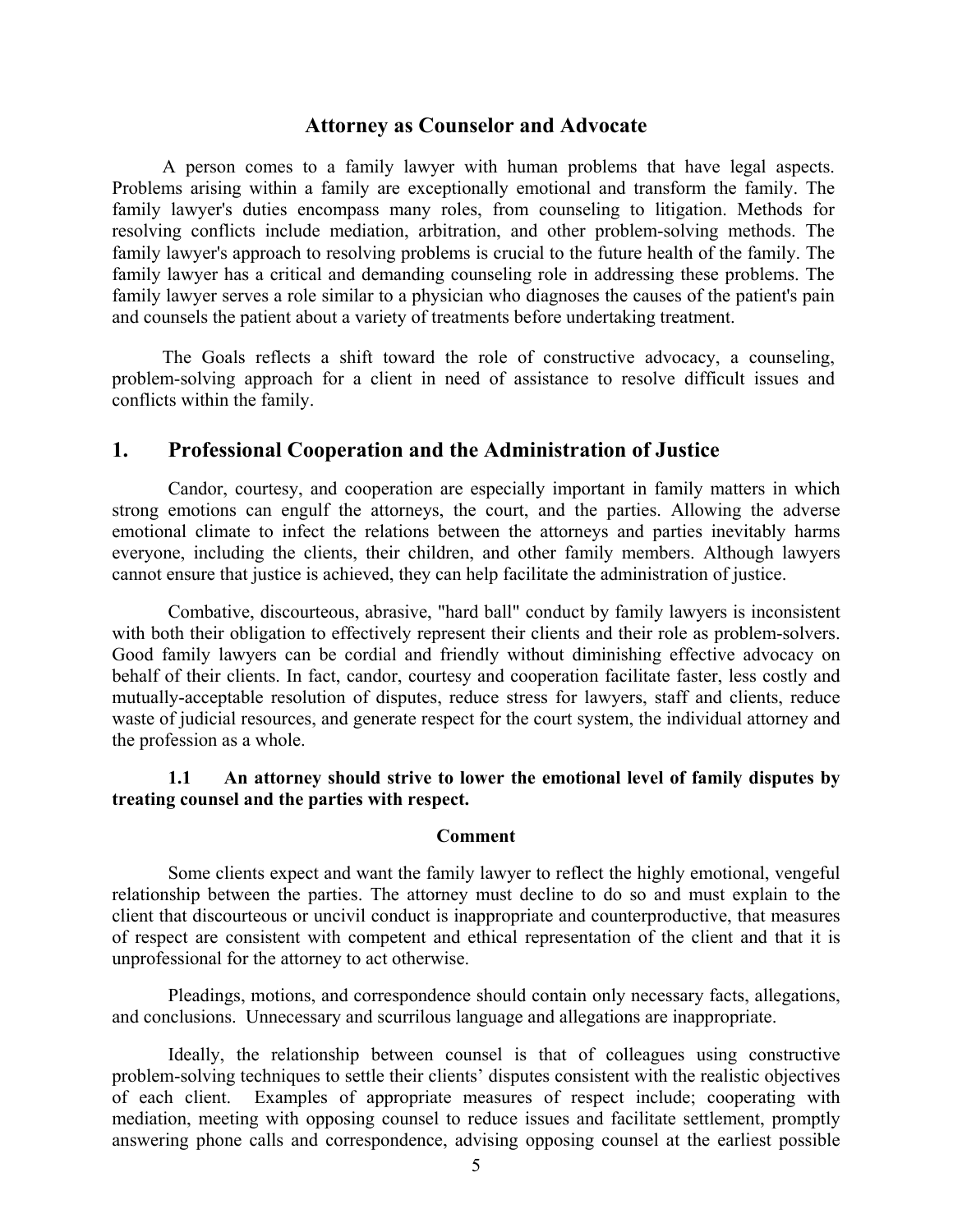time of any perceived conflict of interest, and refusing to attack, demean, or disparage other counsel, the court, or other parties.

 The attorney should ensure that no adversarial relationship with, or personal feeling toward, another attorney interferes with negotiations, the level of professionalism maintained, or effective representation of the client. Although it may be difficult to be courteous and cooperative when opposed by an overzealous lawyer, an attorney should not react in kind to unprofessional conduct. Pointing out the unprofessional conduct and requesting that it cease is appropriate.

 Inflammatory and purely derogatory statements serve no purpose and must be avoided. Family lawyers must recognize the effect that their words and actions have on their client's attitudes about the justice system in general and about the conduct and outcome of the client's case. The client's interests in a family matter may include the well-being of children, future relations with a former spouse and family members, and family financial interests. Family law clients look to attorneys' words and deeds for guidance for their own actions and attitudes. Even when involved in a highly contested matter, family lawyers must demonstrate and promote civility and professional behavior toward the parties, the lawyers, and the court.

#### **1.2 An attorney should stipulate to undisputed relevant matters.**

#### **Comment**

By stipulating to undisputed matters, the attorney avoids unnecessary expense and waste of the court's time. The attorney seeking a stipulation should do so in writing, attempting to state the true agreement of the parties. The other attorney should promptly indicate whether the stipulation is acceptable.

#### **1.3 An attorney should not deceive or intentionally mislead other counsel.**

#### **Comment**

Attorneys should be able to rely on statements by other counsel. They should be able to assume that the family lawyer will correct any misimpression caused by an inaccurate or misleading prior statement by counsel or a client. Although an attorney must maintain the client's confidences, the duty of confidentiality does not require the attorney to deceive, or permit the client to deceive other counsel. When another party or counsel specifically requests information that: (a) the attorney is not required to provide; (b) the attorney has been instructed to withhold; or (c) may be detrimental to the client's interests, the attorney should refuse to provide the information, rather than mislead other counsel.

#### **Examples**

1. The wife's lawyer is approached by husband's lawyer, who asks, "Although my client realizes there is no hope for reconciliation, he is desperate to know whether his wife is seeing another man. Is she?" The wife's attorney knows that the wife has been having an affair. It would be proper for the attorney to indicate an unwillingness or inability to answer that question, but it would be improper to suggest that the client has not had an affair.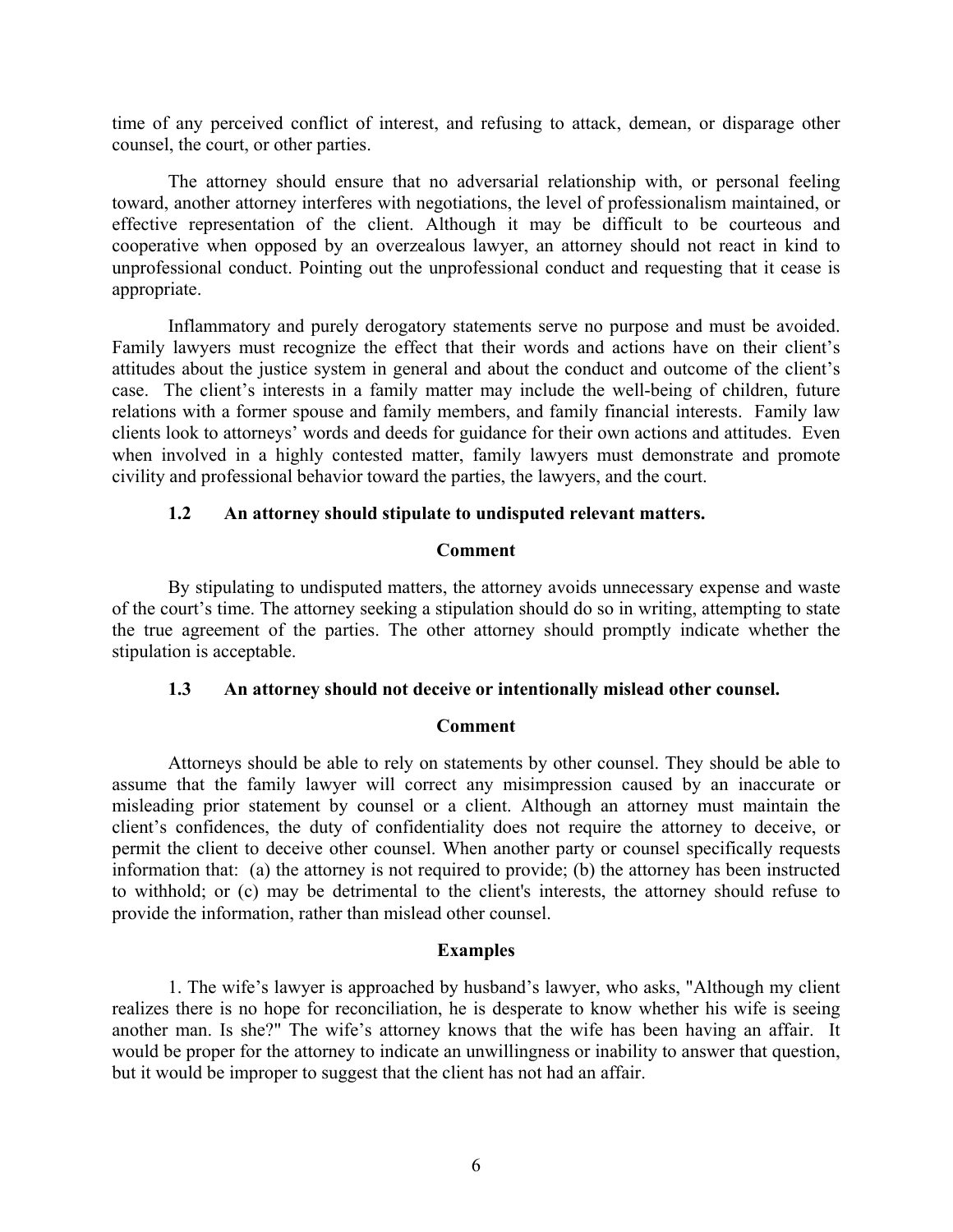2. The attorney believes that the other party has engaged in activity that the party would not want made public. It is improper to threaten public disclosure of potentially embarrassing matters that would be clearly inadmissible or irrelevant in the case.

# **1.4 An attorney should neither overstate the authority to settle nor represent that the attorney has authority that the client has not granted.**

#### **Comment**

In doing so, the attorney has improperly induced reliance by other counsel that could damage the attorney-client relationship. A family lawyer who is uncertain of his authority, or simply does not believe that other counsel is entitled to know such information, should either truthfully disclose his uncertainty, or state that he is unwilling or unable to respond at all.

### **1.5 An attorney should not induce or rely on a mistake by other counsel as to agreeing on matters to obtain an unfair benefit for the client.**

#### **Comment**

The need for trust between attorneys, even those representing opposing sides in a dispute, requires more than simply avoiding fraudulent and intentionally deceitful conduct. Misunderstandings should be corrected and not relied on in the hope that they will benefit the client. Therefore, for example, the attorney reducing an oral agreement to writing should not only avoid misstating the understanding, but should correct inadvertent errors by other counsel that are inconsistent with prior understandings or agreements. Whether conduct or statements by counsel that are not necessarily in her client's best interests should be corrected may not always be clear and will depend on the particular facts of a case. The crucial consideration should be whether the attorney induced the misunderstanding or is aware that other counsel's statements do not accurately reflect any prior agreement. It is thus unlikely that tactical, evidentiary or legal errors made by other counsel at trial require correction.<sup>6</sup>

#### **Examples**

1. In an effort to compromise a dispute over alimony, the parties agree that payments are to be deductible by the husband and taxable to the wife. While reviewing the agreement, the attorney for the wife realizes that the language will not create the tax consequences both sides had assumed and will, in fact, benefit his client because the payments will be treated neither as deductible alimony to the husband nor taxable to the wife. The family lawyer should disclose this discovery to opposing counsel.

If, however, counsel's mistake goes to a matter not discussed and agreed on, either explicitly or implicitly, the obligation to the client precludes disclosure of the mistake without the client's permission. Therefore, if alimony was agreed on without any discussion of tax consequences, the wife's lawyer would not be obligated to provide the language necessary to make payments tax deductible by the husband and includable by the wife.

 $6$  But see *RPC* 3.3(a)(3) (duty to disclose to the court "legal authority in the controlling jurisdiction known to the lawyer to be directly adverse to the position of the client and not disclosed by opposing counsel"). See also FRPC  $4-3.3(a)(3)$ .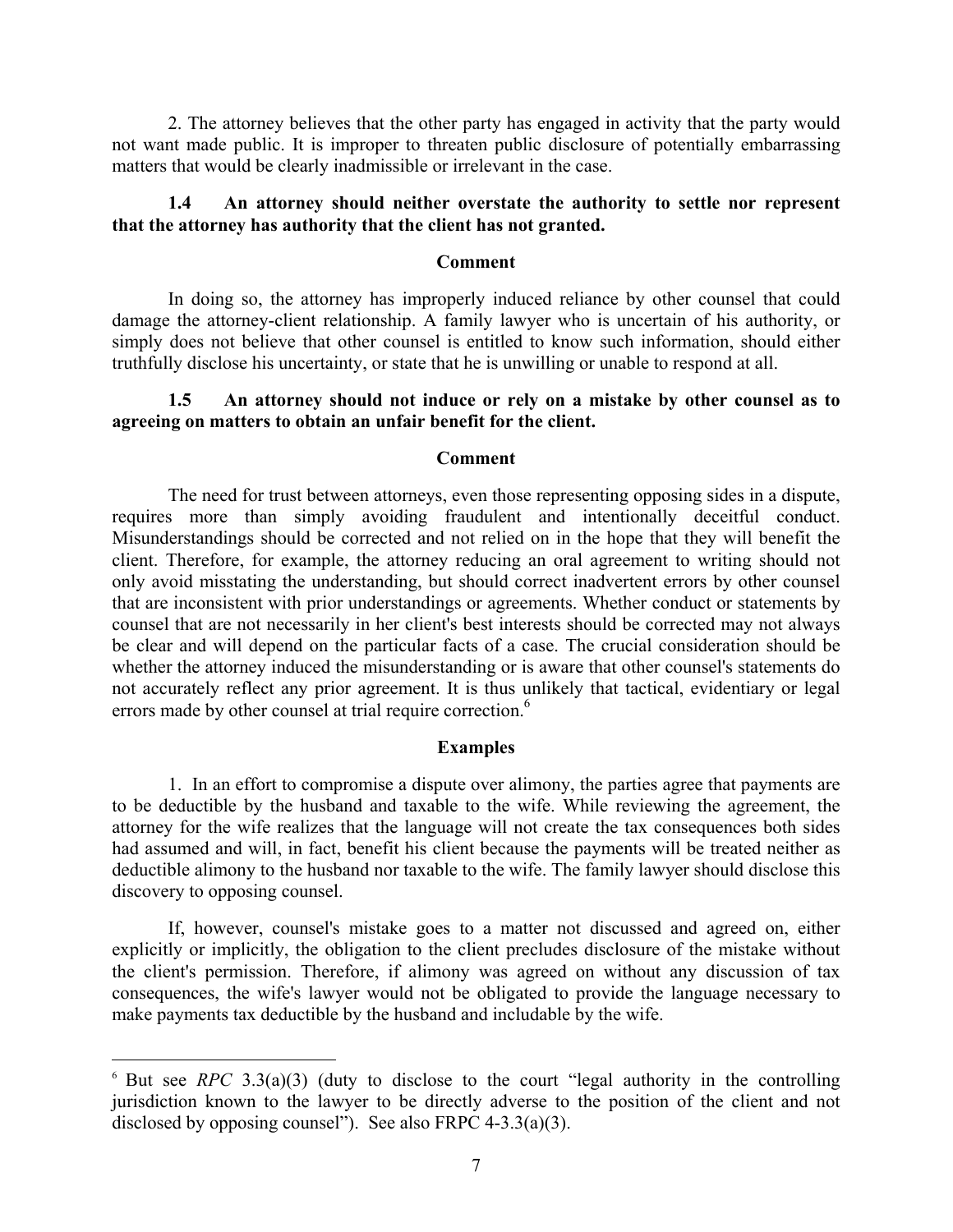2. The lawyer for the wife prepares a stipulation erroneously providing for the termination of maintenance on the remarriage of either party. If the husband asks his attorney if it is really true that by remarriage he can terminate his liability to pay any further maintenance, the attorney should correct the mistake in the stipulation or a judgment entered on it. The lawyer should also bring this to the attention of opposing counsel.<sup>7</sup>

### **1.6 An attorney who receives materials that appear to be confidential should refrain from reviewing the materials and return them to the sender.**

#### **Comment**

 There are many circumstances in which an attorney receives materials that were inadvertently sent by another attorney or party. Such instances have been increasing because of the use of e-mail, the ability to send simultaneous faxes to multiple persons, and the sheer volume of materials provided through discovery in complex cases. If the materials are not harmful or confidential, no issue is raised. If, however, the materials were not intended to be provided and contain confidential information, the temptation to use them to the client's benefit is great.

 This Goal is consistent with Florida Bar Ethics Opinions in providing that once the inadvertence is discovered, the receiving attorney should not further examine the materials and should return them to the sending lawyer.<sup>8</sup> This Goal is also consistent with Goal 7.5, that an attorney should not rely on a mistake by opposing counsel, but should instead correct inadvertent errors. Because the decision whether to rely on inadvertent errors by another counsel is one of "means," the error is "appropriate for correction between the lawyers without client consultation<sup>"9</sup>

#### **Examples**

 1. The wife's lawyer receives a fax with a cover sheet addressed to the husband from the husband's lawyer. In many cases that would be sufficient to indicate that the wife's lawyer was an unintended recipient. If, however, the receiving lawyer has a reasonable basis to believe a copy was intended for him, he may read the message unless and until it becomes evident that the message was unintentionally sent to him.

7 See *FRPC* 4.1; 8.4.

1

8 Florida Bar Prof'l Ethics Comm., Op. 93-3 (1994).

<sup>&</sup>lt;sup>9</sup> ABA Comm. on Ethics and Prof'l Responsibility, Informal Op. 85-1518 (1986). There is no mention of any necessity to notify the client. However, Under FRPC 4-1.4 Comments: " [t]he guiding principle is that the lawyer should fulfill reasonable client expectations for information consistent with the duty to act in the client's best interests and the client's overall requirements as to the character of misrepresentation." As such, if the client's best interests are not compromised by the misdelivered documents, then it could be suggested that the attorney does not need to disclosure the inadvertent delivery of the documents.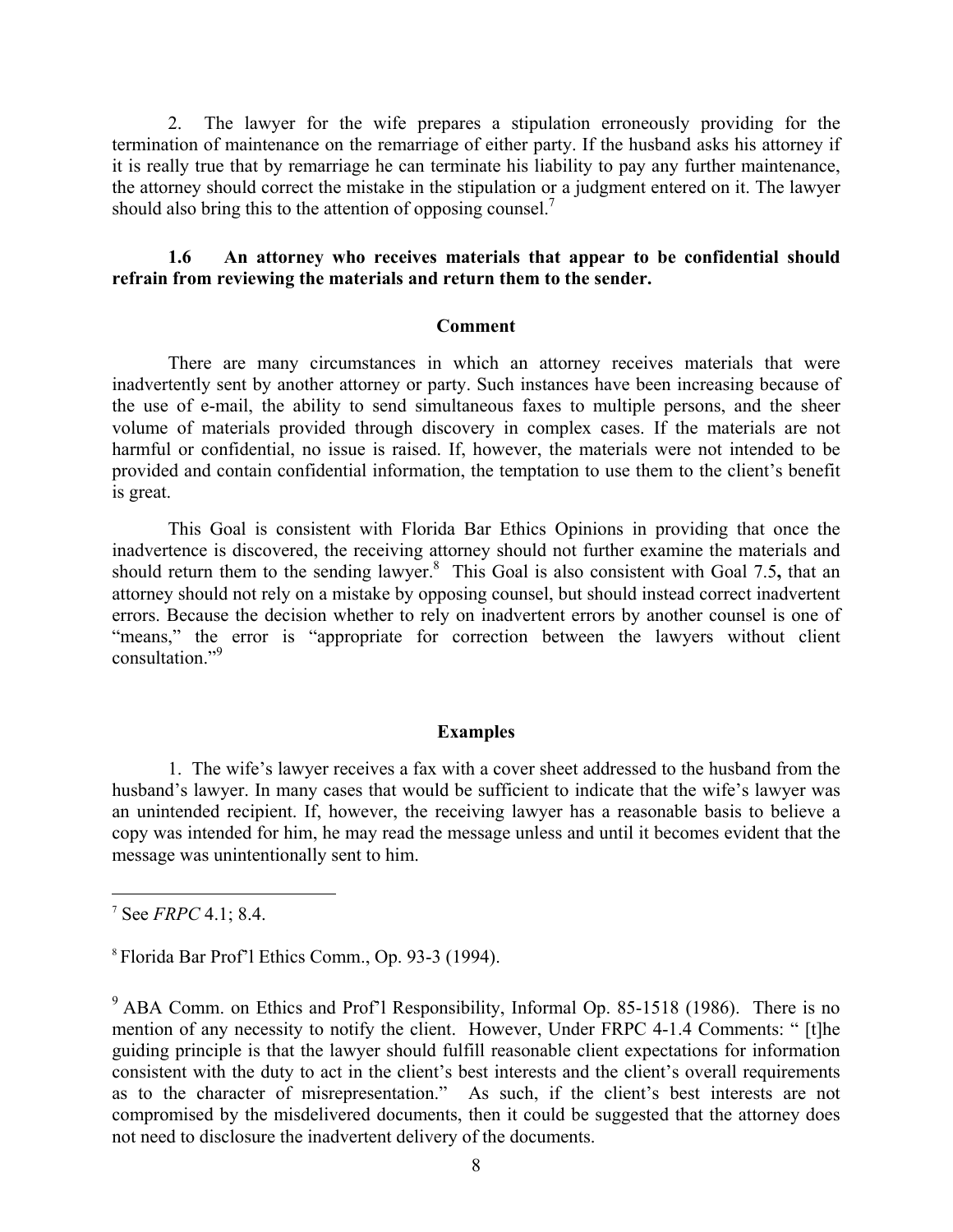2. The lawyer for the husband has sought discovery of numerous documents from the wife relating to issues in the case. In response to the document request, the wife's attorney sends over ten large boxes of materials. While reviewing the documents, the husband's lawyer discovers in a seemingly unrelated file, a letter from the wife's attorney to the wife that begins: "As to your question about your use of drugs prior to your marriage to Husband . . . ." Unless the husband's lawyer has a reasonable basis to believe the letter was provided intentionally, was relevant, and was not otherwise confidential, the lawyer should stop reading and return the letter to the wife's attorney.

**1.7 An attorney may use materials intentionally sent from an unknown or unauthorized source unless the materials appear to be privileged, confidential, or improperly obtained.** 

#### **Comment**

Attorneys occasionally receive papers from outside of the expected sources. Such materials may have been sent anonymously. The materials should be treated differently depending on both their source (if known) and apparent nature.

Clearly confidential or privileged material, regardless of the sender, should be returned to the other lawyer, preferably unread. $10^{\circ}$  Documents not clearly confidential may be used by the receiving attorney. For example, a lawyer receiving an unmarked envelope containing statements of undisclosed accounts in the name of the other party may use the materials. A receiving lawyer who believes the materials were intentionally withheld from a response to a proper discovery request should report the fraud to the court.

**1.8 An attorney should cooperate in the exchange of information and documents. An attorney should not use the discovery process for delay or harassment or engage in obstructionist tactics.**

# **Comment**

As a basic rule of courtesy and cooperation, attorneys should try to conduct all discovery by agreement, never using the discovery process to harass other attorneys or their clients. This

<sup>&</sup>lt;sup>10</sup> ABA Comm. on Ethics and Prof'l Responsibility, Informal Op. 94-382 (1994) deals with the situation in which the confidential materials were intentionally sent by a person not authorized to send them. For the most part, the Committee applied the same analysis as in Formal Opinion 92- 368 (1992) (discussed in the Comment to Goal 7.6). However, the opinion indicates that if the receiving lawyer has a legitimate claim that the documents should have been, but were not, produced by an adverse party in response to pending discovery requests, the receiving lawyer may seek to obtain from a court a definitive resolution of the proper disposition of the materials. See, *e.g.*, *In re Shell Oil Refinery*, 1992 WL 275426 (E.D. La. 1992) (ordering that such documents not be used by receiving party unless they "are publicly available, were previously introduced by Shell, or were the subject of a proper discovery request and were improperly withheld by Shell").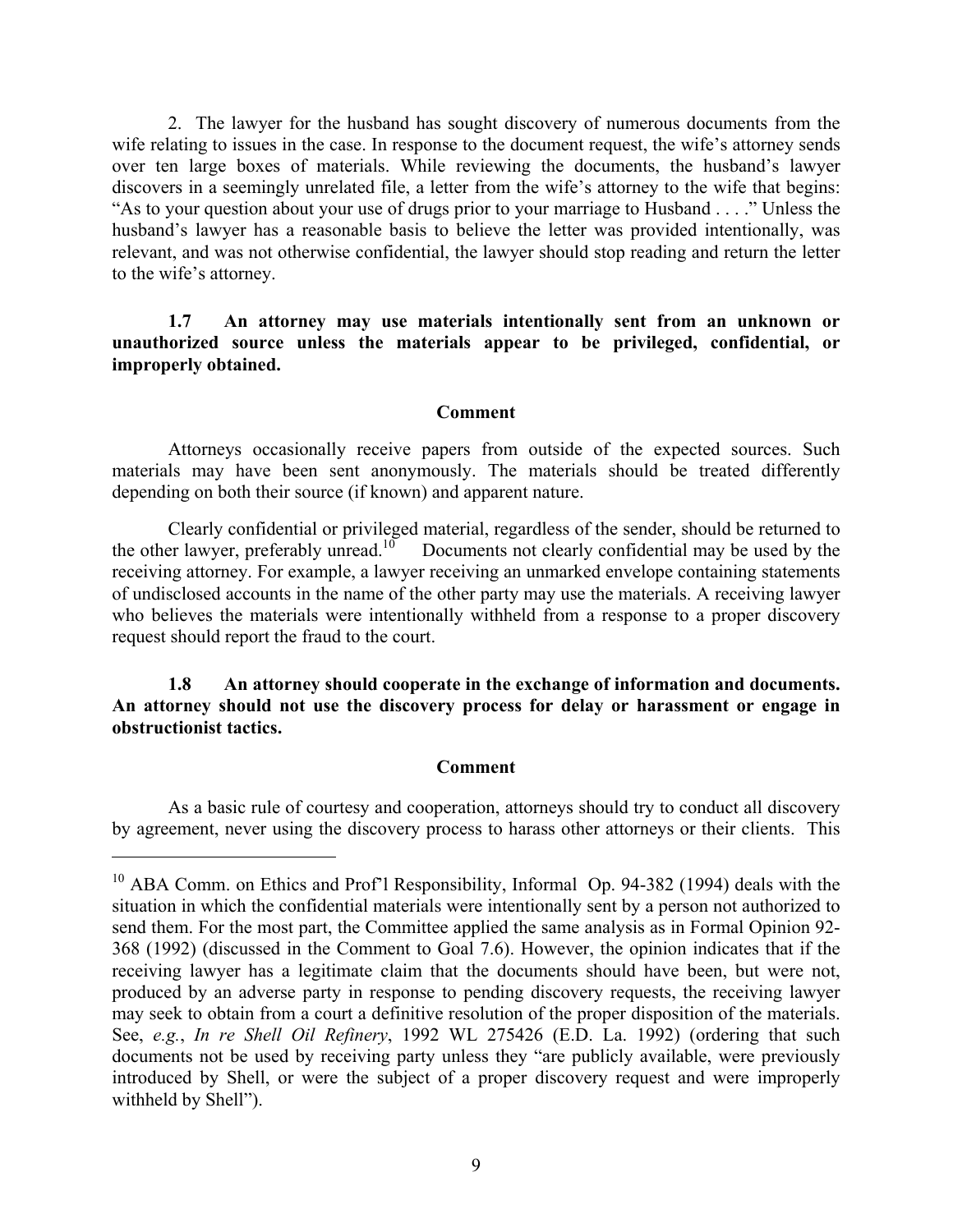principle applies both to attorneys attempting to obtain discovery and to those from whom discovery is sought. The discovery rules are designed to eliminate or reduce unfair surprise, excessive delay and expense, unnecessary and futile litigation, and the emotional and financial costs of extended and overly adversarial litigation. In addition, pretrial discovery often results in settlements more beneficial than results obtained after protracted litigation.

In no area of the law are these benefits more important than in family law, in which the necessity of further dealings between the parties and the interest in protecting the emotional and psychological stability of children necessitate avoiding unnecessary litigation and acrimony. It is in the interest of all parties (including the client) to assist, rather than resist, legitimate discovery. Consistent with this view of discovery in family cases as "information gathering" rather than as an "adversarial weapon," Florida has imposed mandatory disclosure requirements on all divorcing parties. Furthermore, parties have a continuing duty to supplement documents, including financial affidavits, whenever a material change in their financial status occurs.<sup>11</sup>

By and large the trial courts throughout Florida are aware of the destructive nature of discovery abuses, and are sympathetic to all reasonable efforts to correct the problem. In 1994, the Trial Lawyers Section of the Florida Bar, the Conference of Circuit Court Judges, and the Conference of County Court Judges formed a joint committee to provide a forum for the exchange of ideas on how to improve the day to day practice of law for trial lawyers and trial judges. At the committee's first meeting, it was the overwhelming consensus that "discovery abuse" should be the top priority. Although sometimes hard to define, "we all know it when we see it."<sup>12</sup>

It is in the interest of all counsel and the parties to avoid improper tactics. In a misguided effort to advance the interest of their clients, attorneys may be tempted to wear down the opposing party or counsel by means of oppressive "hardball" discovery tactics. These tactics do not advance the *legitimate* interests of clients and are clearly improper.

Improper discovery conduct under this Goal includes:

- (1) avoidance of compliance with discovery through overly narrow construction of interrogatories or requests for production;
- (2) objection to discovery without a good faith basis;
- (3) improper assertion of privilege;
- (4) production of documents in a manner designed to hide or obscure the existence of particular documents;
- (5) directions to parties and witnesses not to respond to deposition questions without adequate justification;

<sup>11</sup> *Fla. Fam. L. R. P.* 12.285(e)(i).

<sup>12</sup> *Joint Committee of the Trial Lawyers Sec. of the Fla. Bar and Conference of Circuit Judges*, 2003 Handbook on Discovery Practice.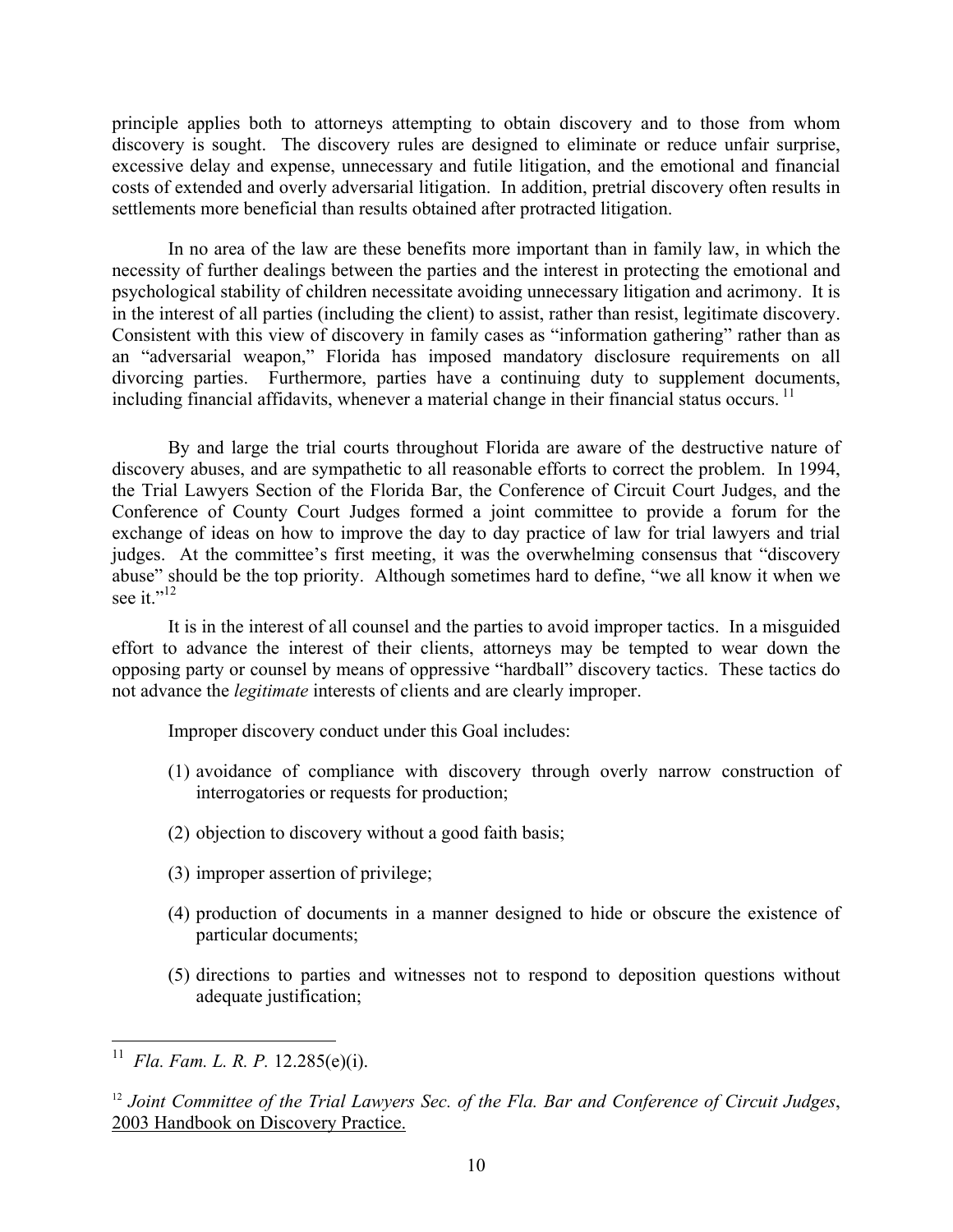- (6) requests for unnecessary information that does not bear on the issues in the case; and
- (7) requests for sanctions before making a good faith effort to resolve legitimate discovery disputes.

An attorney's behavior during depositions is as important as behavior before the court. Because most cases are settled rather than tried, the parties' only direct experience with the legal process may be during depositions. Attorneys, therefore, should conduct themselves at a deposition with the same courtesy and respect for the legal process as is expected in court. For example, they should not conduct an examination or engage in other behavior that is purposely offensive, demeaning, harassing, or intimidating or that unnecessarily invades the privacy of anyone. Attorneys should attempt to minimize arguments during deposition. If sensitive or controversial matters are to be the subject of deposition questioning, when not contrary to the client's interests, the deposing attorneys should consider discussing such matters in advance to reach any appropriate agreements.

With the focus of discovery being the legitimate pursuit of information rather than strategic confrontation, attorneys should not coach deponents by objecting, commenting, or otherwise acting in a manner that suggests a particular answer to a question. Nor should attorneys object for the purpose of disrupting or distracting the questioner or witness. Objections should only be made in the manner and on grounds provided by applicable court rules. Attorneys should not intentionally misstate facts, prior statements, or testimony. Such conduct increases animosity without legitimate purpose.

Obstreperous conduct is now specifically forbidden by the Florida Rules of Civil Procedure. In 1996, the Florida Supreme Court amended *Fla. R. Civ. P.* 1.310(c) in an apparent attempt to curb the practice of "speaking objections" during depositions.<sup>13</sup> *Rule* 1.310(c) now requires that any objection during a deposition shall be stated concisely, and in a nonargumentative and non-suggestive manner. Furthermore, a party may instruct a deponent not to answer only when necessary to preserve a privilege, enforce a limitation on evidence directed by the court, or present a motion to terminate or limit the examination. In Florida, all objections except as to the form of questions, are reserved. Therefore, it is inappropriate to make objections to any evidentiary basis other than the form of a question, or as permitted by *Rule* 1.310.<sup>14</sup>

Trial courts now have great power to enforce appropriate conduct at depositions. *Rule* 1.310(d) gives the court great latitude to order sanctions, limit the scope of discovery, or impose other restrictions on a showing that the deposition is being conducted in bad faith or in such a manner as unreasonably to annoy, embarrass, or oppress the deponent or party or that objections are being made in violation of *Rule* 1.310(c).

<sup>13</sup> *In re: Amendments to Florida Rules of Civil Procedure*, 682 So. 2d 105 (Fla. 1996).

<sup>14</sup> *Fla. R. Civ. P.* 1.330(d)(3)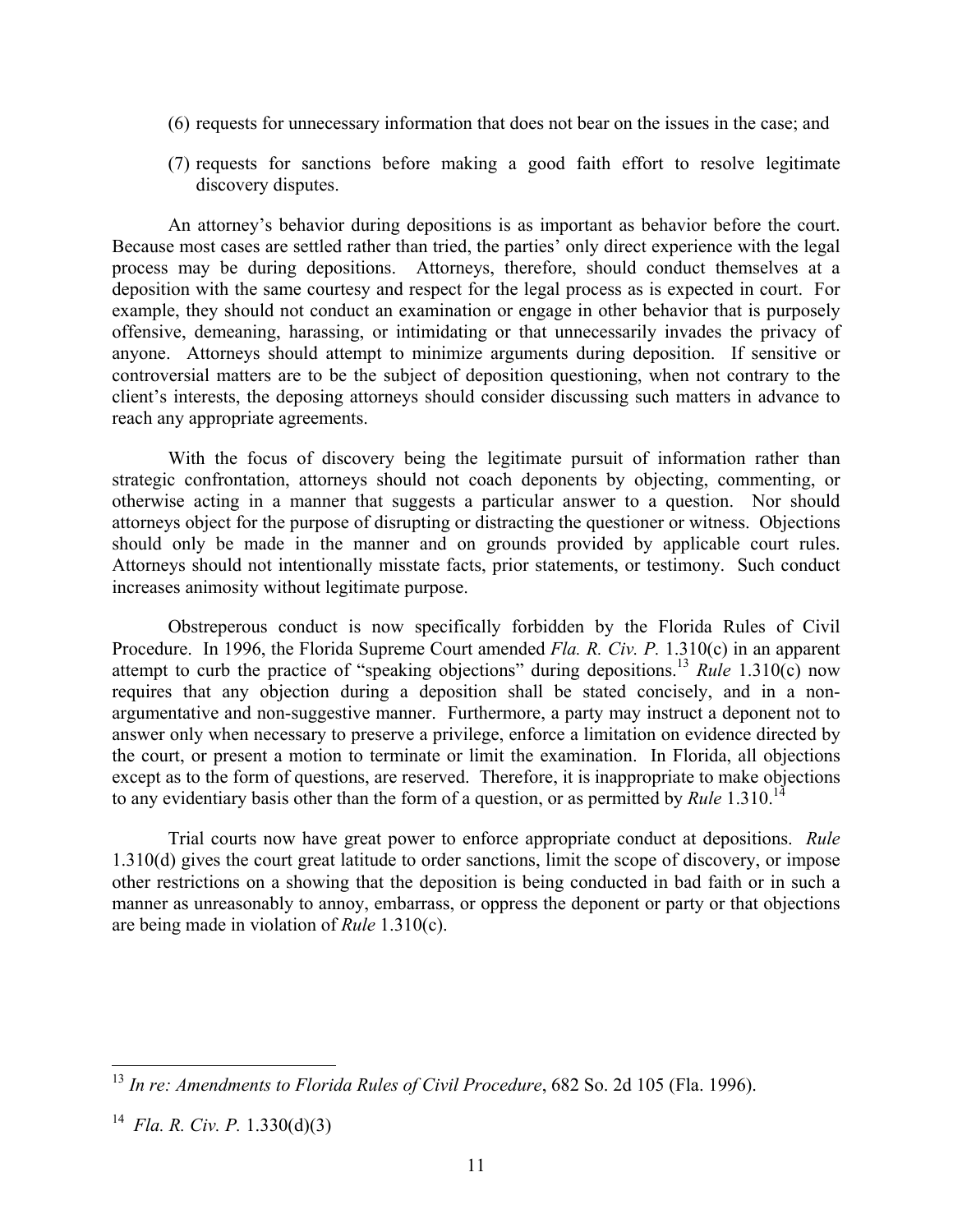### **1.9 An attorney should grant to other counsel reasonable extensions of time that will not have a material, adverse effect on the legitimate interest of the client.**

#### **Comment**

The attorney should attempt to accommodate counsel who, because of schedule, personal considerations, or heavy workload, requests additional time to prepare a response or comply with a legal requirement. Such accommodations save the time and expense of unnecessary motions and hearings. No lawyer should request an extension of time to obtain an unfair advantage.

### **1.10 An attorney should clear times with other counsel and cooperate in scheduling hearings and depositions.**

#### **Comment**

Good faith attempts by attorneys to avoid scheduling conflicts tend to avoid unnecessary delays, expense to clients, and stress to attorneys and their staff. In return, other counsel should confirm the availability of the suggested time within a reasonable period (*i.e*. twenty-four hours) and should indicate conflicts or unavailability only when necessary. Because prior consultation concerning scheduling is a courtesy measure, it is proper to schedule hearings or depositions without agreement if the other counsel fails or refuses to respond promptly to the time offered, raises unreasonable calendar conflicts or objections, or persistently fails to comply with this Goal. The attorney is reminded that attempts to pre-arrange schedules are a focus on availability. It is not a request for "permission" or "consent" to schedule a particular hearing or deposition.

# **1.11 An attorney should provide notice of cancellation of depositions and hearings at the earliest possible time.**

#### **Comment**

Notice of cancellation should be given to the court, all counsel, the client and witnesses. Adherence to this Goal will avoid unnecessary travel, expense, and expenditure of time by other counsel and will also free the court's time other matters. The same principles apply to all scheduled meetings, conferences, and production sessions with other counsel.

# **1.12 An attorney should promptly submit proposed orders to other counsel before submitting them to the court. When received, other counsel should promptly communicate approval or objections.**

#### **Comment**

Proposed orders following a hearing should generally be submitted at the earliest practicable time. Proposed orders should be limited to and accurately reflect the judge's ruling. Only after submitting the order to other counsel should the proposed order be submitted to the court.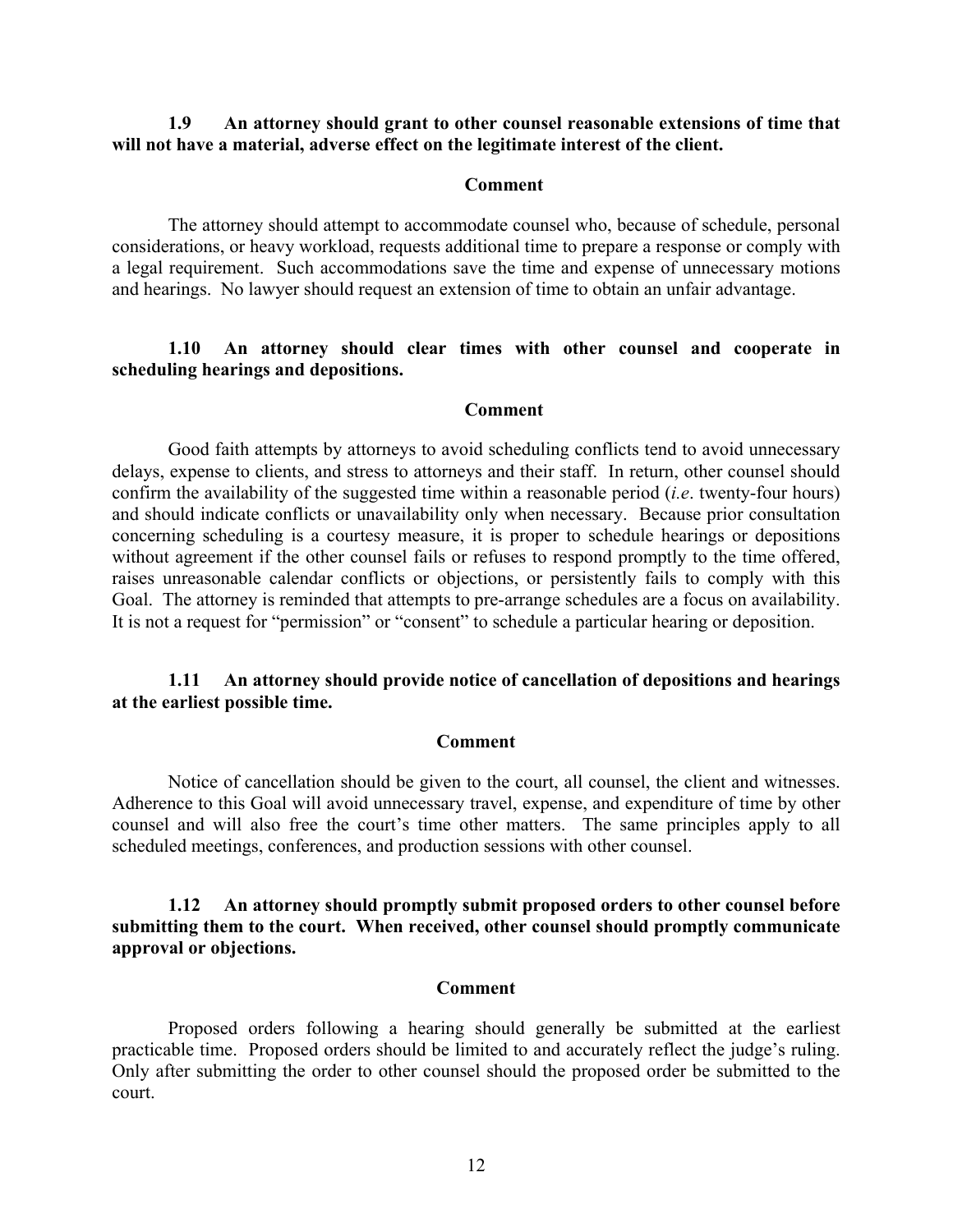# **1.13 An attorney should not seek an ex parte order without prior notice to other counsel, except in exigent circumstances.**

#### **Comment**

There are few things more damaging to a client's confidence in his lawyer, or to relationships between lawyers, than for a party to be served with an ex parte order about which his lawyer knows nothing.<sup>15</sup> Even where there are exigent circumstances (substantial physical or financial risk to the client), or where local rules permit ex parte proceedings, notice, or the appearance of notice to other counsel will not usually be able to prevent appropriate relief from issuing.

# **1.14 An attorney should not attempt to gain advantage by delay in the service of filed pleadings or correspondence on other counsel.**

### **Comment**

When pleadings or correspondence are mailed or delivered to the court, copies should normally be transmitted on the same day and in the same manner to all other counsel of record. An identical method need not be employed, as long as delivery on the same day will be achieved. For example, if the court is one block from counsel's office and opposing counsel's office is 50 miles away, it would be acceptable to hand deliver a document to the court and to fax it to counsel so that it arrives on the same day.

# **2. Competence and Advice**

<u>.</u>

# **2.1 An attorney is responsible for the competent handling of all aspects of a representation, no matter how complex.**

#### **Comment**

Family law matters almost always involve issues beyond questions of dissolution of marriage, parental responsibility, and support, such as property, tax, business entities, trusts and estates, bankruptcy, and pensions. All family lawyers should possess enough knowledge to recognize the existence of potential issues in the myriad legal areas relevant to the representation. That knowledge is not limited to legal information. Children's issues require knowledge of child development and, at times, understanding of mental and emotional disorders. A family lawyer should also be familiar with the dynamics of domestic violence and alcohol and chemical dependence as well as appropriate intervention for families that experience these issues.

 $15$ Even when authorized by law, ex parte proceedings present the potential for unfairness since "there is no balance of presentation by opposing advocates." *RPC* 3.3(d) Comment,. The lawyer for the represented party has a duty to disclose all "material facts known to the lawyer that will enable the tribunal to make an informed decision, whether or not the facts are adverse." *RPC* 3.3(d). Fairness and professional courtesy call for notice to other counsel as well.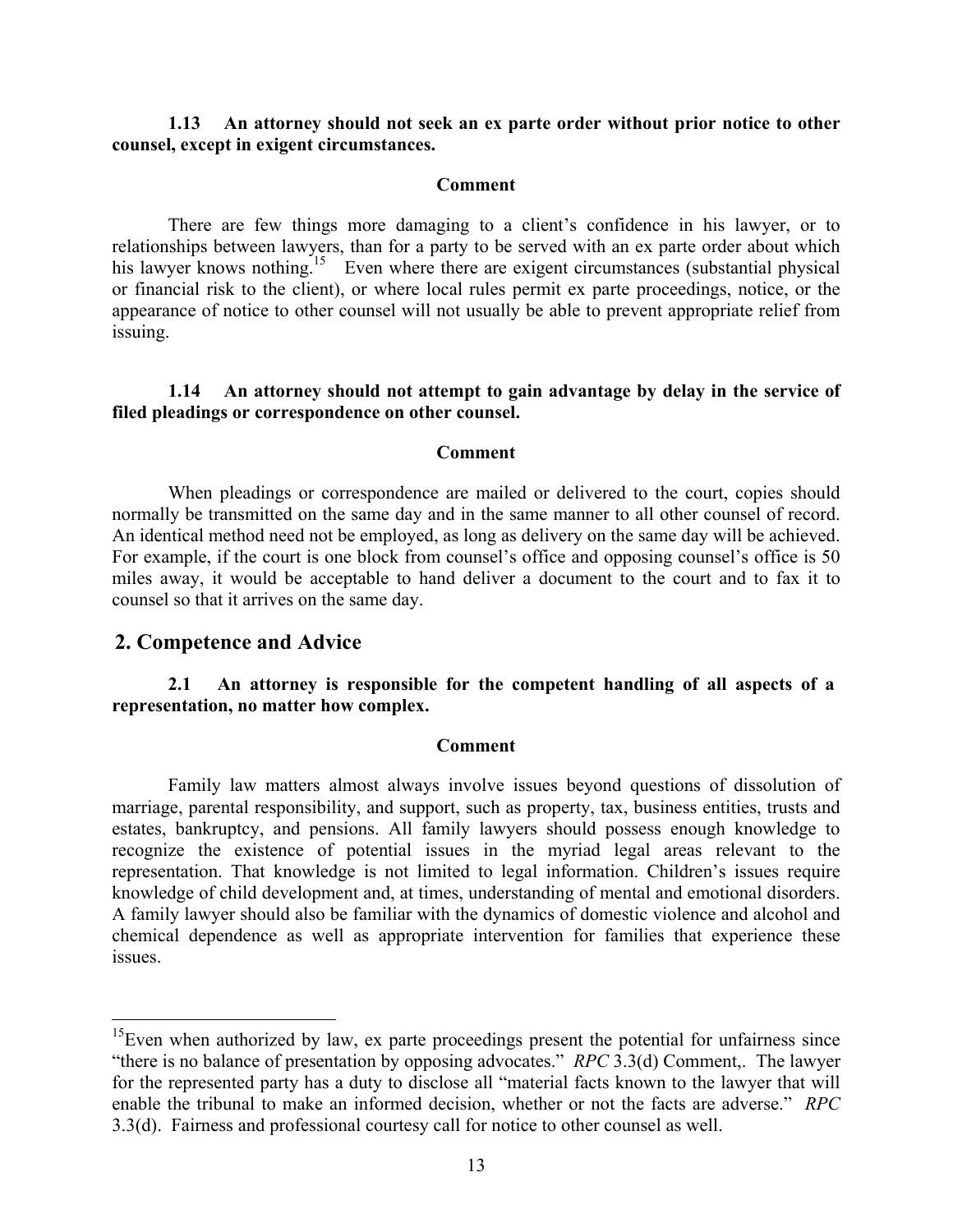Attorneys may properly undertake a matter for which they lack the necessary experience or expertise if the attorney can reach the requisite level of competence by reasonable preparation.16 Proper preparation might include engaging (with the client's informed consent) persons knowledgeable in other fields to assist in obtaining the knowledge and information necessary to effectively represent the client. An attorney who cannot obtain competence through reasonable study and preparation should seek to withdraw or, with the client's consent, associate with or recommend a more qualified lawyer.

#### **2.2 An attorney should advise the client of the emotional and economic impact of restructuring family relationships and explore the possibility of reconciliation.**

#### **Comment**

The divorce process can exact a heavy economic and emotional toll. The decision to dissolve a marriage should never be made casually. An attorney should discuss reconciliation and whether the client has considered counseling or therapy.

A lawyer's role in family matters is to act as a counselor and advisor, as well as an advocate. The Rules of Professional Conduct specifically permit the lawyer to address moral, economic, social, and political factors that may be relevant to the client's situation. When consultation with a professional in another field is appropriate, the attorney should make such a recommendation. However, a discussion of the emotional and monetary repercussions of restructuring family relationships is always appropriate.

If the client wishes to attempt reconciliation, the family lawyer should attempt to mitigate litigation-related activities that might undermine the effectiveness of counseling and marital harmony. However, the attorney should be mindful of the obligation to advise the client to protect the client's legal interest while the reconciliation is attempted.

**2.3 An attorney should refuse to participate in vindictive conduct and should strive to lower the emotional level of a family dispute by treating all other participants with respect.** 

### **Comment**

Some clients expect and want the family lawyer to reflect the highly emotional and vengeful personal feelings between the parties. The attorney should counsel the client that discourteous and retaliatory conduct is inappropriate, unprofessional and counterproductive. Respect is consistent with competent and ethical representation. It is unprofessional for the attorney to act otherwise.

The client has the right to determine the objectives of representation. After consulting with the client, the attorney may limit the objectives and the means by which the objectives are to be pursued. The family lawyer should make every effort to lower the emotional level of the interaction between parties and counsel. Some dissension and bad feelings can be avoided by a frank discussion with the client at the outset of how the attorney handles cases, including what

<sup>16</sup> *FRPC* 4-1.1, Comment.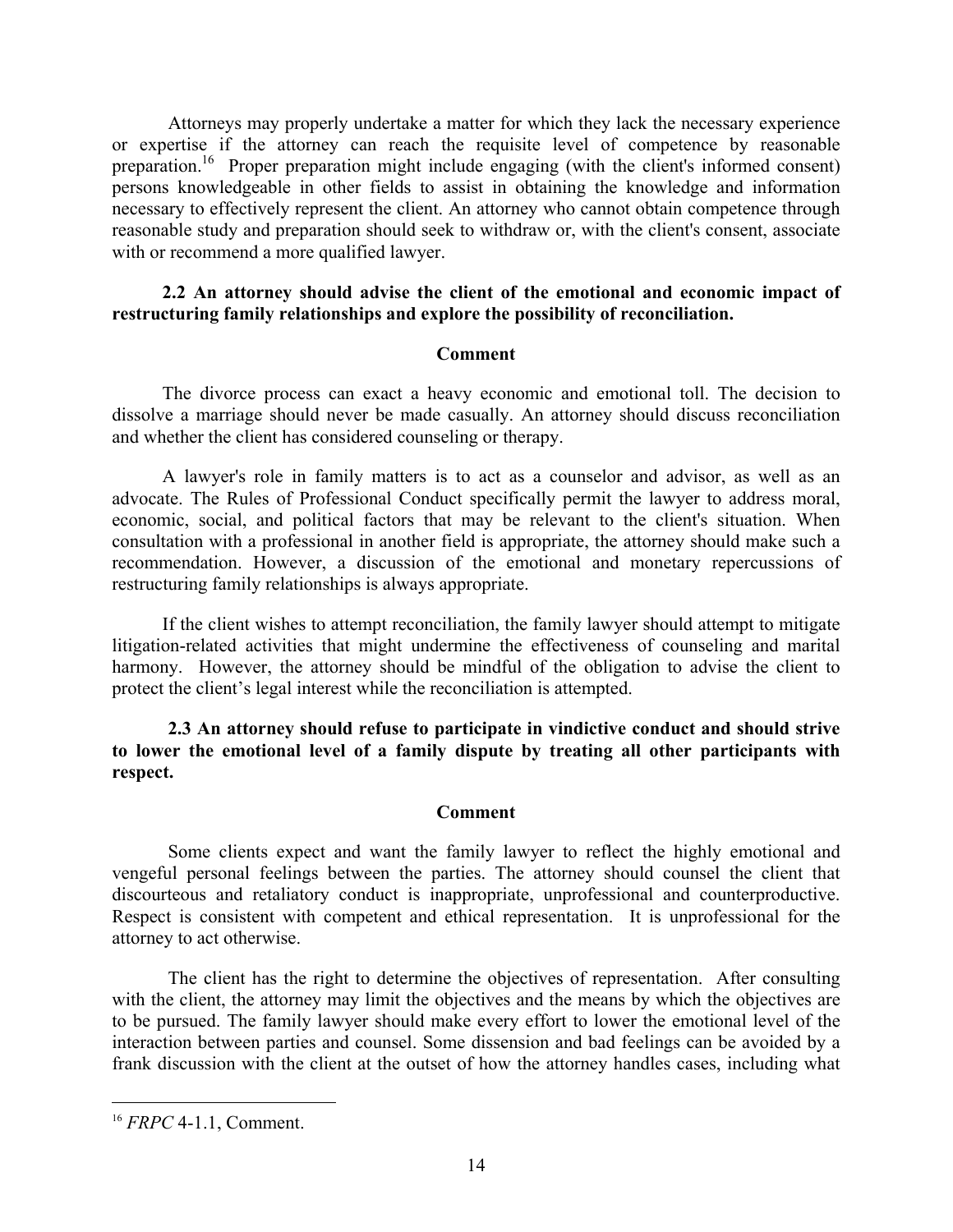the attorney will and will not do regarding vindictive conduct or actions likely to adversely affect the children's interests. For example, the attorney will not respond in kind to unnecessary or unreasonable discovery requests or accusations of irrelevant fault or misconduct. The attorney should never counsel the use of injunctions for protection against domestic violence solely for the purpose of gaining an advantage. If the client is unwilling to accept the attorney's limitations on objectives or means, the attorney should decline the representation.

#### **2.4 An attorney should know about different methods of dispute resolution.**

#### **Comment**

Many clients favor a problem-solving model over litigation. It is essential that family lawyers have sufficient knowledge about dispute resolution to understand the advantages and disadvantages for a particular client and to counsel the client appropriately concerning the particular dispute resolution mechanism selected. For example, an attorney who represents a client in mediation should understand the differences between the traditional litigation role and the role of negotiator in mediation. The lawyer should also understand the effects that the dynamics of domestic violence have on the negotiating process.

The ability of the attorney to understand and assess the probable outcome of litigation are essential to the problem-solving process.

### **2.5 An attorney should attempt to resolve family disputes by agreement and should consider all appropriate means of achieving resolution.**

#### **Comment**

In family law matters, a cooperative resolution of disputes is highly desirable. Family law is not a matter of winning or losing. At its best, family law should result in disputes being resolved fairly for all parties, including children. Major tasks of the family lawyer include helping the client develop realistic objectives and attempting to attain them with the least injury to the family. The vast majority of cases should be resolved by lawyers negotiating settlements on behalf of their clients.

Parties are more likely to abide by their own agreement than by an outcome imposed on them by a court.<sup>17</sup> When resolution requires complex trade-offs, the parties are better able than the court to forge a resolution that addresses their individual values and needs. An agreement that meets the reasonable objectives of the parties maximizes their autonomy and their own priorities. A court imposed resolution may, instead, maximize legal principles that may seem arbitrary or unfair within the context of the parties' family. An agreement may establish a positive tone for

<sup>&</sup>lt;sup>17</sup> See Pearson & Thoennes, *The Benefits Outweigh the Costs in Divorce Mediation*, Fam Advoc., Winter 1982, at 26, 32 ("[S]uccessful mediation clients are less likely to report problems with their court orders and more likely to report that their parties are in total compliance"). See also Guffman, *For Better or Worse, Till ADR Do Us Part: Using Antenuptial Agreements to Compel Alternatives to Traditional Adversarial Litigation*, 12 Ohio St. J. on Disp. Resol. 175 (1996).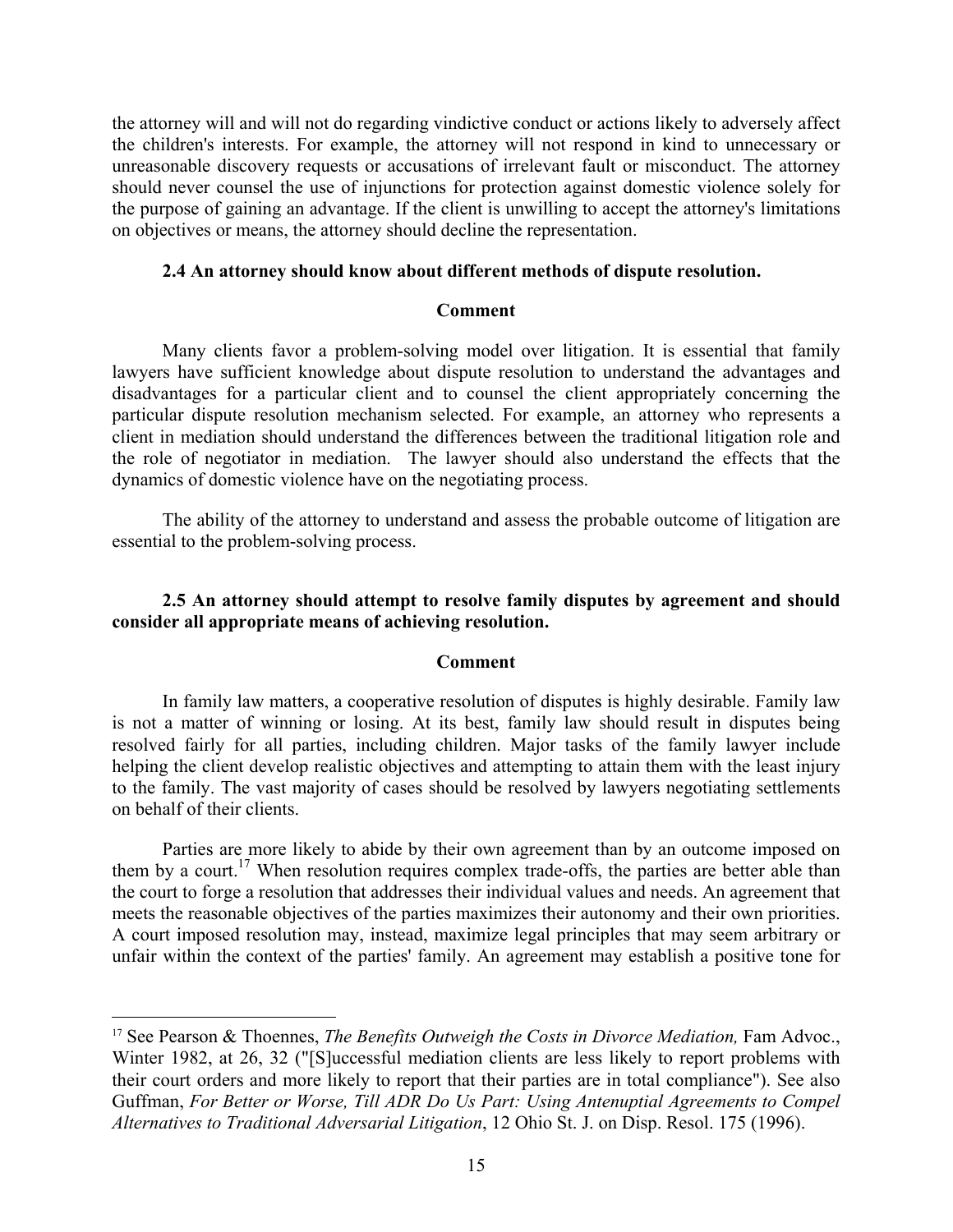continuing post-dissolution family relations by avoiding the animosity and pain of court battles.<sup>18</sup> It may also be less costly financially than a litigated outcome. Parents who litigate children's issues are much more likely to believe that the process had a detrimental effect on relations with the other parent than parents whose child or support disputes are settled. These issues should be discussed with the client

A settlement may be achieved by negotiation between the lawyers (with or without the parties presence) or by other means. The family lawyer's task includes informing the client about the availability and nature of mediation or other alternatives to traditional negotiation or litigation.

Although the litigation process is expensive and emotionally draining, compromise may not be appropriate or workable in some cases due to the nature of the dispute (such as cases involving domestic violence) or the animosity of the parties. Litigation may be the best course in those cases.

# **3. Communication and Decision making Responsibility**

In no area of law is the relationship of trust between attorney and client more important than in family law. Clients come to family lawyers when there is a significant problem in the family relationship. The problem may have arisen suddenly or without sufficient time for the client to engage in rational thought. There may have been a move to an emergency shelter or an arrest of the client's minor child. The client may have been the victim of a recent incident of domestic violence. Even in a routine dissolution of marriage, emotions often render rational decision making difficult. Clients seek the advice and judgment of their family law attorneys, even about non-legal matters.

# **3.1 An attorney should accord clients respect.**

 $\overline{a}$ 

# **Comment**

 To achieve a successful attorney-client relationship, the attorney must treat the client with respect. The attorney's attitude of respect for the client should also be conveyed by the attorney's staff.

<sup>&</sup>lt;sup>18</sup> 'There is substantial evidence of the destructive effect of divorce conflict on the children. See, *e.g.,* Amato, *Life-span Adjustment of Children to Their Parents' Divorce*, 4 THE FUTURE OF CHILDREN: CHILDREN AND DIVORCE 143 (1994); Johnston, Kine & Tschann, Ongoing Postdivorce Conflict: Effects on Children of Joint Custody and Frequent Access, 59 Amer. J. Orthopsych. 576 (1989); Kurdek & Berg, *Correlates of Children's Adjustment to Their Parents' Divorces*, in CHILDREN AND DIVORCE (Kurdek ed. 1983); Emery, Interparental conflict and the Children of Discord and Divorce, 92 Psych. Bull. 310-330 (1982). In addition, divorce litigation has an adverse effect on the parental relationship. See Kelly & Duryee, *Women's and Mien's Views of Mediation in Voluntary and Mandatory Settings*, 30 FAM. AND CONCILIATION CT. Rev. 34 (1992); Kellyet al,, *Mediated and Adversarial Divorce: Initial Findings From a Longitudinal Study*, in DIVORCE MEDIATION: THEORY AND PRACTICE (Folberg & Milne eds 1988)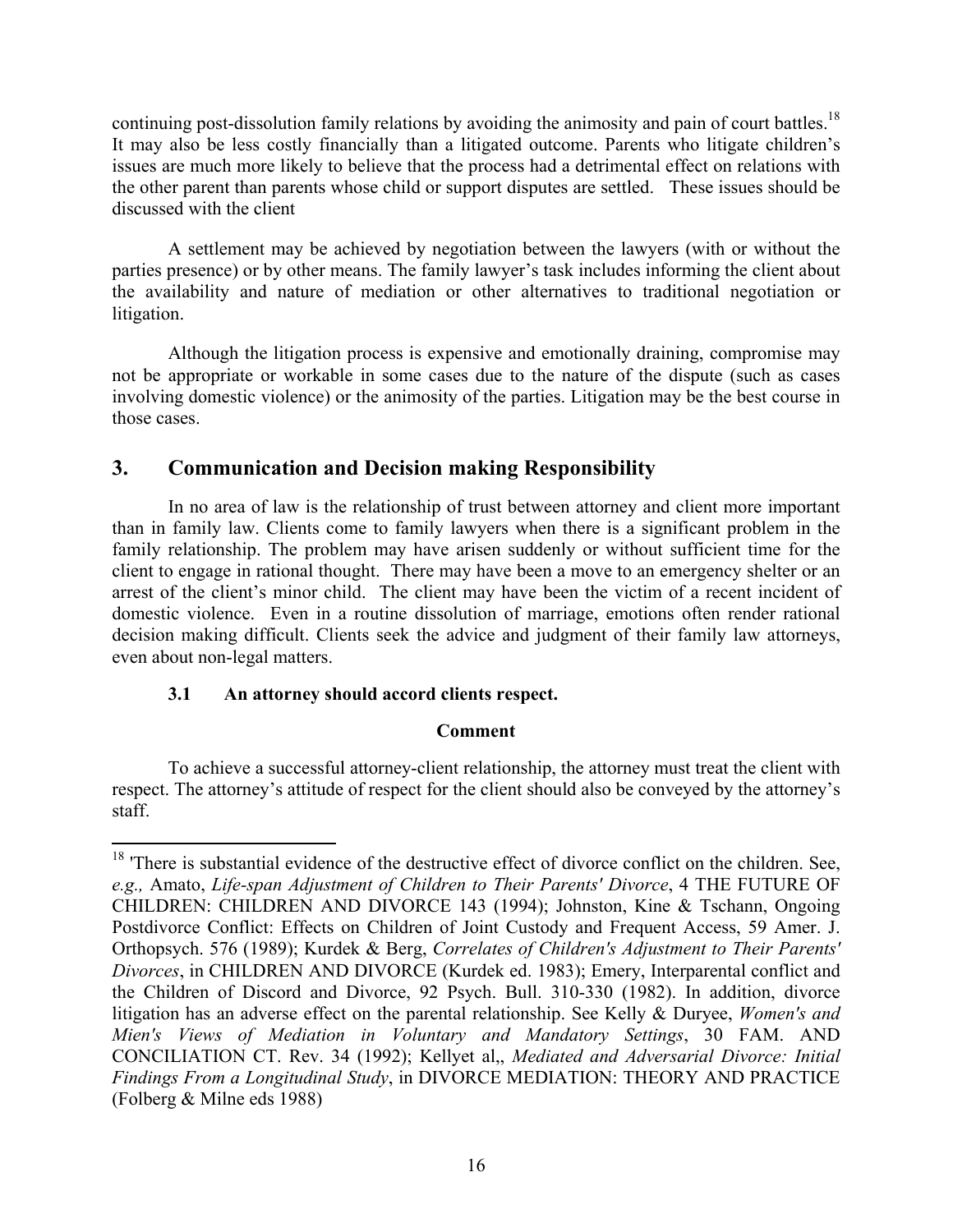Examples of the respect to be accorded to clients include: appearing on time for all appointments; being prepared for appointments, depositions, and meetings; immediately notifying the client of the results of a hearing, deposition, or a meeting at which the client was not in attendance; listening, understanding and recognizing a client's concern; and training the office staff to treat the client with professional respect and to assist in problem-solving.

 The attorney should recognize the client's perception of meetings held between the court and counsel, without the client being present. The client should be advised in advance, if practical, of the possibility of any such meetings and must be advised of the content and outcome of any meeting actually held. Should the court request such a meeting, the attorney may request the court to permit the client's attendance.

# **3.2 An attorney must provide sufficient information to permit the client to make informed decisions.**

# **Comment**

The lawyer should explain the matter to the extent necessary to permit the client to make informed decisions. The client should have sufficient information to participate intelligently in deciding the objectives of the representation and the means by which they are to be pursued. The client should receive from the attorney a copy of every pleading, motion, and item of correspondence.<sup>19</sup>

An attorney's consideration of the client's interests and timely communication with the client in response to the client's inquires are a vital and necessary part of the attorney-client relationship. The Florida Supreme Court expects and requires that members of The Florida Bar abide by this imperative and will not hesitate to impose discipline on Florida attorneys who do not fulfill these obligations to their client.<sup>20</sup>

Although relevant information should be conveyed promptly, in rare instances, a lawyer may be justified in delaying transmission of information when the client would be likely to react

<sup>&</sup>lt;sup>19</sup> Sometimes cost considerations preclude copying voluminous records, but clients should be afforded an opportunity to review them.

<sup>20</sup> *The Florida Bar v. Roberts*, 770 So. 2d 1207, 1209 (Fla. 2000) (Attorney failed to keep client reasonably informed of status of representation and failed to explain matter to client to extent reasonably necessary to permit client to make an informed decision, when Attorney referred client's marriage dissolution case to another lawyer without client's knowledge that referred lawyer was unaffiliated with attorney's law firm. Attorney then agreed to remain on case when the client expressed dissatisfaction with referred lawyer. Attorney attempted to refer client to third lawyer, and attorney refused or failed to return client's telephone calls.) Compare: *The Florida Bar v. Bryant*, 813 So. 2d 38, 40 (Fla. 2002) Bryant was found guilty of violating FRPC 4-1.3 with regard to the client because he "did not sufficiently attempt to protect [the client's] interest after it was clear that there had been a loss of communication." The finding was upheld by the Florida Supreme Court..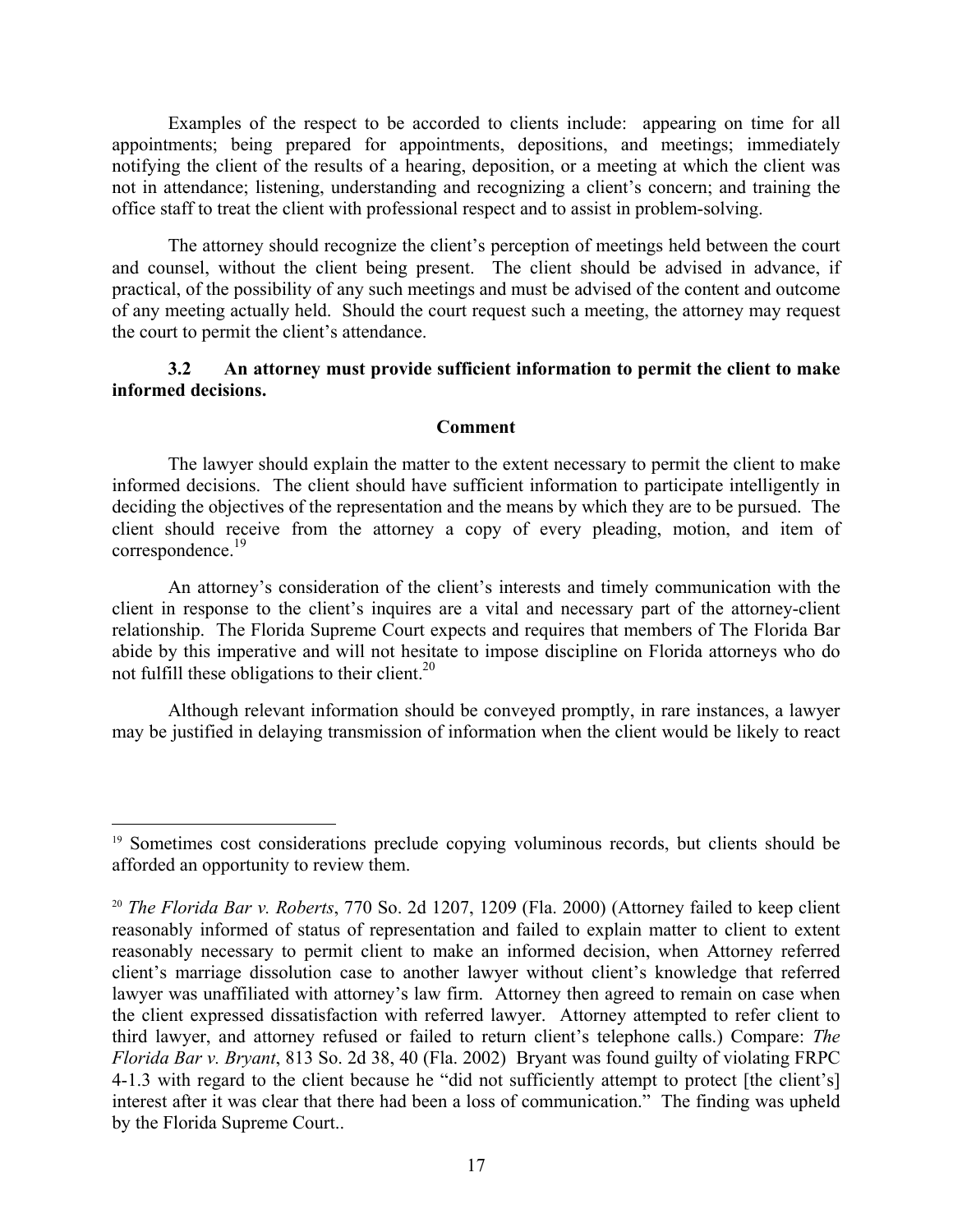imprudently to an immediate communication.<sup>21</sup> A lawyer is never justified in withholding information solely for the lawyer's own convenience.

A difficult question is whether the family lawyer should provide, either voluntarily or on request, a negative opinion of opposing counsel, the judge, or the law. For example, should the client be told that a case is assigned to a judge who has demonstrated prejudice or bias or who has difficulty with complex tax or financial issues, or that the other lawyer seems incapable of settlement and invariably ends up in difficult trials? Although lawyers must use their best judgment in individual cases, some general guidelines are:

- (1) Do not lie or in any way tell the client less than the whole truth;
- (2) Answer specific questions ("If we go to court, how is the judge likely to rule?" or "What are the risks?") as diplomatically but as completely as possible;
- (3) Do not criticize the court, opposing counsel, or the system unless necessary for the client to make informed decisions or to understand delays or the necessity of responding to conduct of the court or opposing counsel.

Unnecessary criticism of the court, the legal system, or opposing counsel undermines the effectiveness and enforceability of judgments and harms the trust and confidence in the legal system.

It is important for the family lawyer to accurately and thoroughly advise the client and, if necessary, to provide the client with a negative assessment of the case.

# **3.3 An attorney should keep the client informed of developments in the representation and respond promptly to communications from the client.**

# **Comment**

To keep the client reasonably informed about the status of the matter and promptly comply with reasonable requests for information,<sup>22</sup> the attorney or a staff member must promptly respond to telephone calls, normally by the end of the next business day.<sup>23</sup> The attorney should also do the following:

(1) Send the client a copy of all pleadings and correspondence, except in those rare circumstances addressed in the Commentary to FRPC Rule 4-1.4. ("[I]n some circumstances, a lawyer may be justified in delaying transmission of information when the client would be likely to react imprudently to an immediate communication. For example, a lawyer might withhold a psychiatric diagnosis of

<sup>21</sup> *RPC* 1.4, Comment.

<sup>22</sup> *RPC* 1.3 and 1.4(a).

<sup>23</sup> *The Florida Bar v. Nowacki*, 697 So. 2d 828, 830, 831 (Fla. 1997) (Attorney failed to act with reasonable diligence and promptness in representing marriage dissolution client and failed to uphold client communication obligation. In addition, as to a separate client, the attorney failed to uphold client communication obligations by failing to return the client's repeated phone calls.).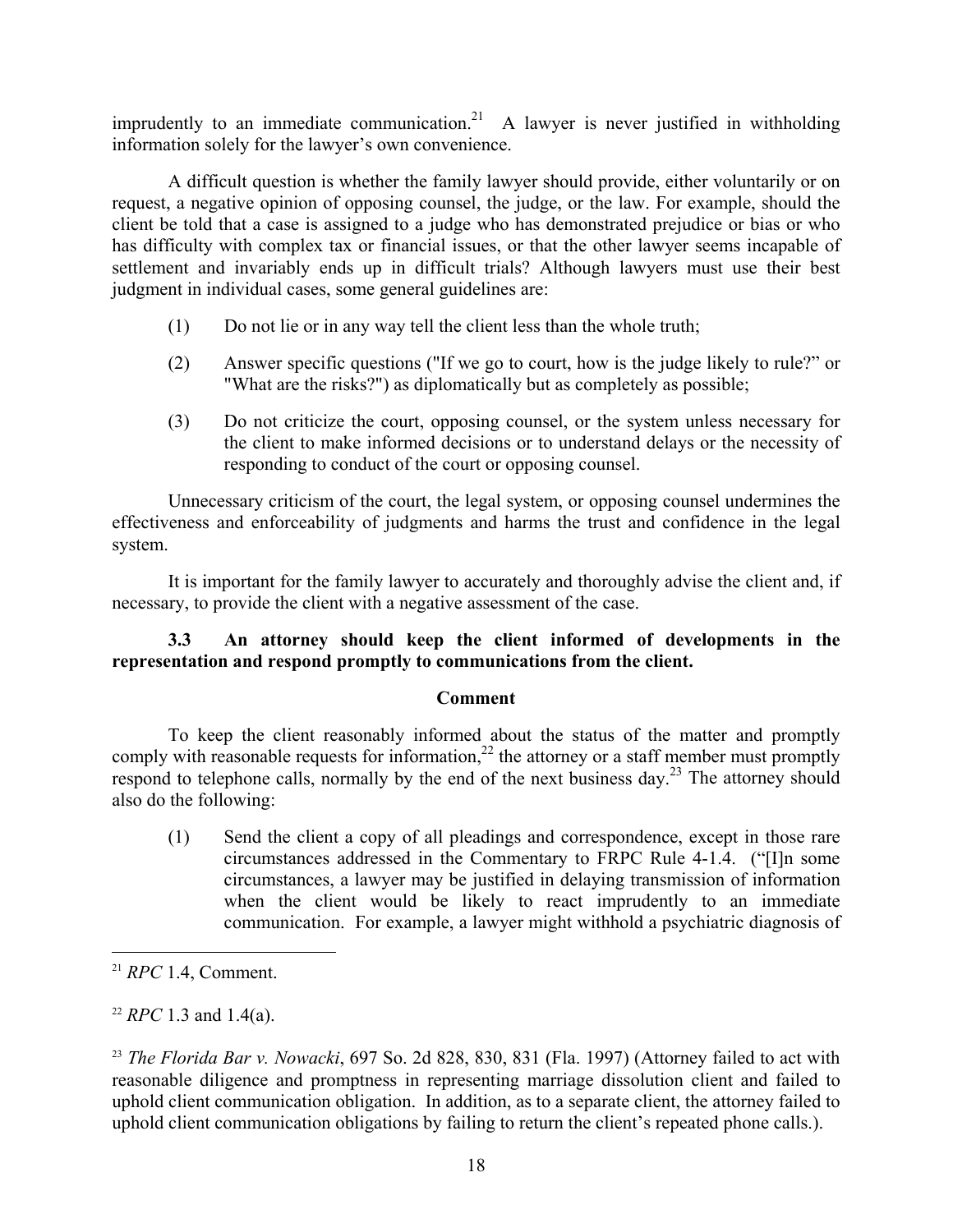a client when the examining psychiatrist indicates that disclosure would harm the client. A lawyer may not withhold information to serve the lawyer's own interest or convenience.").

- (2) Provide notice before incurring any major costs.
- (3) Provide notice of any calendar changes, scheduled court appearances, and discovery proceedings.
- (4) Communicate all settlement offers, no matter how unreasonable.
- (5) Advise of major changes in the law affecting the proceedings.
- (6) Provide reports of major changes in case strategy.
- (7) Communicate all news, good and bad, promptly.

 Frequent and prompt communication with the client on important matters empowers the client. It satisfies the client's need for information about the progress of the case and helps build a positive attorney-client relationship. This helps the client understand the amount and nature of the work the attorney is performing, thereby reducing concern that nothing is happening and that the attorney's fees are not being earned.<sup>24</sup> The family lawyer should understand that a pending family law case is usually the most important matter in the life of the client. He or she should also help the client to understand that a successful lawyer has many clients, to each of whom their family law case is usually the most important matter in their life.

**3.4 An attorney should share decision making responsibility with the client, but should not abdicate responsibility for the propriety of the objectives sought or the means employed to achieve them.** 

#### **Comment**

The conduct and resolution of a family law case may require making many decisions, from the most mundane (who gets the toaster in a dissolution of marriage case) to the most significant (whether a parent should surrender parental rights in a dependency case). During the course of the representation, depending on the nature of the decision to be made, decision making authority may reside with the client, the attorney, or both. The lawyer should consult with the client as to the means by which objectives are to be pursued, but the lawyer should assume responsibility for technical and legal tactical issues (*e.g*., choosing forum, type of pleadings, or judicial remedy). The lawyer should defer to the client regarding expenses to be incurred and concern for third persons who might be adversely affected.<sup>25</sup>

<sup>24</sup> See, *e.g*., *In re Knobel*, 699 N.E.2d 1142, 1145 (Ind. 1998) ("We find that the respondent violated Ind. Professional Conduct Rule 1.4(a) by failing to keep his clients informed about the status of their [marital] actions and by failing to respond to their requests for information.").

<sup>25</sup> *FRPC* 4-1.2, Comment.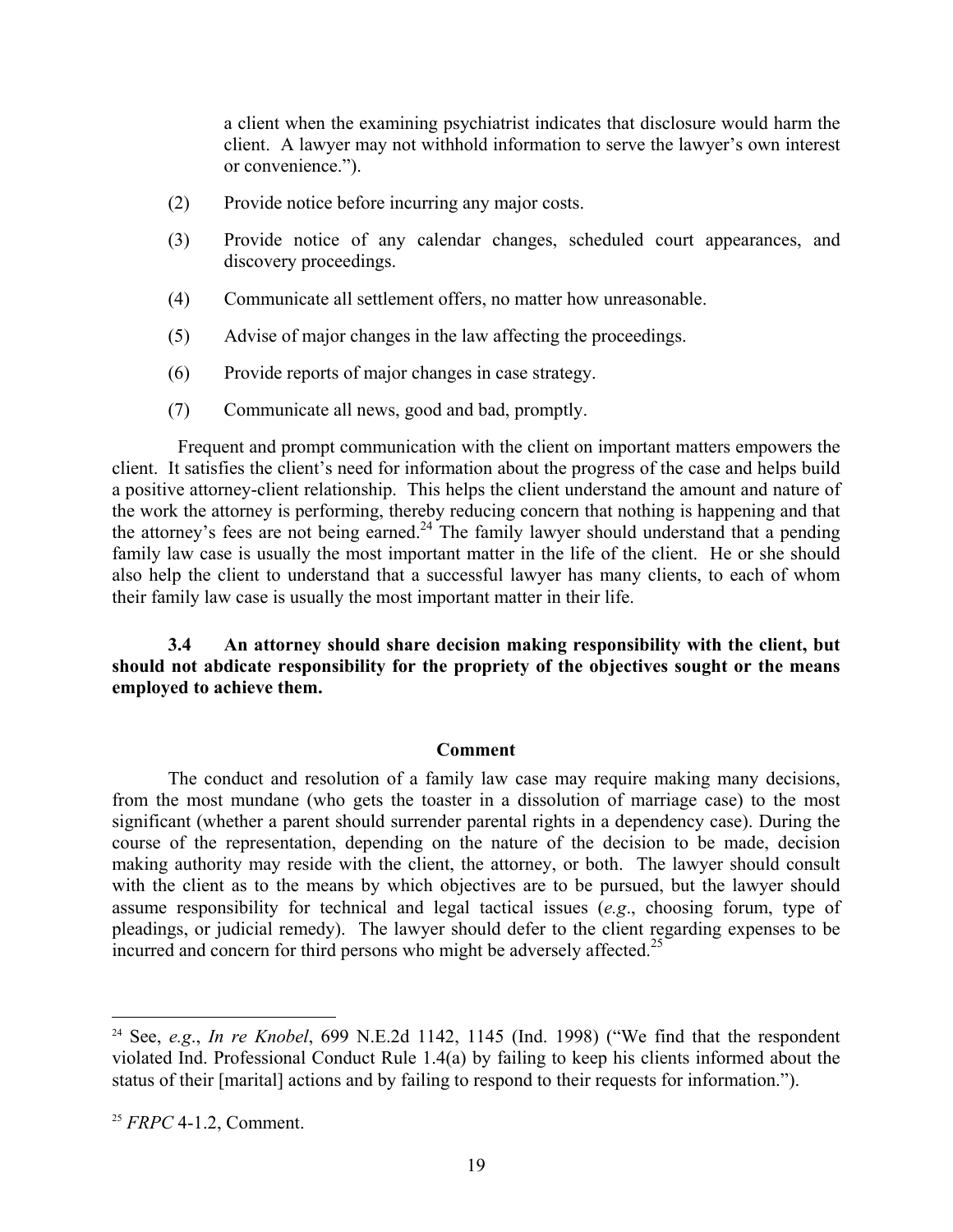It is appropriate, as part of the family lawyer's counseling function, to assist the client in evaluating the client's objectives. A lawyer should counsel a client not only as to the law, but also as to "other considerations such as moral, economic, social, and political factors that may be relevant to the client's situation."<sup>26</sup>

Although the lawyer is entitled to make decisions that do not affect the merits of the cause or substantially prejudice the rights of a client, the attorney and client should jointly make significant decisions, such as whether to file a costly motion or whether to retain certain experts. Even when the client has ultimate decision making authority, as in the decision to surrender parental rights, the attorney should provide counsel and advice.

 A family law client may need or request advice on problems beyond the lawyer's expertise. These problems may fall within the disciplines of psychiatry, psychology, social work, accounting, or financial planning. The lawyer should recommend consulting a professional in another field when it is something a reasonably competent lawyer would recommend.<sup>27</sup>

 A lawyer should offer advice to a family law client when doing so appears to be in the client's best interest. If a family law client proposes a course of action that is likely to result in substantial adverse consequences to the client or the client's minor child, the lawyer should advise the client on the adverse consequences and any available options. However, duty to the client may require the lawyer to act in accordance with the client's wishes, unless the lawyer finds the objectives or means repugnant or imprudent.  $28$ 

#### **Examples**

 1. The client insists that the real problem in the marriage is a third person and asks the family lawyer to bring that issue to the court's attention during the trial. The facts are important to the client. However, the lawyer knows that the facts are legally irrelevant and will be counterproductive at trial. The lawyer is concerned that if the client is unhappy with the ultimate result in the case, the client may claim that the lawyer's failure to use the evidence concerning the third person led to the unsatisfactory result. In such a case, the lawyer must rely on her judgment and explain to the client why it is not appropriate to present the evidence, and why it would not be persuasive. The risk that the client may be unhappy about the lawyer's decision is a risk inherent in the practice of law. The lawyer should also specifically explain how using irrelevant evidence or arguments could result in sanctions against the client or the attorney, or both.<sup>29</sup>

1

<sup>27</sup> *FRPC* 4-2.1, Comment.

<sup>28</sup> *FRPC* 4-1.16(b)(3) and Comment.

<sup>26</sup> *FRPC* 4-2.1.

<sup>&</sup>lt;sup>29</sup> *Moakley v. Smallwood*, 826 So. 2d 221 (Fla. 2002) (court has inherent authority to assess attorneys' fees against an attorney for bad faith conduct); *Bitterman v. Bitterman*, 714 So. 2d 356 (Fla. 1998); *Rosen v. Rosen*, 696 So. 2d 697, 701 (Fla. 1997) (court may deny party's request for attorneys' fees because litigation was frivolous or spurious or was brought primarily to harass the adverse party).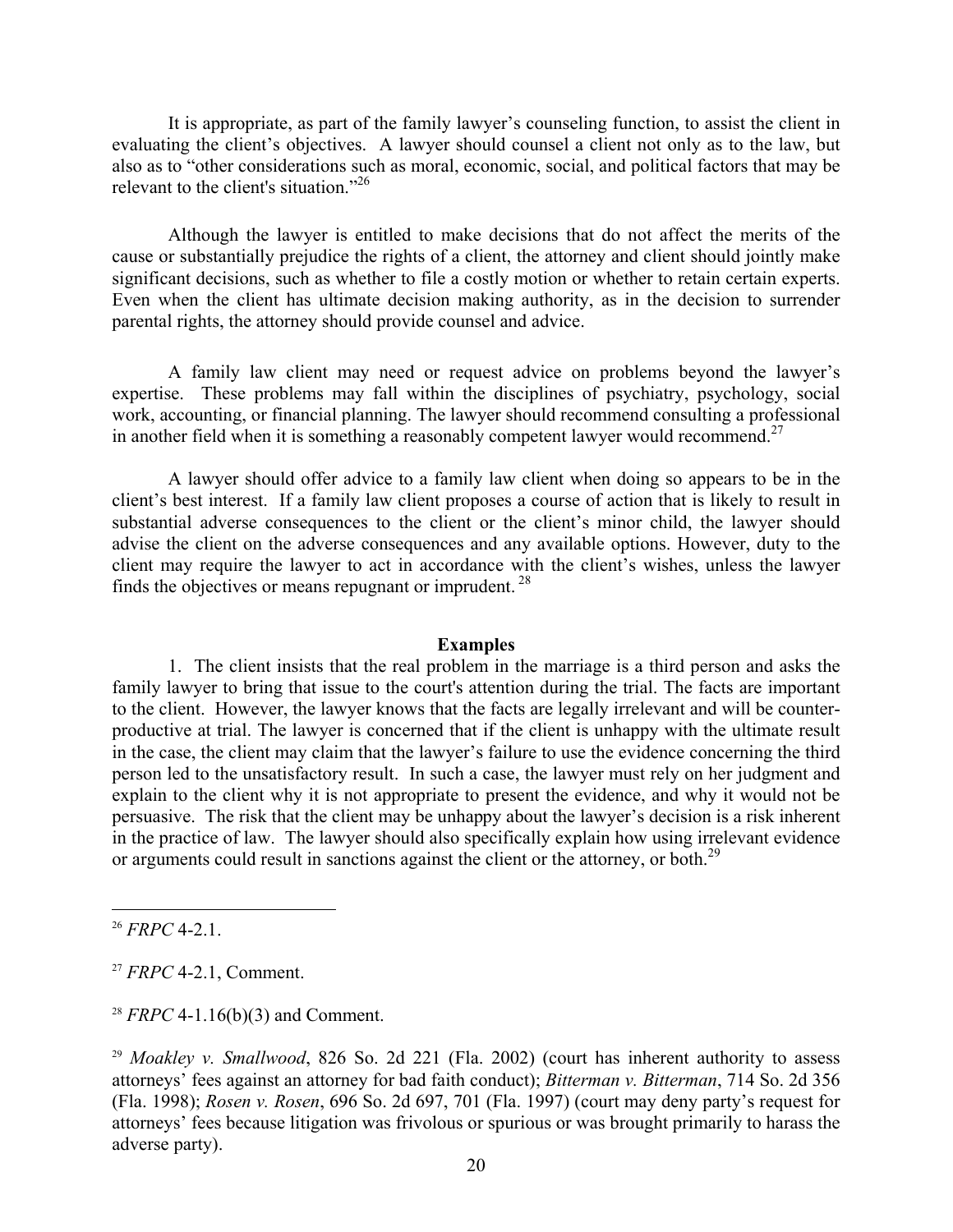2. In a domestic relations case in which the wife has a claim for alimony that the lawyer believes will succeed, the husband offers to give a larger share of the assets to the wife if she will waive the right to alimony. Alimony will terminate at the death of either party or on the wife's remarriage. If the client does not remarry, she will benefit far more from alimony than the additional assets. If she remarries, she will benefit more from the additional assets. The family lawyer's role is to educate the client and allow her to make the choice.

 3. The father, in a dependency case, wishes to admit dependency, agree the mother should have sole custody, and agree to have no contact with the children. The mother and the Department of Children and Families are eager to accept this outcome. The mother's attorney should fully inform the mother on the risks of future litigation and the potential adverse consequences to the children. The attorney representing the father should explain the legal options that would allow him to maintain contact with the children and the potential adverse consequences to the children. When a client insists on settlement that the attorney feels is unfair, inadvisable, or harmful, the attorney should consider: 1) putting the advice in writing 2) advising the client to obtain the advice of another lawyer, a counselor, or a responsible friend or family member or 3) withdrawing from the case, subject to approval by the court.

### **3.5 When the client's decision making ability appears to be impaired, the attorney should try to protect the client from the harmful effects of the impairment.**

#### **Comment**

The economic and emotional turmoil caused by family law matters often affects a client's ability to make rational decisions in his own best interest. The client whose ability to make reasonable decisions is impaired poses special problems for the lawyer.

 Although not incapacitated as a result of substance abuse or another physical or psychological condition, a client may be impaired in the ability to assist in the preparation of the case. A lawyer with reasonable cause to believe that the client's impairment will interfere with the representation should refer the client for an evaluation to determine the extent of the client's impairment. The attorney may seek to withdraw from the representation of a client who will not undergo an evaluation. $30$ 

 The lawyer is not compelled to follow irrational or potentially harmful directives of a client, particularly one who is distraught or impaired, even if the client is not legally incapacitated and not technically incompetent. The lawyer should oppose any client's illegal or improper decision (*i.e*., "I don't care what the court says, I won't pay her a cent"). The attorney

<u>.</u>

<sup>30</sup> FRPC 4-1.14. See also Fla. Prof'l Ethics Comm. Op. 73-25, (1974) (If the client refuses to consent to a competency determination, a lawyer having good reason to doubt the client's competency should move for leave to withdraw from the cause. The motion for leave to withdraw should not mention incompetency and should be framed so as to cause the least possible prejudice to the client's rights.) and *Schetter v. Schetter*, 239 So. 2d 51 (Fla. 4th DCA 1970) (appointment of a guardian ad litem for a dissolution of marriage client was reversed when the expert testimony given in support of the application for appointment arose from privileged attorney-client communications).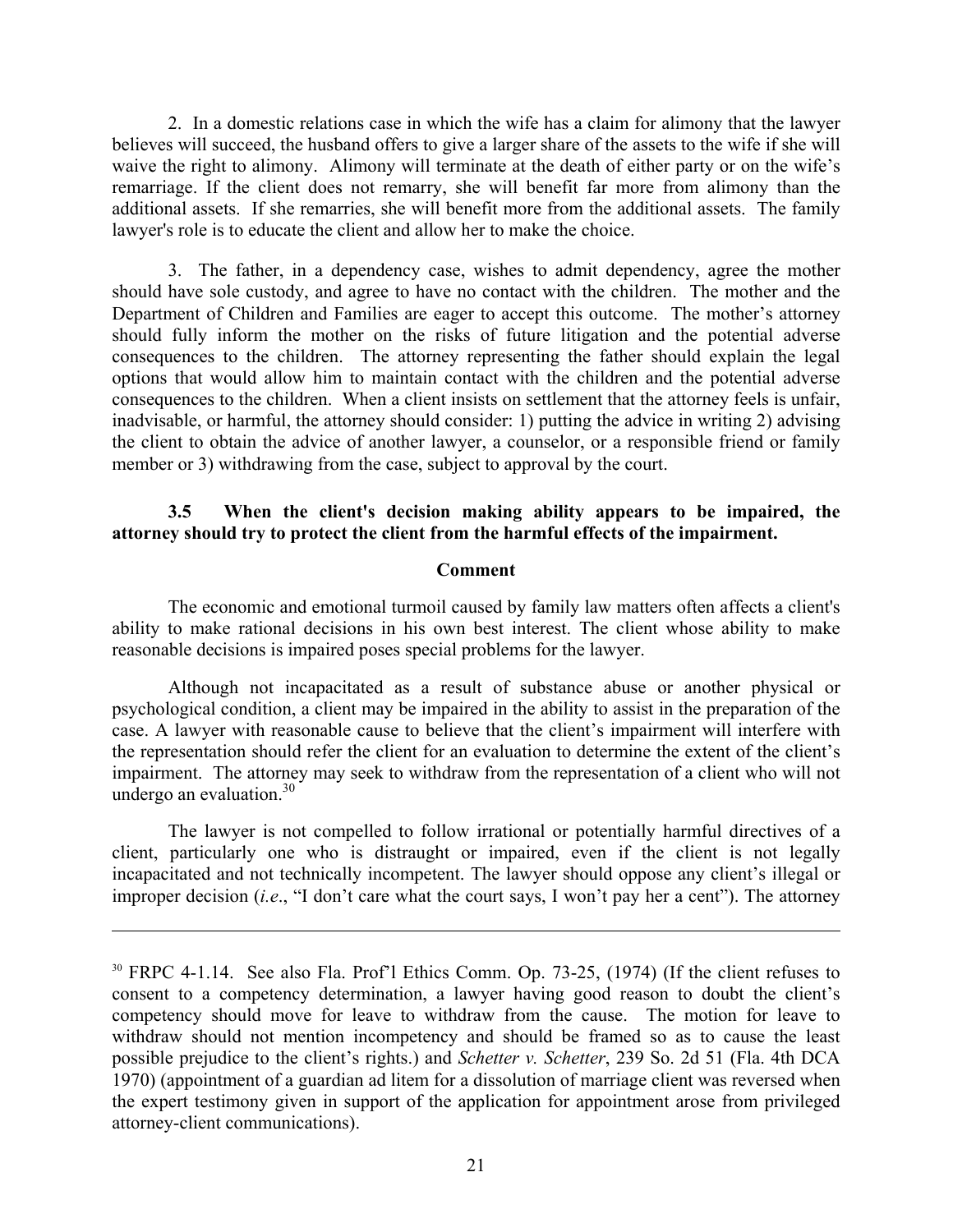should attempt to dissuade the client before accepting any clearly detrimental decision. The attorney should encourage the client to consult with others who may have a stabilizing influence on the client such as the client's therapist, doctor, or clergy. Under extraordinary circumstances, it may be necessary for an attorney to initiate appointment of a guardian in a situation in which the client appears to be legally incapacitated.<sup>31</sup>

When rejection of the attorney's advice is likely to adversely affect the client's interests, the attorney should document both the advice and the client's refusal to follow it. This documentation emphasizes the risk to the client, formalizes and marks the importance of the client's decision, and protects the attorney from subsequent allegations of complicity in the conduct or failure to properly advise the client of the risks involved. In appropriate cases, the attorney may withdraw from representation.

 **3.6 An attorney should not permit a client's relatives, friends, employers, or other third persons to interfere with the representation, affect the attorney's independent professional judgment, or, except with the client's express consent, make decisions affecting the representation.** 

#### **Comment**

Third persons often try to play a part in family law cases. Frequently, the client asks to have one or more of these people present at conferences and to consult them about major decisions. The potential conflicts are exacerbated when the third person is paying litigation expenses or the attorney's fee. Neither payment to the attorney, nor sincere concern about the client's welfare makes those third persons clients. At the outset, the lawyer must inform the client and the person paying for the representation that nothing related by the client to the attorney will be disclosed without the client's consent. The lawyer shall also explain the protection of attorney-client privilege and how it may be waived by disclosures to third persons and by their presence during confidential discussions.<sup>32</sup> Then, if the client consents, the lawyer may discuss the client's options with third parties.

 In some situations, the presence of a third person may undermine or impair the decisionmaking ability of the client. In those situations, the lawyer shall confer with the client in private. While it is important for persons with family law issues to receive advice and support from those they trust, the client must live with the decisions. The client, with the advice of the family lawyer, should make the final decision on important issues.

#### **Example**

An attorney represents an elderly woman. The client's son, who is paying the attorney's fee, instructs the attorney to establish a trust to manage the client's assets. The attorney should

<sup>31</sup>RPC 1.14, Comment.

<sup>&</sup>lt;sup>32</sup> First Southern Baptist Church of Mandarin, Fla., Inc. v. First National Bank, 610 So. 2d 452, 454 (Fla. 1st DCA 1992) (communications between attorney and client with or in the presence of third persons are not protected by attorney-client privilege); *Hamilton v. Hamilton Steel Corp.*, 409 So. 2d 1111 (Fla. 4th DCA 1982) (voluntary disclosure of privileged matters to a third party waives the privilege).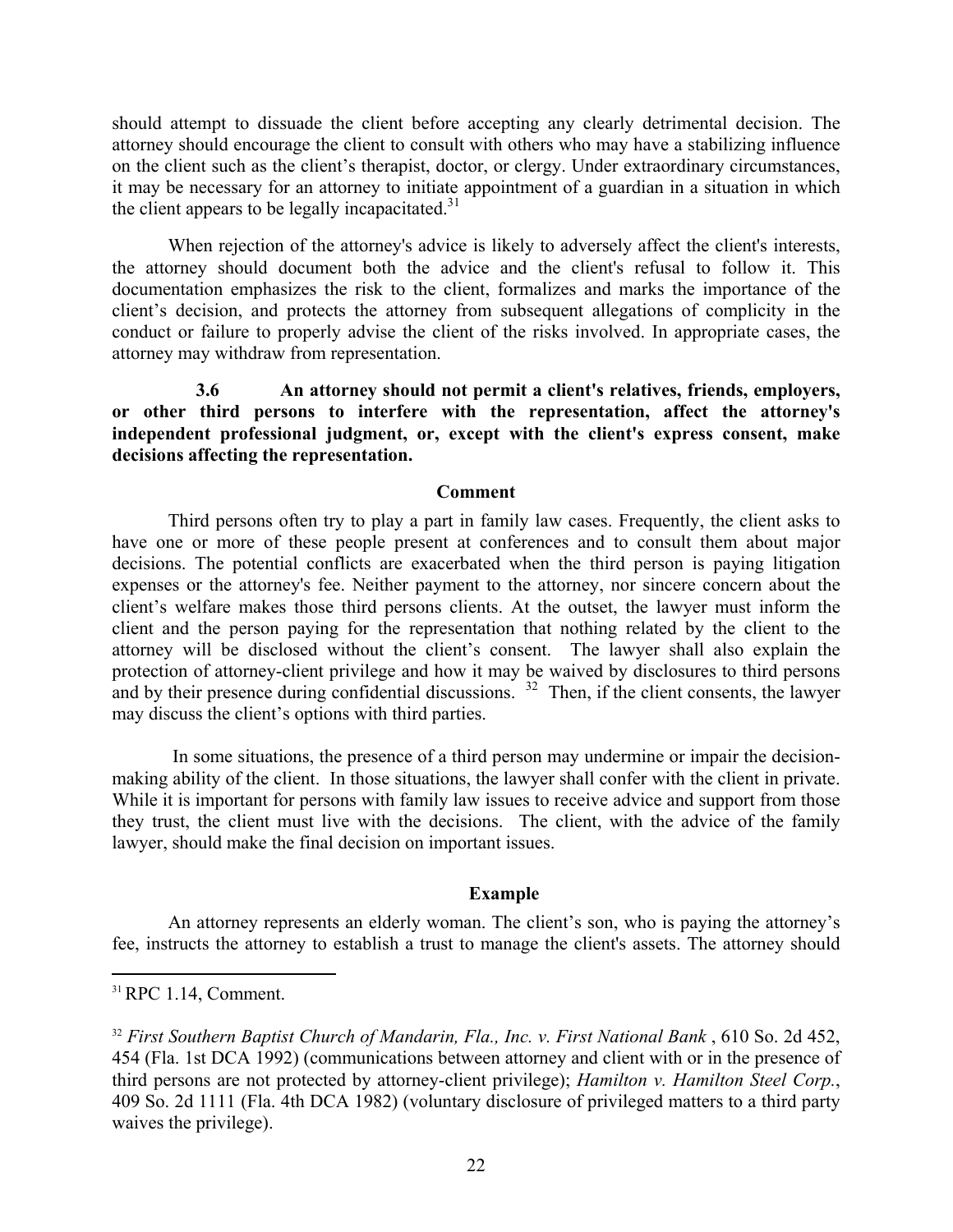explain the attorney's obligation to act only as requested by the client. Additionally, the attorney may not accept payment from the son without consent of the client and unless the attorney can avoid interference with the client-lawyer relationship and preserve the confidentiality of communications with the client.<sup>33</sup> Although the son's instructions may be best for the client, the attorney must assure that the client has exercised her choice independently with the appropriate advice of the attorney.

# **3.7 An attorney should not allow personal, moral, or religious beliefs to diminish loyalty to the client or usurp the client's right to make decisions concerning the objectives of representation.**

#### **Comment**

Attorneys would not be human without personal beliefs about issues affecting family law practice. No lawyer should be expected to ignore strongly held beliefs. But the matrimonial lawyer may only limit the objectives of the representation if the client consents after the consultation.<sup>34</sup> The client even has the right to be consulted about the means by which the objectives are to be pursued, matters normally within the lawyer's discretion.<sup>35</sup> Therefore, the lawyer should withdraw from representation if personal, moral or religious beliefs are likely to cause the attorney to take actions that are not in the client's best interest. If there is any question as to the possible effect of those beliefs on the representation, the client should be consulted and consent obtained. See Goal 2.4 & Comment.

# **3.8 An attorney should discourage the client from interfering in the other party's effort to obtain counsel of choice.**

#### **Comment**

The attorney should discourage a client or prospective client from interviewing other attorneys solely for the purpose of denying the other party access to counsel of choice. The attorney should not assist the client, for example, by responding to the client's request for a list of family lawyers, if improper motives are suspected. When the client has already contacted other lawyers for the purpose of disqualifying them, the attorney should advise the client of the advantages and disadvantages of waiving any conflicts so created.

1

<sup>34</sup> *RPC* 1.2(c)

 $33$  *RPC* 4-1.8(f)

<sup>35</sup> *RPC* 1.2(a). See *RPC* 1.2 Comment: "In questions of means, the lawyer should assume responsibility for technical and legal tactical issues, but should defer to the client regarding such questions as the expense to be incurred and concern for third persons who might be adversely affected."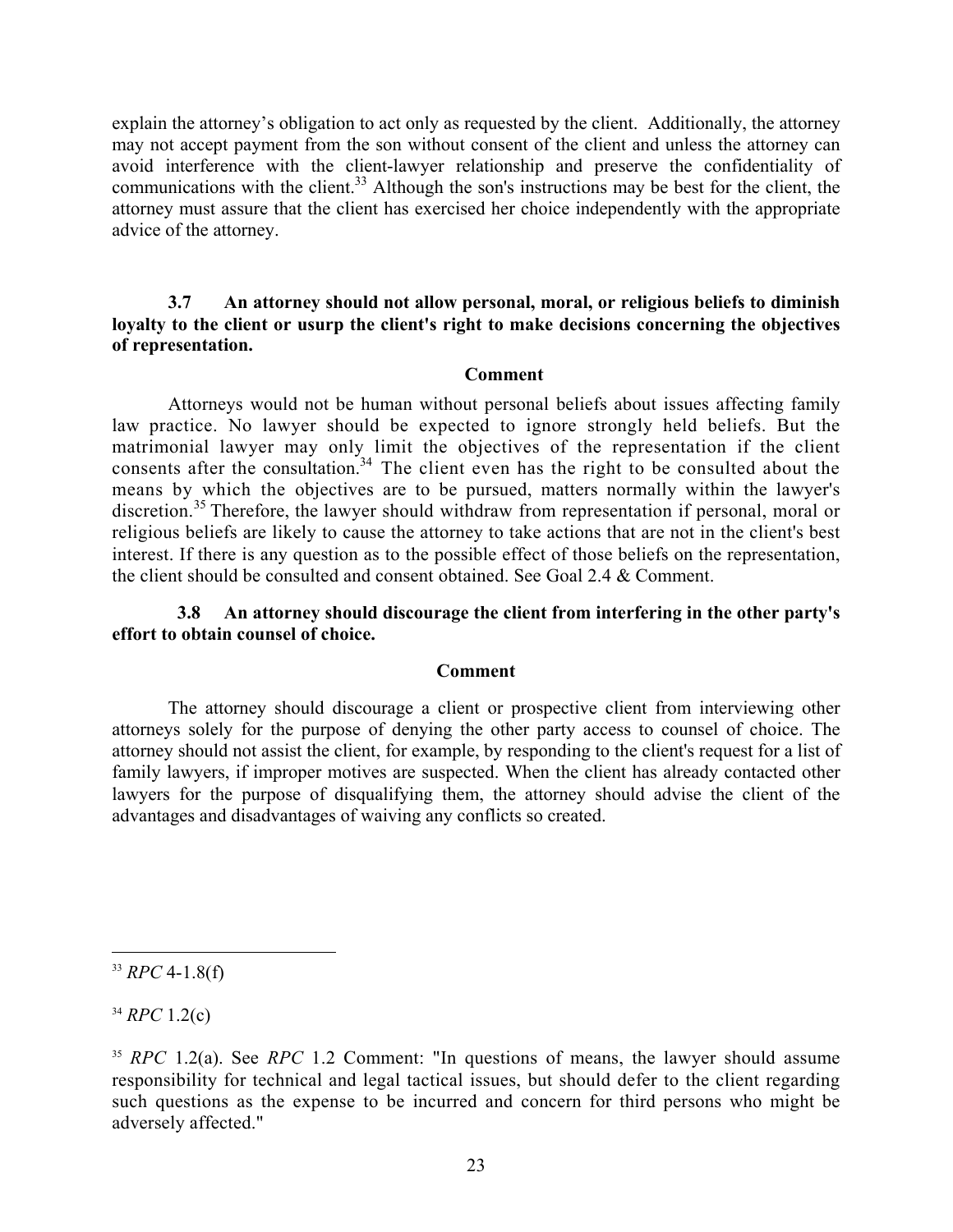### **3.9 As a general rule, an attorney should not communicate with the media about a family law case.**

#### **Comment**

A family law attorney should not communicate with the media about a case, a client, or a former client without the client's prior knowledge and consent, except in exigent circumstances when client consent is not obtainable. Statements to the media by an attorney representing a party in a family law matter will generally be inappropriate because family law matters tend to be private and intimate. They are not the business of anyone but the parties and their family. Public discussion of a case is inconsistent with constructive advocacy because it tends to obstruct settlement, cause embarrassment, diminish the opportunity for reconciliation, and harm the family, especially the children. Statements to the media by an attorney representing a party in a family matter are also potentially improper because they tend to prejudice an adjudicative proceeding.36

An attorney's desire to obtain publicity conflicts with the duty to the client. If contacted by the media, the attorney should respond by saying: "I cannot give you information on that matter because it deals with the personal life of my client." The attorney, as an officer of the court, has duties to both the courts and the client. The parties, subject to order of the court, have a right to discuss their case if they so desire, despite the advice of their counsel. However, a lawyer's statements may have the effect of influencing an adjudicative body presently sitting or to be convened in the future. An attorney may withdraw if the client disobeys instructions not to speak publicly about the case.

It is no excuse that the opposing party, his counsel or agents, first discussed the matter with the media. However, if necessary to mitigate recent adverse publicity, the attorney may make a statement required to protect the client's legitimate interests. Any such statement should be limited to information essential to mitigate the recent adverse publicity.<sup>37</sup>

A family law attorney should never attempt to gain an advantage for the client by providing information to the media to embarrass or humiliate the opposing party or counsel.

<sup>36</sup> See *FRPC* 3.6 and Comment.

<sup>&</sup>lt;sup>37</sup> See *RPC* 3.6(c) (lawyer "may make a statement a reasonable lawyer would believe is required to protect a client from the substantial undue prejudicial effect of recent publicity not initiated by the lawyer or the lawyer's client. A statement made pursuant to this paragraph shall be limited to such information as is necessary to mitigate the recent adverse publicity.") See also Cal. St. *RPC* 5-120.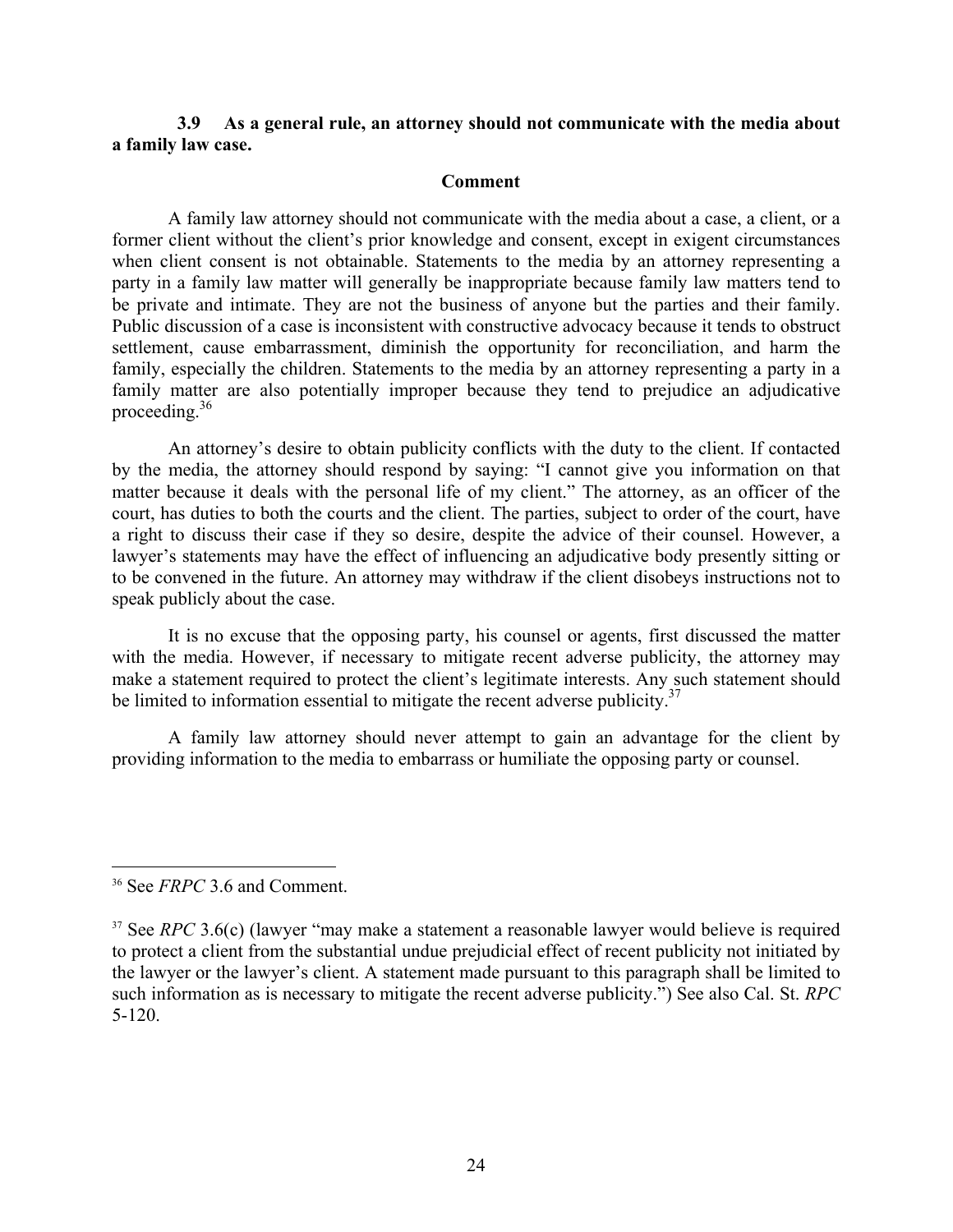# **4. Conflict of Interest**

A conflict of interest is prohibited because it diminishes a lawyer's loyalty to the client.<sup>38</sup> A lawyer's loyalty can be affected by personal interests (financial security, prestige, and selfesteem) and interests of third persons (family, friends, business associates, employer, colleagues, and society as a whole). A conflict exists if the representation of a client may be materially limited by the lawyer's responsibilities to another client or a third person, or by the lawyer's own interests.39 The key to preventing unintentional violations of the conflict of interest rules lies in anticipating the possibility that a conflict will develop.

The influences that might diminish a family lawyer's loyalty to a client are unlimited.<sup>40</sup> The interests of children, relatives, friends, lovers, employers, and the opposing party, along with a perceived obligation to the court and the interest of society, may be compelling in a given case. In family law matters, where "winning" and "losing" in the traditional sense often lose their meaning, determination of the appropriate ethical conduct can be extremely difficult.

# **4.1 An attorney may not represent both parties in a family law matter, even if the parties do not wish to obtain independent representation.**

# **Comment**

The temptation to represent potentially conflicting interests is particularly difficult to resist in family disputes. Often the attorney is the "family lawyer," and previously represented the husband, wife, family corporations, and even the children.<sup>41</sup> However, it is impossible for the attorney to provide impartial advice to both parties. Even a seemingly amicable separation or divorce may result in bitter litigation over financial matters or parental responsibility. A family lawyer should not represent both parties, even with the consent of both. $^{42}$ 

<sup>39</sup> *FRPC* 4-1.7(b).

<sup>&</sup>lt;sup>38</sup> *Model Code Professional Responsibility*, Canon EC 5-1 provides: "The professional judgment of a lawyer should be exercised, within the bounds of the law, solely for the benefit of the client and free of compromising influences and loyalties. Neither the lawyer's personal interests, the interests of other clients, nor the desires of third persons should be permitted to dilute the lawyer's loyalty to his client

<sup>40</sup> See generally Saylors, *Conflicts of Interest in Family Law,* 28 *Fam.L.Q*. 451 (1994).

<sup>&</sup>lt;sup>41</sup> *RPC* 1.7 Comments 5 and 27. For example, an attorney representing a husband with respect to his corporation would be precluded from representing his wife against him in an unrelated dissolution of marriage or custody proceeding.

<sup>42</sup> See, *e.g*., *Walden v. Hoke*, 429 S.E.2d 504, 509 (1993) (unethical for lawyer to represent husband and wife at any stage of separation and divorce proceeding, even if simple or uncontested and with full disclosure and informed consent); *Board of Bar Overseers of the Bar v. Dineen*, 500 A.2d 262 (Me 1985).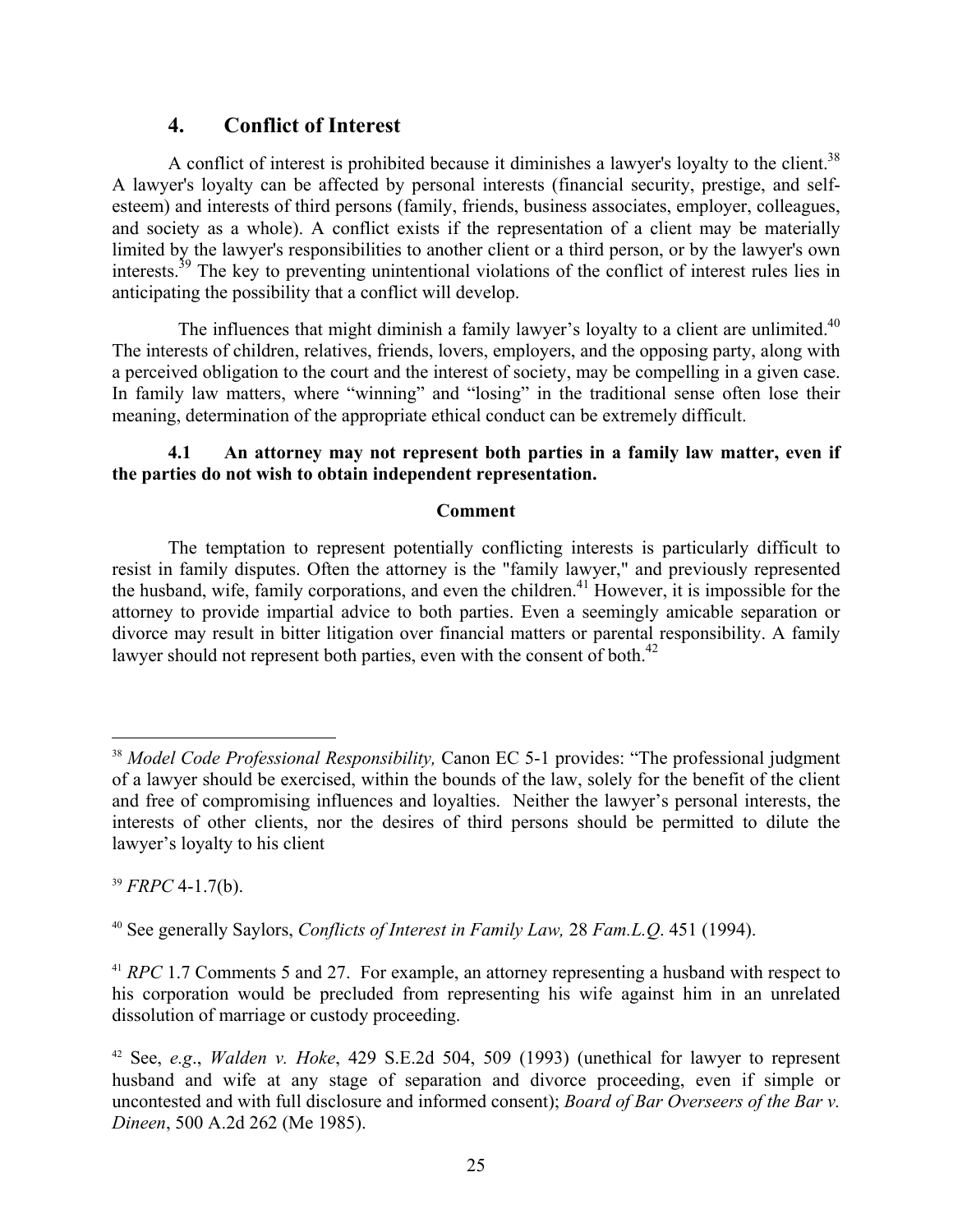The attorney may be asked to represent family members in a non-litigation setting. If separation or divorce is foreseeable, the lawyer may see her role as counselor or negotiator for all concerned. This temptation should be resisted.<sup>43</sup>

 Representation of both parties should be distinguished, however, from mediation of a dispute, when the attorney represents neither of the parties.44 The mediator must remain impartial and advise the participants that the mediator represents neither of them.

# **4.2 An attorney should not advise an unrepresented party**

# **Comment**

Once it becomes apparent that another party intends to proceed without a lawyer, the attorney should, at the earliest opportunity, inform the other party in writing as follows:<sup>45</sup>

(1) I am not your lawyer.

 $\overline{a}$ 

- (2) I do not and will not represent you.
- (3) I will at all times represent my client's interests, not yours.
- (4) Any statements I make to you about this case should be taken by you as negotiation or argument on behalf of my client and not as advice to you as to your best interest.
- (5) I urge you to obtain your own lawyer.

 **4.3 An attorney should not simultaneously represent both a client and another person with whom the client is sexually involved.** 

# **Comment**

A family lawyer is often asked to represent a client and the client's lover. Joint representation may make it difficult to advise the client of the need to recover from the emotional trauma of divorce, the desirability of a prenuptial agreement, or the dangers of early remarriage. The testimony of either might be adverse to the other at deposition or trial. In addition, the client may want to waive support payments because she believes she is going to marry her lover. The inherent conflicts in attempting to represent both the client and her lover render such representation improper.

Even when the client's new partner is not represented by the attorney, but wishes to participate in consultations and other aspects of the representation, the attorney must be alert to

<sup>&</sup>lt;sup>43</sup>This Goal does not apply in adoption proceedings or other matters in which the parties' positions are not adverse.

<sup>44</sup> Cf *FRPC* 4-2.2 (permitting intermediation *between two or more clients* only under extremely narrow circumstances that would not include a dispute between two family members).

<sup>45</sup> See *FRPC* 4-4.3; Fla. Bar Prof'l Ethics Comm. Op. 66-8 (1996); *State ex rel The Florida Bar v. Oxford*, 127 So. 2d 107, 112 (Fla. 1961).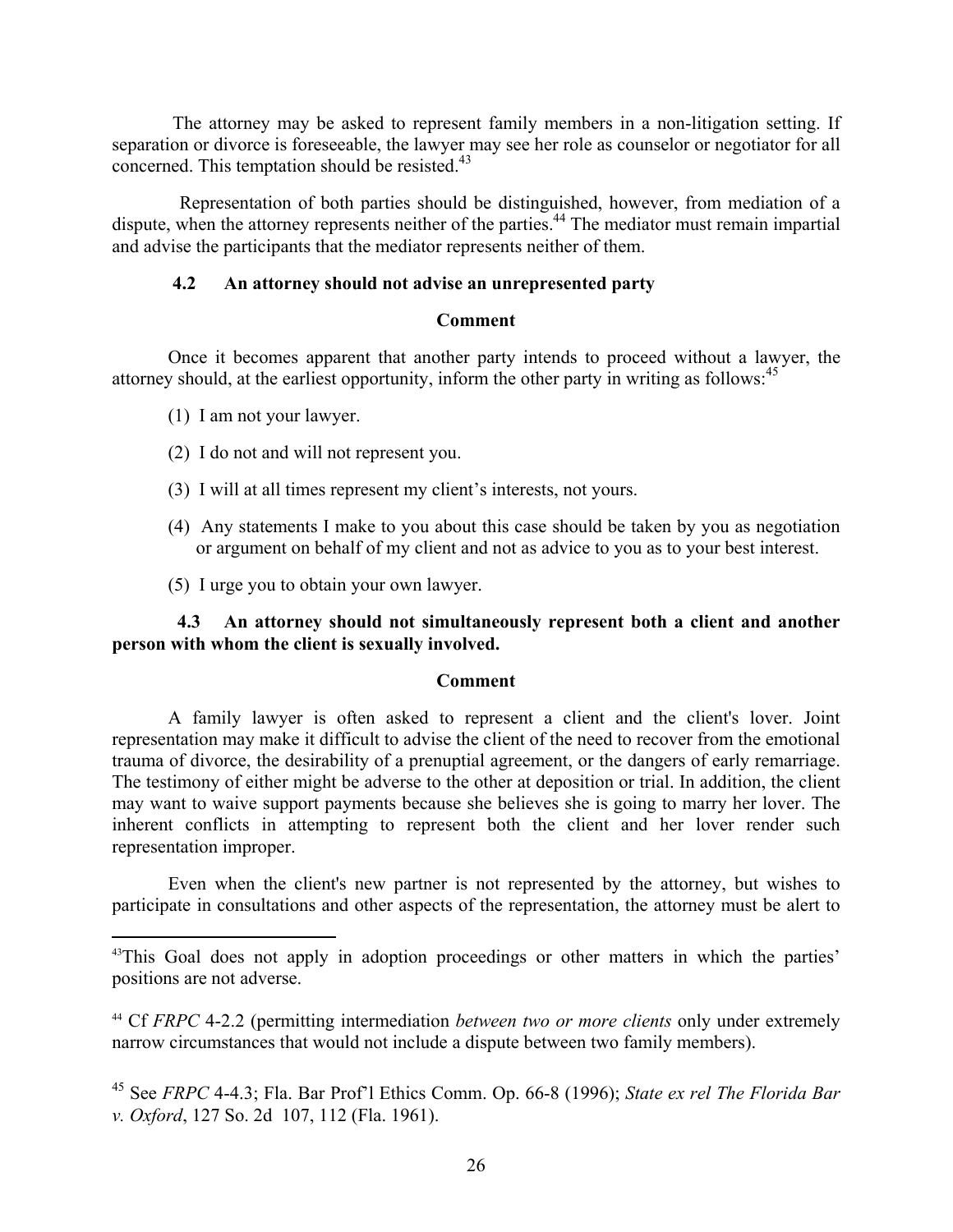the danger of the client's undermining her own best interests in an effort to accommodate her new partner. The attorney/client privilege is waived by a joint meeting with the client and their lover.

# **4.4 An attorney should not have a sexual relationship with a client, opposing counsel, or a judicial officer assigned to the case during the time of the representation.**

# **Comment**

Persons in need of a family lawyer are often in a highly vulnerable emotional state. Some degree of social contact (particularly if a social relationship existed prior to the events that occasioned the present representation) may be desirable, but a more intimate relationship may endanger both the client's welfare and the lawyer's objectivity. These risks, present in all lawyerclient sexual relations, are particularly serious in family law matters. Both Florida's rule<sup>46</sup> and the ABA's model rule<sup>47</sup> permit lawyers to continue in non-exploitive preexisting sexual relations with clients.

 Intimate relations with others involved in a particular family law matter may also present problems. Attorneys are expected to maintain personal relationships with others, but must be sensitive to the threat to independent judgment and the appearance of impropriety when an intimate relationship exists with opposing counsel or other persons involved in the proceedings.

# **5. Fees**

1

 Many family law clients have never hired an attorney and are vulnerable because of fear, insecurity, and the emotional upheaval associated with family problems.<sup>48</sup> Clients may not have an understanding about fees that evolved out of a long-standing business relationship with a lawyer. As a result, clients may misunderstand or forget the terms of a fee agreement unless it is in writing.

 It is not unusual for a party to a family law matter to lack sufficient funds to pay an attorney. This lack of resources is aggravated by restrictions against contingent fee contracts and the unwillingness of some courts to redress the economic balance between the parties with fee awards. Also, the tendency of clients to blame their attorneys for undesirable results can make collecting fees extremely difficult.

 These factors help to explain why the number of fee disputes arising from family law cases is several times greater than those from any other type of case. Thus, financial arrangements with clients should be clearly explained, agreed upon, and documented.

<sup>46</sup> *FRCP* 4-8.4(i) provides that "a lawyer shall not engage in sexual conduct with a client that exploits the lawyer-client relationship."

<sup>&</sup>lt;sup>47</sup> *RPC* 1.8(j) provides that "a lawyer shall not have sexual relations with a client unless a consensual sexual relationship existed between them when the client-lawyer relationship commenced.

<sup>48</sup> *See* Portnoy, *The Family Lawyer's Guide to Building Successful Client Relationships* (ABA 2000).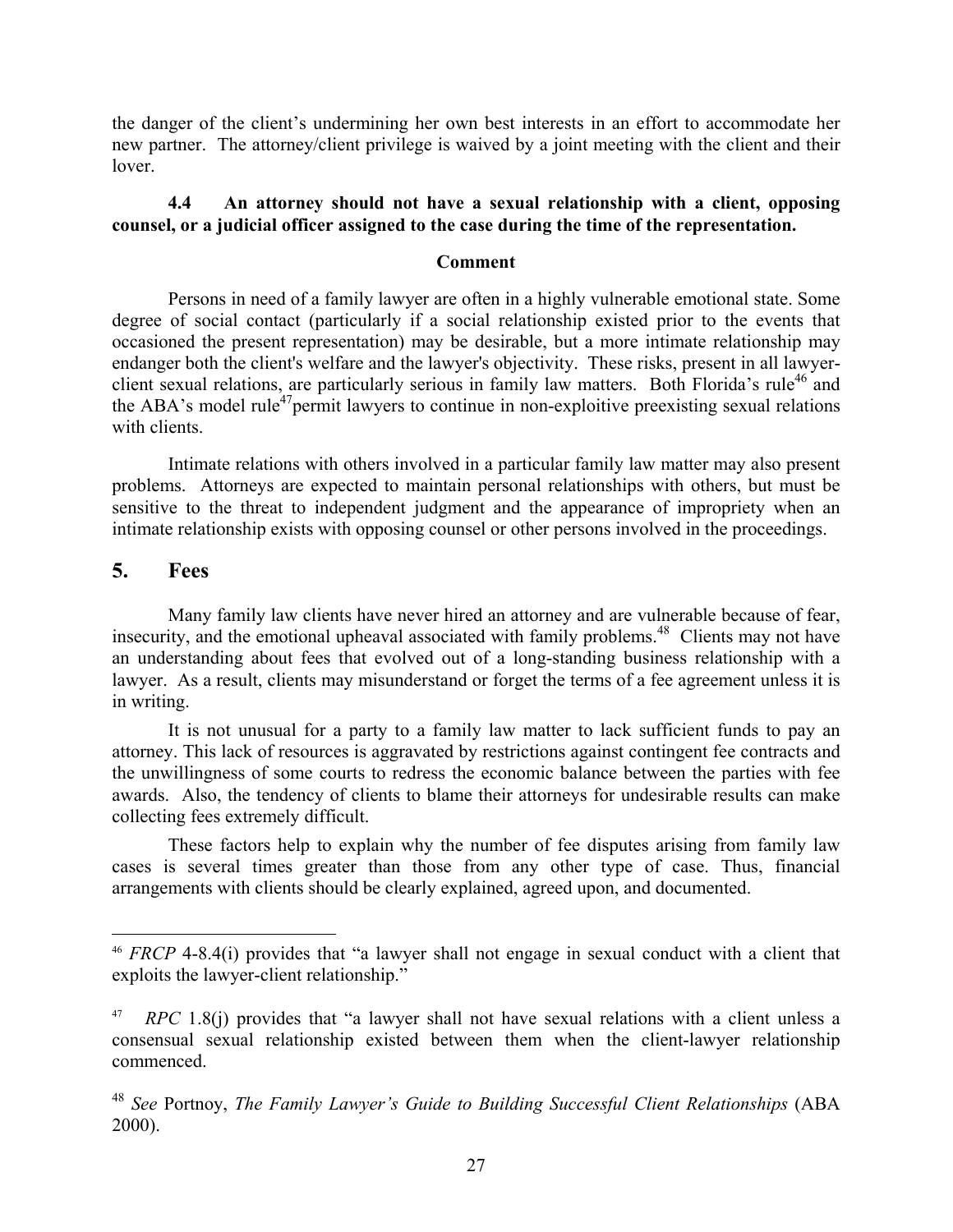# **5.1 Fee agreements should be in writing.**

# **Comment**

The family lawyer should tell the client the basis on which fees will be charged.<sup>49</sup> and when and how the attorney expects to be paid.<sup>50</sup> Written fee agreements should delineate the obligations of the attorney and the client. Agreements should specify the scope of the representation. Fee agreements should be presented in a manner that allows the client an opportunity to consider the terms, consult another attorney before signing, and obtain answers to any questions to fully understand the agreement before entering into it.

# **Examples of Scope Provisions**

(1) Our representation includes advising, counseling, drafting, negotiating, investigating, analyzing and handling this family law matter to a final resolution, whether by negotiated settlement or, if necessary, by trial and adjudication by a court. Depending on the specifics of your case, issues may include parental responsibility, parenting time, and child support; classification of assets as marital or non-marital; the valuation and division of marital property; the determination of maintenance for you or for your spouse; and the determination of whether the attorney's fees and costs incurred may be shifted from you to your spouse, or vice versa.

(2) Our representation as co-counsel is limited to settlement or trial of the following specific issue. We have not agreed to appeal any decisions or court orders.

(3) Our representation is limited to assisting in settlement through negotiation and mediation. If attempts at settlement are unsuccessful and litigation is instituted, our representation will cease. You agree to then retain trial counsel to represent you thereafter.

(4) I understand that this Agreement covers legal representation only through trial and final judgment. It does not include appeals, filing or defending motions for contempt, or post-judgment proceedings to modify or enforce the final judgment. I also understand that the firm's representation does not include other related matters such as temporary or permanent injunctions for protection from domestic violence, bankruptcy proceedings, or real estate transactions, unless these are included in the instant action and bear the same case number. Additionally, I understand you are not responsible for the preparation of a Qualified Domestic Relations Order (QDRO) if one is required in my case. In the event a QDRO is necessary, you will refer me to a specialist in that area of law and I will be solely responsible for the payment of their fees.

# **5.2 An attorney should provide periodic statements of fees and costs.**

<sup>&</sup>lt;sup>49</sup> When appropriate, this information might include the fact that total fees and costs cannot be predicted. *RPC* 1.5(b) provides the factors to be used in determining a reasonable fee.

<sup>&</sup>lt;sup>50</sup> Family lawyers and clients would normally enter into a mutually executed fee agreement. However, some attorney-client relationships would justify the attorney's drafting a letter confirming an oral agreement. Such a confirming letter would be permissible under this Goal, provided that the client indicates approval in writing.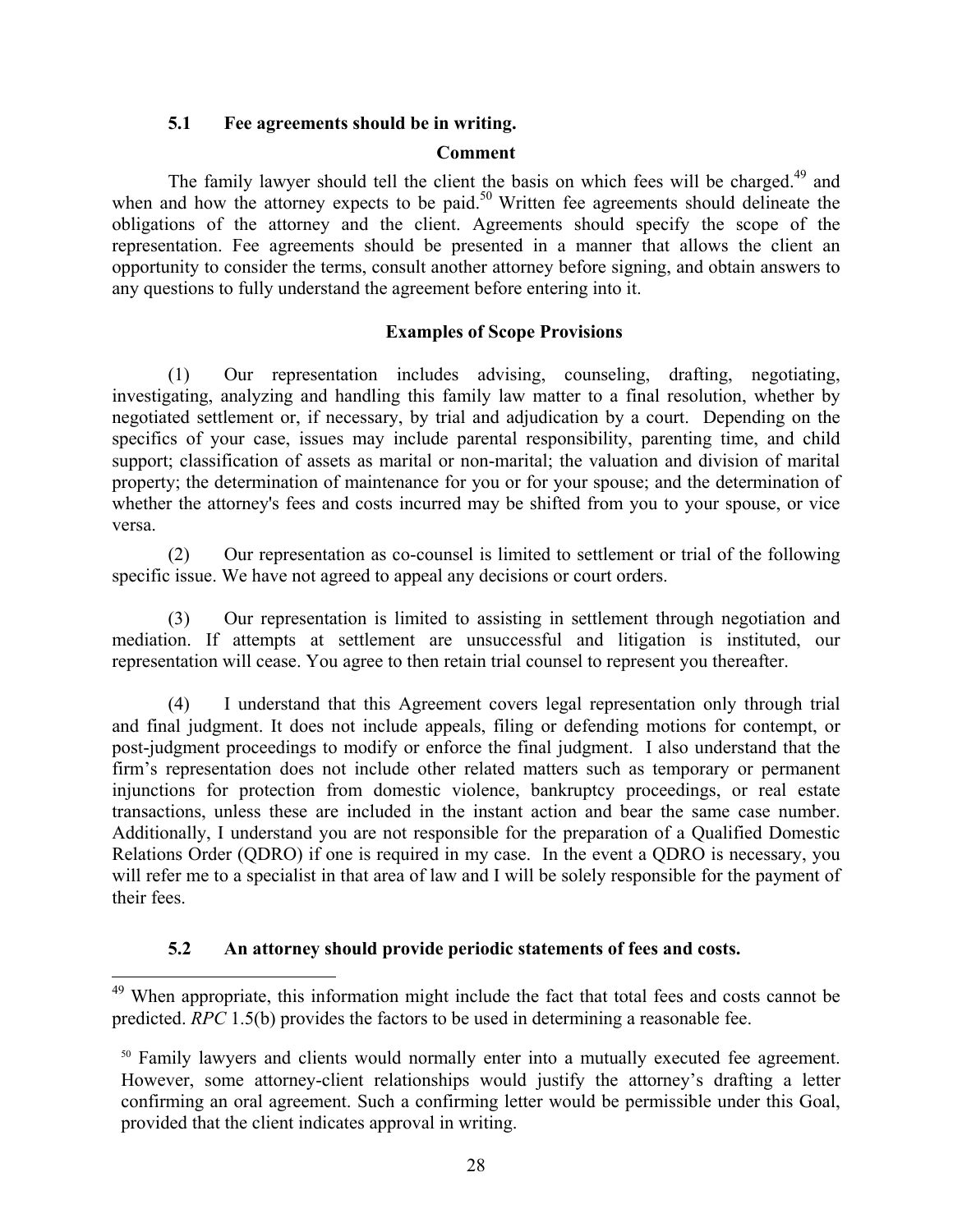#### **Comment**

When the fee arrangement is based on an hourly rate or similar arrangement, this information is part of the necessary communications concerning the case addressed in Goal 2.3 and Comment. The statement should be sufficiently detailed to apprise the client of the basis of the charges incurred.

# **5.3 All transactions that provide security for payment of attorney's fees should be in writing.**

#### **Comment**

Security agreements are a source of potential problems. All security agreements should be arms-length transactions and the terms of the agreement should be in writing.<sup>51</sup> When taking mortgages on real property from a client, the lawyer should advise the client to seek independent representation. If an attorney takes personal property as security, it should be appraised, photographed and identified by a qualified appraiser to establish its precise identity and value. The attorney should then secure it in a safe place (usually a safe deposit box) where there is no danger that it can be removed, substituted, or lost.<sup>52</sup> The lawyer must comply with The Florida Bar Rules Regulating Trust Accounts.<sup>53</sup> Also, the lawyer may not acquire a proprietary interest in property that is the subject of the litigation.<sup>54</sup>

# **5.4 An attorney's fee should be reasonable and based on appropriate factors, including those listed in R. Reg. Fla. Bar 4-1.5.**

#### **Comment**

Lawyers should charge reasonable fees for services performed under a valid fee agreement. Although the starting point in determining a reasonable fee is often the lawyer's hourly rate multiplied by the hours spent on the case, a number of other factors may be relevant in determining an appropriate fee in a particular representation. *FRPC* 4-1.5(b) lists many of those factors.

<sup>52</sup> *FRPC* 4-1.15

 $\overline{a}$ 

<sup>53</sup> *FRPC* 4-1.15

<sup>54</sup> *FRPC* 4-1.8(i)

<sup>51</sup> As stated in the Comment to *FRPC* 4-1.5: "A lawyer may accept property in payment for services, such as an ownership interest in an enterprise, providing this does not involve acquisition of a proprietary interest in the cause of action or subject matter of the litigation contrary to Rule 1.8. However, a fee paid in property instead of money may be subject to special scrutiny because it involves questions concerning both the value of the services and the lawyer's special knowledge of the value of the property." [WHAT ABOUT FLORIDA?] Some jurisdictions do not permit an attorney to take a security interest in a client's property. In those jurisdictions that do permit such a security interest, the attorney should be sensitive to the need of the client for use of the property involved. In matrimonial law matters where marital property is the subject of litigation, the potential for conflict is increased.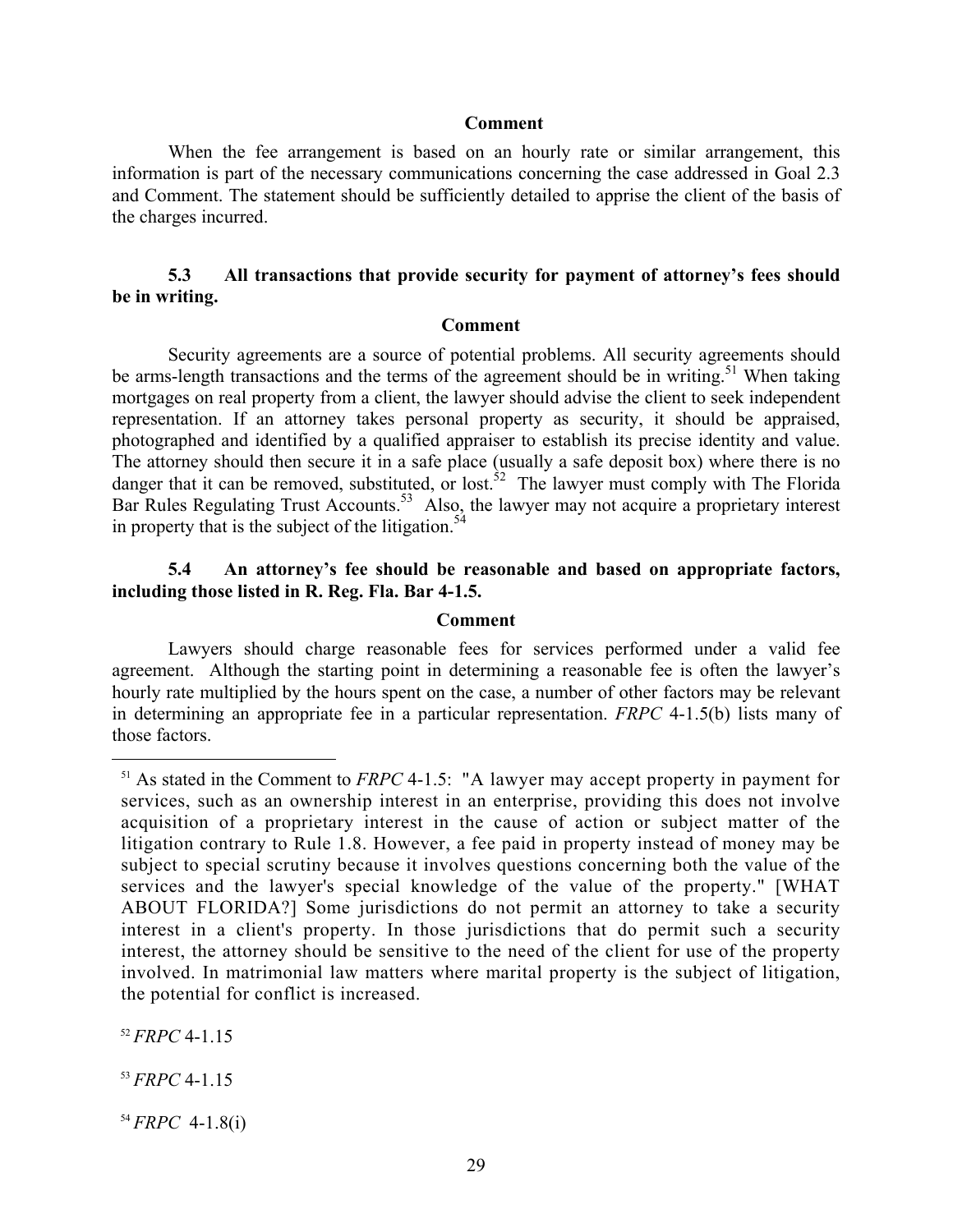Clients, as consumers, should be able to negotiate fee agreements that best suit their needs and circumstances. In addition to fees based solely on an hourly rate, a fee agreement may provide for a flat fee, or one or more of the factors provided in *FRPC* 4-1.5(b). No single factor is appropriate in all family law cases because clients and the nature of the representations vary greatly. Therefore, it is important at the outset for the attorney to explain the factors to be used in determining the fee and provide the fee agreement in writing (see Goal 5.1).

Florida has prohibited fees in domestic relations cases that are in any way based on the results obtained, holding that such fees constitute contingent fees.<sup>55</sup>

A fee may be based on the attorney's usual hourly rate, but enhanced by any combination of the following circumstances: the complexity of the case; the shortness of the time between the attorney's retention and impending proceedings; the difficult or aggressive nature of the opposing party and counsel; a particular attorney's unique ability to settle a case quickly and avoid lengthy and acrimonious trial proceedings; and a substantial risk that the representation will be unsuccessful due to an unfavorable factual or legal context.

It is illegal for a lawyer to charge or collect a clearly excessive fee.<sup>56</sup> Family lawyers must counsel their clients about needless and vexatious litigation.<sup>57</sup> Although the financial resources of the parties are a primary consideration, the court can consider other factors such as the "scope and history of the litigation; the duration of the litigation; the merits of the respective positions; [and] whether the litigation is brought or maintained primarily to harass...."<sup>58</sup> Thus, the court can deny attorney's fees for improper conduct or award attorney's fees for egregious conduct or bad faith.<sup>59</sup> The court also has inherent authority to award attorney's fees against an attorney who pursues a claim or defense that is not supported by the law and facts.<sup>60</sup>

 $55$  *FRPC* 4-1.5(f)(3)(A) prohibits fees in domestic relations matters that are contingent on obtaining a divorce, the amount of alimony or support, or the property settlement. *See King v. Young, Berkman, Berman & Karpf*, 709 So. 2d 572 (Fla. 3rd DCA 1998) (bonus provision in fee agreement was void because it made fees contingent on the results obtained).

 $56$  *FRPC* 4-1.5(a).

<sup>57</sup> *Donoff v. Donoff*, 691 So. 2d 1091 (Fla. 4th DCA 1997); *Dralus v. Dralus*, 627 So. 2d 505 (Fla. 2d DCA 1993); *Wrona v. Wrona*, 592 So. 2d 694 (Fla. 2d DCA 1991)

<sup>58</sup> *Rosen v. Rosen*, 696 So. 2d 697, 700 (Fla. 1997).

<sup>59</sup> *Bitterman v. Bitterman*, 714 So. 2d 356 (Fla. 1998).

<sup>60</sup> *Diaz v. Diaz*, 826 So. 2d 229 (Fla. 2002); *Forum v. Boca Burger, Inc.*, 788 So. 2d 1055 (Fla. 4th DCA 2001).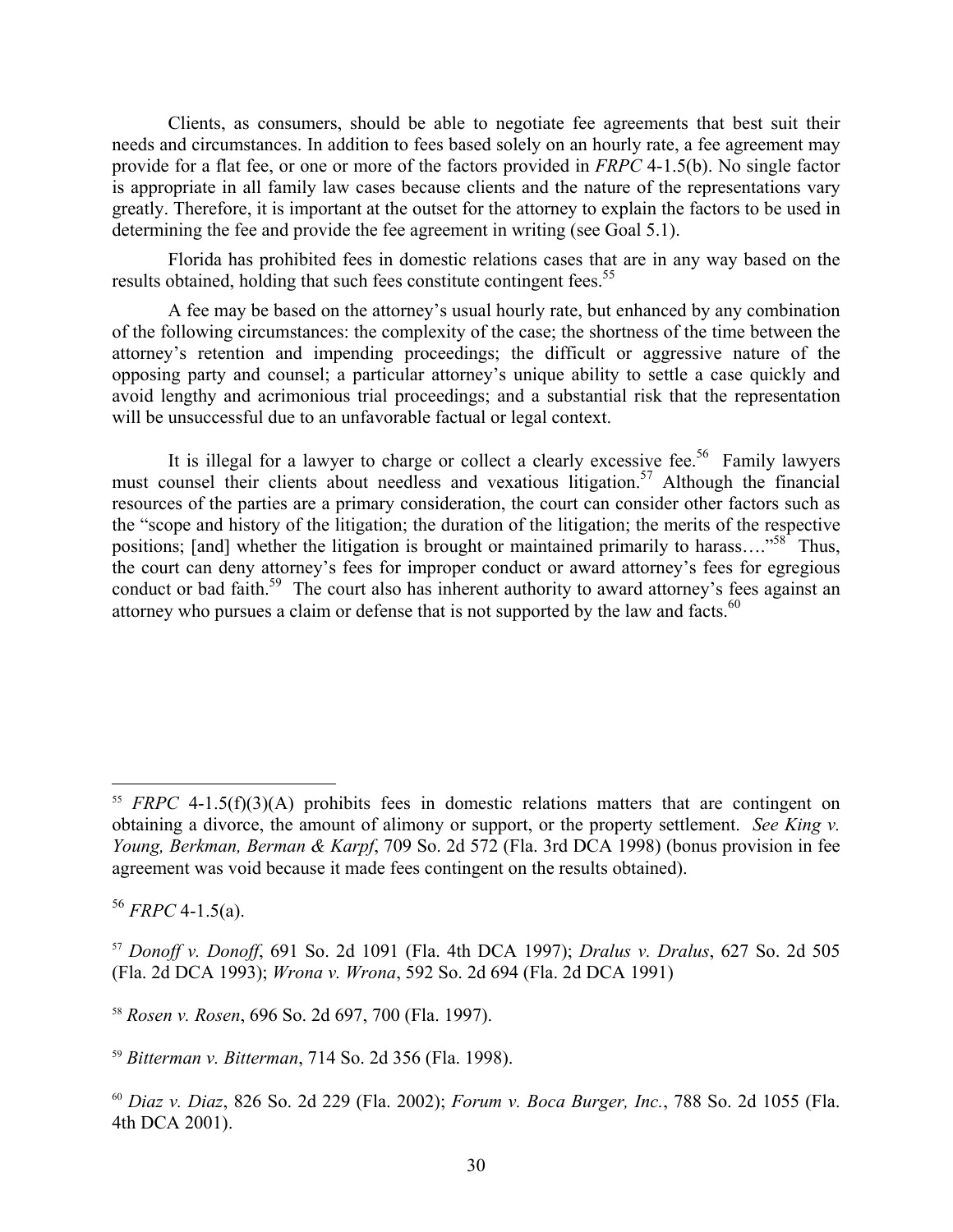# **5.5 An attorney may move to withdraw from a case when the client fails to honor the fee agreement.**

#### **Comment**

The fee agreement should set forth the circumstances under which the family lawyer will be permitted to withdraw for nonpayment. Before seeking to withdraw, the attorney must take reasonable steps to avoid foreseeable prejudice to the rights of the client, allowing time for employment of other counsel, and delivering to the client papers and property to which the client is entitled.<sup>61</sup> However, the attorney should not seek to withdraw from a case on the eve of trial unless there was a clear prior understanding that withdrawal would result from nonpayment.<sup>62</sup>

# **5.6 An attorney may take all appropriate steps to collect fees, including mediation, arbitration, or suit, from a client who fails to honor the fee agreement.**

#### **Comment**

Lawyers are entitled to be paid reasonable fees for services performed. Alternatives to litigation should be used to collect a fee unless they are unlikely to be effective. The lawyer should be cautioned that a suit for fees may be followed by a malpractice action. For that reason, some malpractice insurance policies exclude coverage if the lawyer has first filed an action against the client for collection of attorney's fees or costs.

# **6. Pre-litigation Advice**

Many clients seek advice in contemplation of future litigation. To obtain advice about "what if" is a frequent reason for the first visit to a lawyer in a family law case. It is very helpful to the client to have a general understanding of the law that will govern the case and the economic and emotional impact on the family before making a final decision to pursue litigation. A family lawyer should advise the client about the repercussions of any family law litigation, including factors that are likely to be considered in deciding parental responsibility and financial issues. The lawyer should also determine if reconciliation is possible and discuss alternatives to adversarial litigation such as mediation.

Lawyers should not assist the client in using the consulting process to design strategies for engaging in fraudulent conduct. Family lawyers should never participate in a client's plan to essentially defraud the other party, such as rendering advice to create a trust that will remove property from the marital estate and defeat a claim by the other party.

# **6.1 An attorney should not condone, assist, or encourage a client to transfer, hide, dissipate, or move income or assets to improperly defeat another party's claim.**

#### **Comment**

 $61$  See *FRPC* 4-1.16(d).

 $62$  *FRPC* 4-1.16(b) provides that a lawyer may withdraw if she can do so "without material adverse effect on the interests of the client, or if: . . . (4) the client fails substantially to fulfill an obligation to the lawyer regarding the lawyer's services and has been given reasonable warning that the lawyer will withdraw unless the obligation is fulfilled."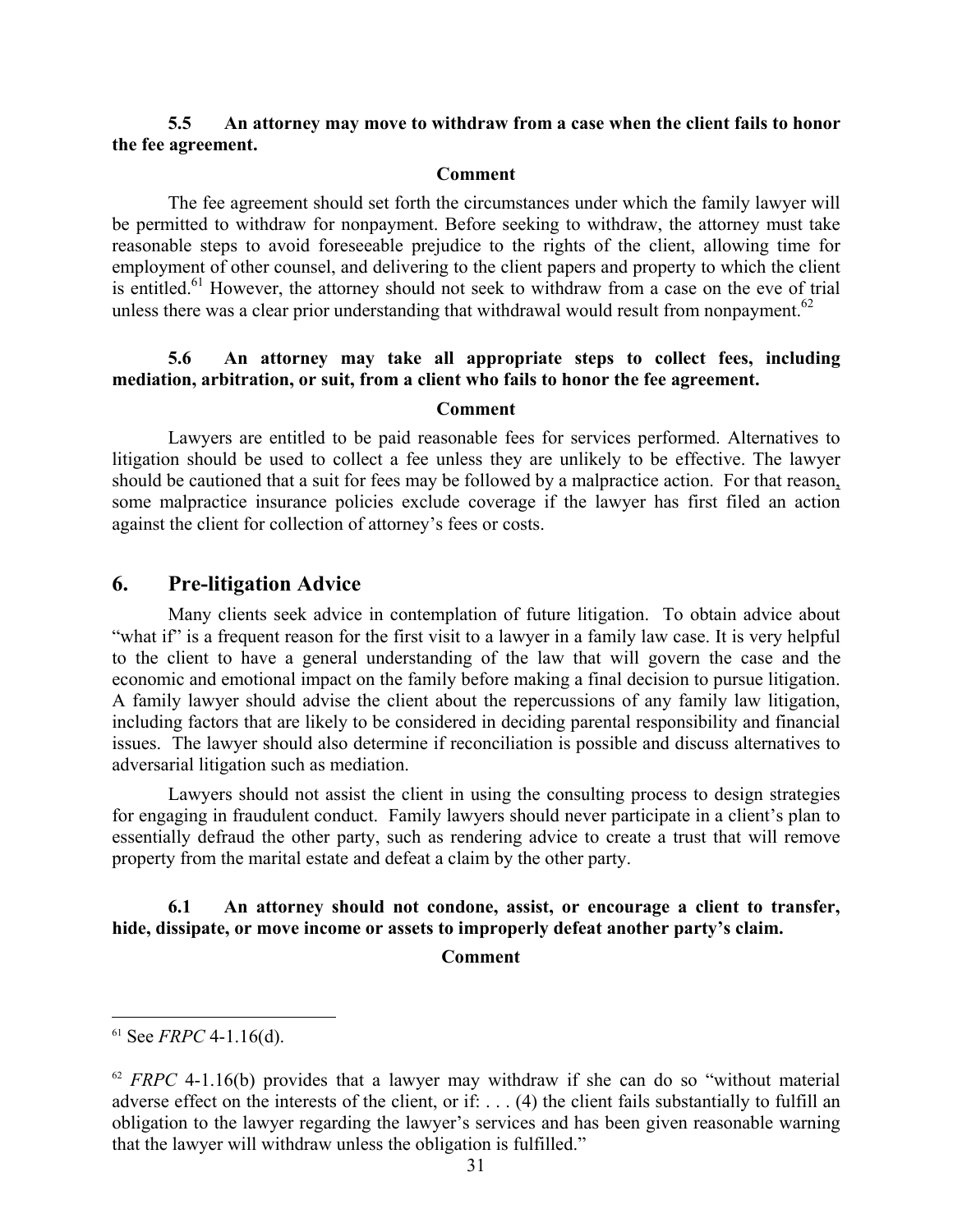It is improper for a lawyer to counsel a client to engage, or assist a client, in conduct that the lawyer knows or reasonably should know is criminal or fraudulent. A lawyer should discuss the legal consequences of any proposed course of conduct with a client. Whether the client proposes opening a secret out-of-state bank account, moving assets to an offshore trust, or having a family member hold sums of cash for the purpose of concealment, the advice to the client must be the same: Don't do it. A client's efforts to transfer assets beyond the reach of the court indicates an improper motive.

 Hiding assets to defeat a claim is a fraud upon the client's spouse and likely to result in a fraud upon the court. The client must also be advised not to conceal information about property, fail to furnish relevant documents or insist on placing unrealistic values on properties in, or omit assets from, sworn financial statements.

 On the other hand, there is a critical distinction between providing advice on the legal aspects of questionable conduct and recommending the means by which a crime or fraud might be committed with impunity. Sometimes, it may be difficult to determine whether a client's questions are asked to facilitate an improper purpose. Although the attorney should initially give the client the benefit of any doubt, later discovery of improper conduct requires that the attorney immediately take remedial measures and may require withdrawal from representation.<sup>63</sup>

 The client should be warned about the potential legal consequences of intercepting and opening mail addressed to another. The client should also understand Florida's prohibition against interception of oral and written wire communications. *Fla. Stat. Ch.* 934 has criminal penalties for unlawful interceptions and the interception is not admissible. Federal statutes prohibit unauthorized access of stored electronic communications, which include e-mails.<sup>64</sup> This is an emerging area of the law, but lawyers should not encourage or condone a client obtaining email by accessing the opposing party's e-mail account.

# **6.2 An attorney should advise the client of the potential effect of the client's conduct in disputes involving children.**

#### **Comment**

The parties' conduct may affect the children's adjustment, the children's relationship with the parents, and ultimate decisions on parental responsibility and parenting time. The client is entitled to advice when children's issues are involved in the potential litigation. Conduct conforming to such advice will often benefit both the children and both parents, independent of any dispute. Suggesting the client spend more time with the child and consult, from time to time with the child's doctor, teacher, and babysitter, is appropriate. It is also proper to describe the potential harmful consequences to the children (and to the client legally) of prematurely introducing the children to a new romantic partner or engaging in substance abuse, abusive or derogatory behavior toward the other parent, or other inappropriate behavior.

 Pre-litigation planning is an ideal opportunity to advise the client on ways to make the transition easier for the children. For example, the lawyer might describe ways for the parents to inform the children together of the separation and to reassure the children that both parents will always be there for them. The lawyer might describe programs available in the client's community to aid both parents and children in adjusting to the change. Most important, pre-

<sup>63</sup> *FRPC* 4-1.2(d), Comment.

<sup>64 18</sup> *U.S.C.* §2701(a).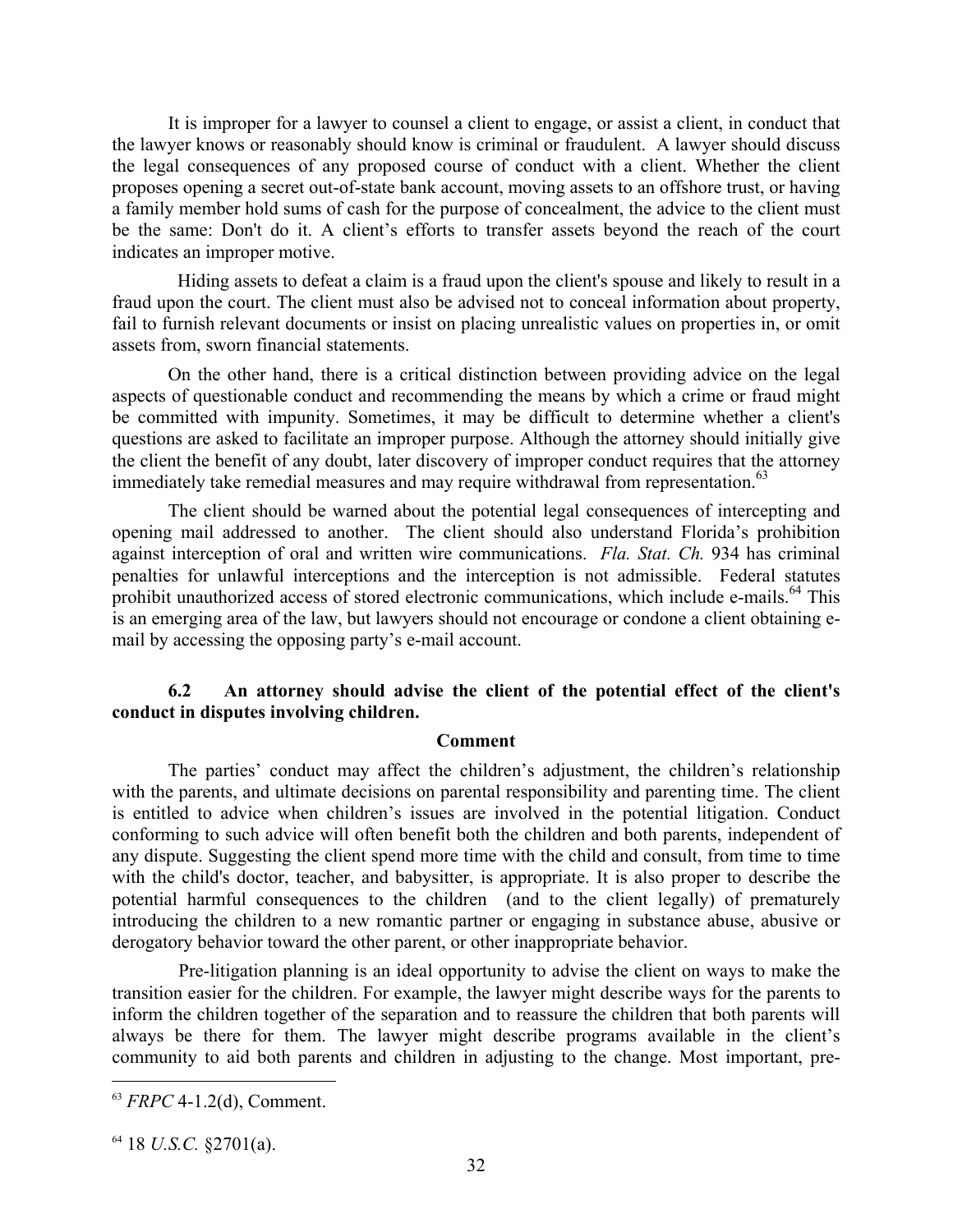litigation planning is an opportunity to orient the client toward consideration of the children's needs first and the desirability of working out a cooperative parenting plan.

 The lawyer should explain that adversarial litigation may be harmful to children because it drives parents further apart when the children need them to work together. The lawyer should explain that family relationships last forever. If parental responsibility is an issue in the litigation, the lawyer should refer the client to the parent stabilization course required by *F.S*. 61.21 at the earliest opportunity. The lawyer should describe how mediation of children's issues might help the parents reach an agreement and in the process conserve emotions and money. When appropriate, the client should be referred to a mental health professional, not only to counsel the client about his or her adjustment to the circumstances, but also to advise in developing a parenting plan that is in the best interests of the re-structured family..

 The lawyer should consider whether the client's position on children's issues is asserted in good faith. If not, the lawyer should advise the client of the harmful consequences of a meritless claim to the client, the child, and the client's spouse. If the client persists in demanding advice to build a spurious case or to use a parenting claim as a bargaining chip or a means of inflicting revenge (see Goal 6.2 and Comment), the lawyer should withdraw.

# **7. The Children**

 $\overline{a}$ 

One of the most troubling issues in family law is determining a lawyer's obligation to the parties' children. The lawyer must competently represent the interests of his or her client (a parent), but should not do so at the expense of the children. The parents' fundamental obligations for the well being of children provide a basis for the attorney's consideration of the children's best interests consistent with traditional advocacy and client loyalty principles.

The Florida Supreme Court has stated: "The traditional adversarial process is detrimental to children because it drives parents farther apart at the time their children need them to work together to restructure their system of parenting. The legal system should focus on the needs of children who are involved in the litigation, refer families to resources that will make their relationships stronger, coordinate their cases to provide consistent results, and strive to leave families in better condition than when they entered the system."<sup>65</sup> A new and more important problem solving role for lawyers is envisioned as they adapt their practices to these ideals.

# **7.1 An attorney representing a parent should consider the welfare of the minor children and seek to minimize the adverse impact of the family law litigation on them.**

# **Comment**

Although the substantive law in Florida concerning parental responsibility, child abuse, and termination of parental rights is premised on "best interests of the child," the ethical codes provide little (or contradictory) guidance for an attorney whose client's expressed wishes, interests, or conduct are in direct conflict with the well-being of children. This Goal emphasizes that the welfare of each family member is interrelated.

<sup>65</sup> *In re Report of Family Court Steering Committee*, 794 So. 2d 518, 524 (Fla. 2001).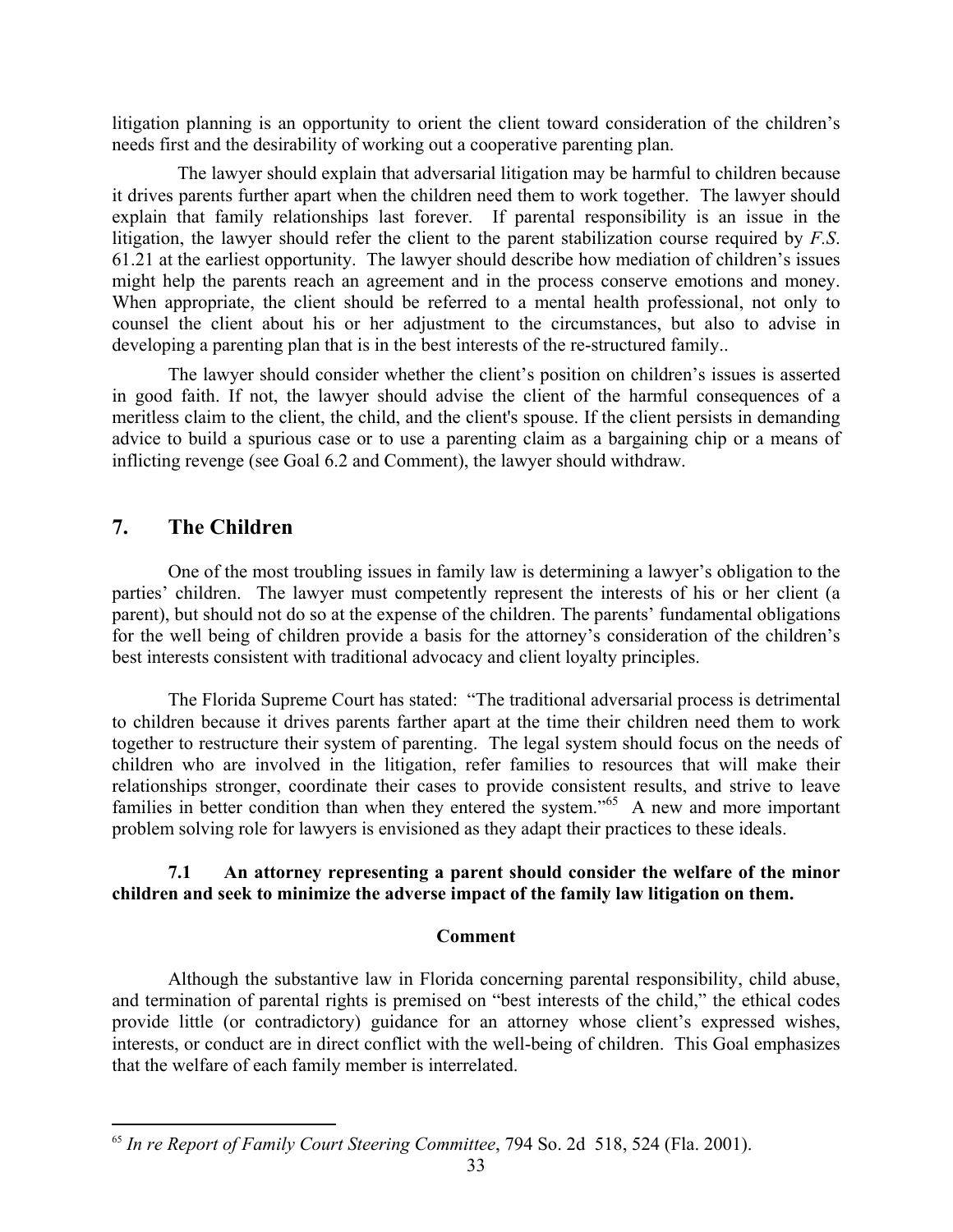The adversarial process is usually not ideal for solving problems when the parties will have an ongoing relationship. The heightened conflict between the parents creates frustration and stress that detracts from the parents' attention to the children and litigation costs drain resources that could otherwise be used to meet the children's needs. The very process intended to protect the best interests of the children may work to their detriment. Family lawyers should counsel parties to examine their wishes in light of the needs and interests of the children and the relationship to other family members. In so doing, the family lawyer is not only advising the client to adhere to applicable substantive law, but is also reminding the client that the family relationship continues.

Both parents owe a continuing, fundamental duty to their children to serve their children's best interests. In many instances, parents should subordinate their own interests to those of their children. When appropriate, family lawyers and parents should cooperatively seek parenting arrangements that eliminate fractious contact between parents, minimize transition or transportation difficulties, and preserve stability for the children.

Children suffer from involvement in their parents' family law litigation. The attorney should warn the client against leaving papers from the attorney out where children can read them and to avoid talking about the case when children can overhear, or allowing others to do so.

If the parents are in conflict and disagree about parental responsibility and other parenting issues, the attorney should consider, with the cooperation of the other parent's attorney, sending the parties to a neutral mental health professional who is a family therapist. The goal of this referral is to resolve their disputes through counseling with a mental health professional. The referring agreement or court order should include confidentiality for all contacts with the therapist and exclusion of that therapist as a witness in the family law case. The attorney must know what services are effective and available in the particular community to help restructure a dysfunctional family and to preserve the child's relationship with each parent. All professionals involved in family law litigation should become sufficiently educated in the interdisciplinary aspects of their work to function effectively in collaborative problem-solving. Judges and attorneys need basic training in child development to understand and work with other professionals who have more specific training in issues related to child-parent relationships, child development, and risk assessment.

The attorney should discourage the client, and refuse to participate in, conducting multiple psychological evaluations of children for the purpose of finding an expert who will testify in the client's favor. Repeated psychological evaluations of children are contrary to the children's best interest.<sup>66</sup> Delays that have no real positive role in the determination of the best outcome for the family and children are not justifiable. The best thing a lawyer can do for a child is to keep the child out of the case so that the child can get on with important activities in the child's life, such as going to school, playing with friends, and growing up.

<sup>66</sup> Committee Note to *Fla. Fam. L. R. P.* 12.363, "This rule [evaluation of minor child] should be interpreted to discourage subjecting children to multiple interviews, testing, and evaluations, without good cause shown. The court should consider the best interests of the child in permitting evaluations, testing or interviews of the child."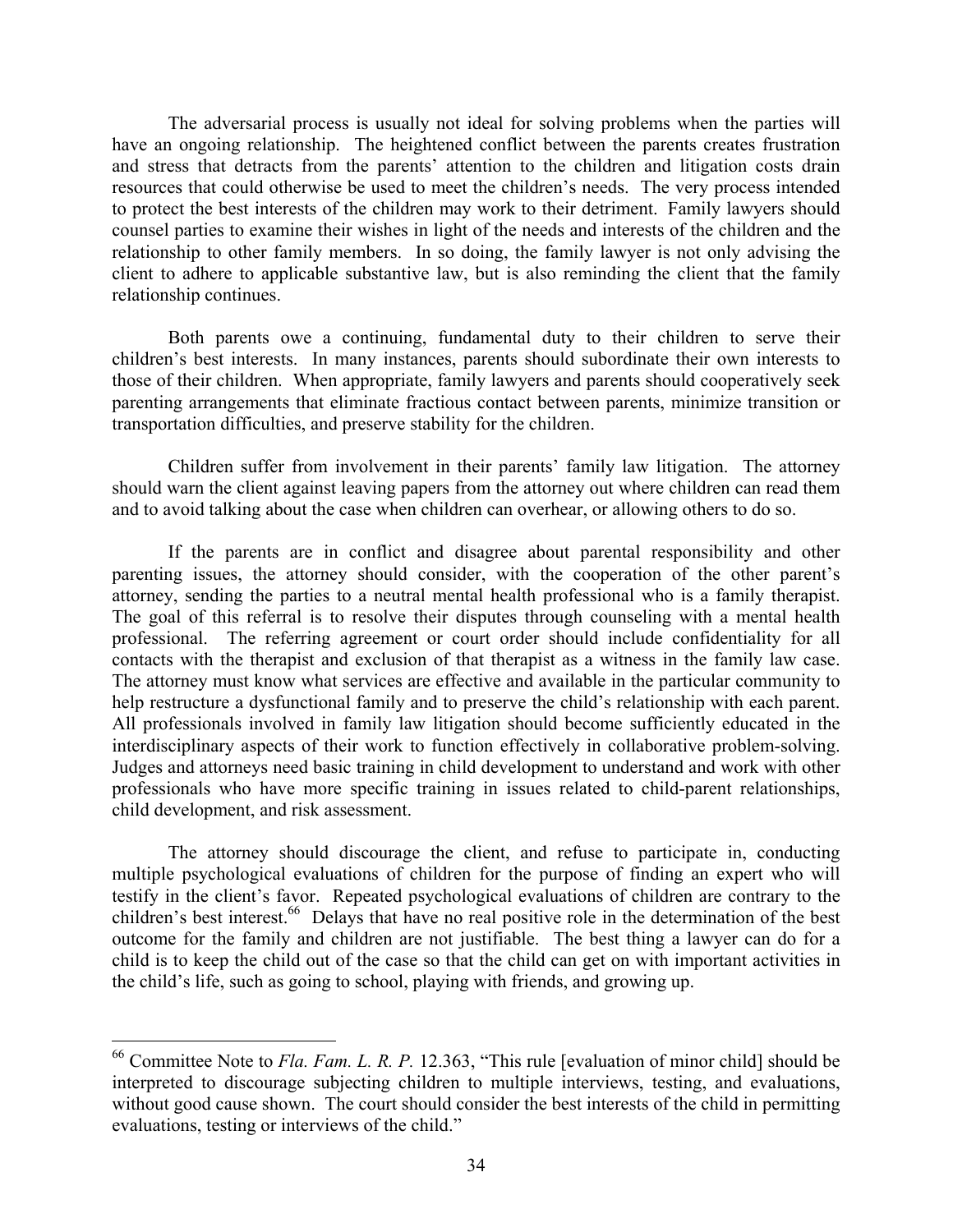# **7.2 An attorney should not permit a client to contest parental responsibility or contact and access for either financial leverage or vindictiveness.**

#### **Comment**

Tactics oriented toward asserting parental rights as leverage toward attaining some other, usually financial, goal are destructive. The family lawyer should counsel against, and refuse to assist in such conduct. Proper consideration for the welfare of children requires that they not be used as pawns in the family law process. For example, in Florida child support may be determined partly on the basis of the amount of time a parent spends with the child. However, the lawyers should negotiate parenting issues based solely on considerations related to the child, then negotiate child support based on financial considerations. Similarly, the family lawyer should counsel against, and refuse to assist the client in, using the domestic violence injunction process to deprive the other parent of contact and access to their child unless that parent's conduct justifies the issuance of such an injunction. If, despite the attorney's advice, the client persists, the attorney should seek to withdraw.<sup>67</sup>

Resolving the issues fairly by directly focusing on the best interests of the children, not "winning," should be the goal of the participants.

# **7.3 An attorney should not communicate with a minor child of the parties, except with court permission or in the presence of the child's lawyer or guardian ad litem.**

#### **Comment**

Issues affecting a child's welfare may arise before, during, and after legal proceedings. There is a risk of harm to the child from an attorney's contacts and attempts to involve the child. Advice to or manipulation of the child by a parent's lawyer has no place in the lawyer's efforts on behalf of the parent. Necessary information from a child regarding the parents and the parents' disputes should be obtained under circumstances that protect the child's best interests.

# **7.4 An attorney should not seek to bring a child to court without a full discussion with the client and a reasonable belief that it is in the best interests of the child.**

#### **Comment**

*Fla. Fam. L. R. P.* 12.407 prohibits an attorney from bringing a child to court or to a deposition without prior court order, except for good cause shown. Taking sides against either parent in a legal proceeding imposes a large emotional burden on a child. Some children do not want to express a preference in parental responsibility disputes; they want their parents to resolve the issue without involving them. Other children want their views known, and their views may be highly relevant to the outcome of the dispute. All participants in a family law proceeding (for example, attorneys for all parties, any party's therapist, a child custody evaluator, and the judge)

 ${}^{67}$ A parent's communications with an attorney in connection with the making of a false claim are not privileged, because the perpetration of a fraud is outside the scope of the professional duty of an attorney. *Kneale v. Williams,* 30 So. 2d 284, 287 (Fla. 1947).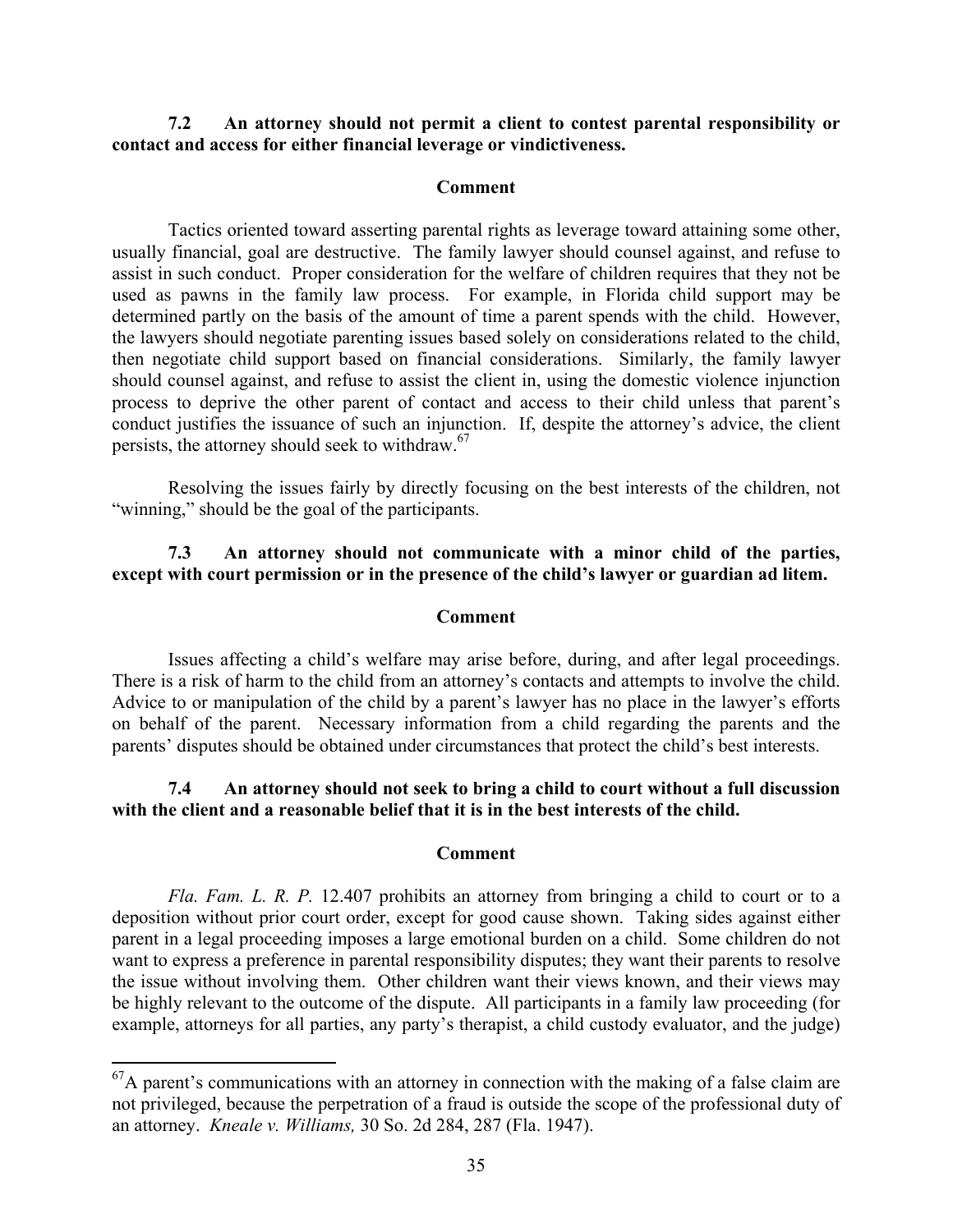should strive to permit a child's views and information to be expressed in a manner that minimizes exposure of the child to the rigors of the courtroom.<sup>68</sup> The attorney should weigh carefully the risks and benefits to the child of testifying, and consult with appropriate experts as to the potential for harm. After consideration of all these factors, an attorney who intends to call a child as a witness should ensure that child is prepared for the experience of testifying.

When a child's information is material on an issue other than parental responsibility, counsel should explore whether the same information can be introduced from another source, rendering the child's testimony cumulative and unnecessary.

# **7.5 An attorney should disclose information relating to a client or former client to the extent the lawyer reasonably believes it is necessary to prevent physical or sexual abuse of a child.**

# **Comment**

Under FRPC 4-1.6(b), an attorney must reveal information reasonably believed necessary "to prevent a client from committing a crime; or to prevent a death or substantial bodily harm to another."69 The current Florida rule and statutory "crime-fraud" exception to the Florida evidence  $\text{code}^{70}$  permit the attorney to reveal the intention of the client to commit a crime and the information necessary to prevent it. The rules do not appear to address, however, revelation of conduct that may be severely detrimental to the well being of the child, but is not criminal. While engaged in efforts on the client's behalf, the family lawyer may also become convinced that the client or a person with whom the client has a relationship has abused one of the children. Under traditional analysis in most jurisdictions, the attorney should refuse to assist the client. The attorney may withdraw if the client will not be adversely affected and the court grants any required permission. Disclosure of risk to a child based on past abuse would not be permitted under this analysis, unless the lawyer reasonably believes its disclosure is necessary to prevent the client from committing a crime or to prevent a death or substantial bodily harm.<sup>71</sup>

Notwithstanding the importance of the attorney-client privilege, the obligation of the family lawyer to consider the welfare of children, coupled with the client's lack of any legitimate

 $^{71}$ *FRPC* 4-1.6(b)

 $68$ Although Florida law generally requires that domestic relations case files and hearings are public, the Commentary to *Fla. Fam. L. R* .*P*. 12.400 notes that the rule allowing closure under some circumstances should be applied "to protect the interests of minor children from offensive testimony and to protect children in a divorce proceeding."

<sup>&</sup>lt;sup>69</sup>The Comment to FRCP 4-1.6 states: "The lawyer's exercise of discretion requires consideration of such factors as the nature of the lawyer's relationship with the client and with those who might be injured by the client, the lawyer's own involvement in the transaction, and factors that may extenuate the conduct in question. Where practical the lawyer should seek to persuade the client to take suitable action. In any case, a disclosure adverse to the client's interest should be no greater than the lawyer reasonably believes necessary to the purpose."

<sup>70</sup> *Fla. Stat*. .§90-502(4)(a) (2002).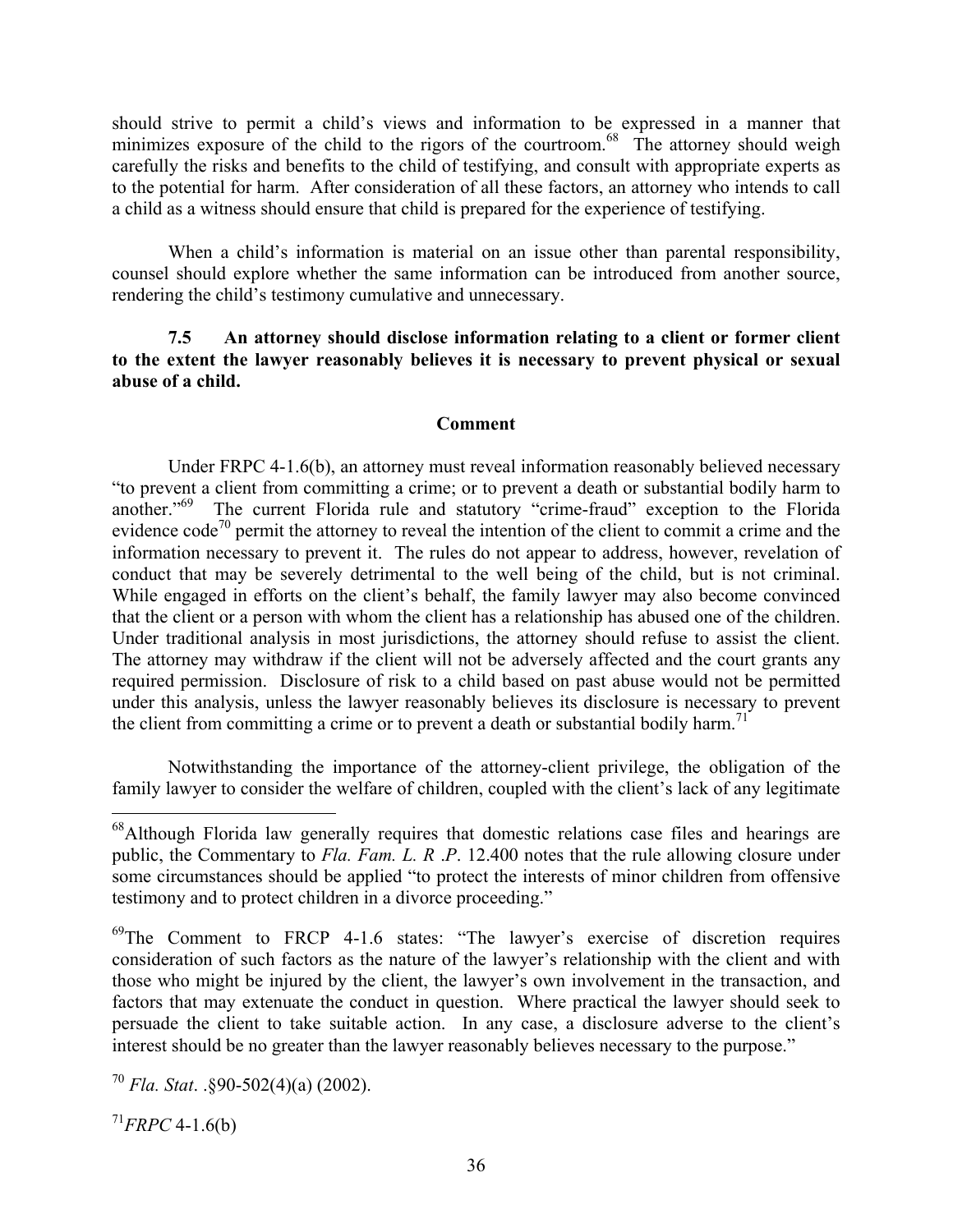interest in preventing the attorney from revealing information to protect the children from likely physical abuse, requires disclosure of a substantial risk of abuse and the information necessary to prevent it. If the client insists on seeking primary residence or unsupervised access, even without the attorney's assistance, the attorney should report specific knowledge of child abuse to the authorities for the protection of the child.<sup>72</sup>

As stated in the Comment to the ABA Ethics 2000 Commission's proposed revision of FRPC  $1.6(b)(1)$ :<sup>73</sup>

> Although the public interest is usually best served by a strict rule requiring lawyers to preserve the confidentiality of information relating to the representations of their clients, the confidentiality rule is subject to limited exceptions. Paragraph (b)(1) recognizes the overriding value of life and physical integrity and permits disclosure reasonably necessary to prevent reasonably certain death or substantial bodily harm. Such harm is reasonably certain to occur if it will be suffered imminently or if there is a present and substantial threat that a person will suffer such harm at a later date if the lawyer fails to take action necessary to eliminate the threat.  $^{74}$

It may also be appropriate to seek the appointment of a guardian ad litem or attorney for the child or children. The entire thrust of the family law system is intended to make the child's well-being the highest priority. The vindictiveness of a parent, the ineffective legal representation of the spouse, or the failure of the court to perceive on its own the need to protect the child's interests do not justify an attorney's failure to act. However, even the appointment of a guardian or lawyer for the child is insufficient if the family lawyer is aware of physical abuse or similarly extreme parental deficiency. Nor would withdrawal (even if permitted) solve the problem if the attorney is convinced that the child will suffer adverse treatment by the client or other parent.

**7.6 An attorney should not make or assist a client in making an allegation of child abuse unless there is a reasonable basis and evidence to believe it is true.** 

# **Comment**

<sup>72</sup>See Aronson, *What About the Children? Are Family Lawyers the Same (Ethically) as Criminal Lawyers. A Mortality Play,,* 1 Inst. For Study of Leg. Ethics 141 (1996); Rosencrantz, *Rejecting 'Hear No Evil Speak No Evil': Expanding the Attorney's Role in Child Abuse Reporting,* 8 Geo. J. Legal Ethics 327 (1995).

<sup>73</sup>The ABA revision of *RPC* 1.6(b)(1) is embodied in *FRPC* 4-1.6.

<sup>74</sup>See also *Restatement of the Law (Third), The Law Governing Lawyers*§ 117A (*Proposed Final Draft* No. 2) ( 1998.